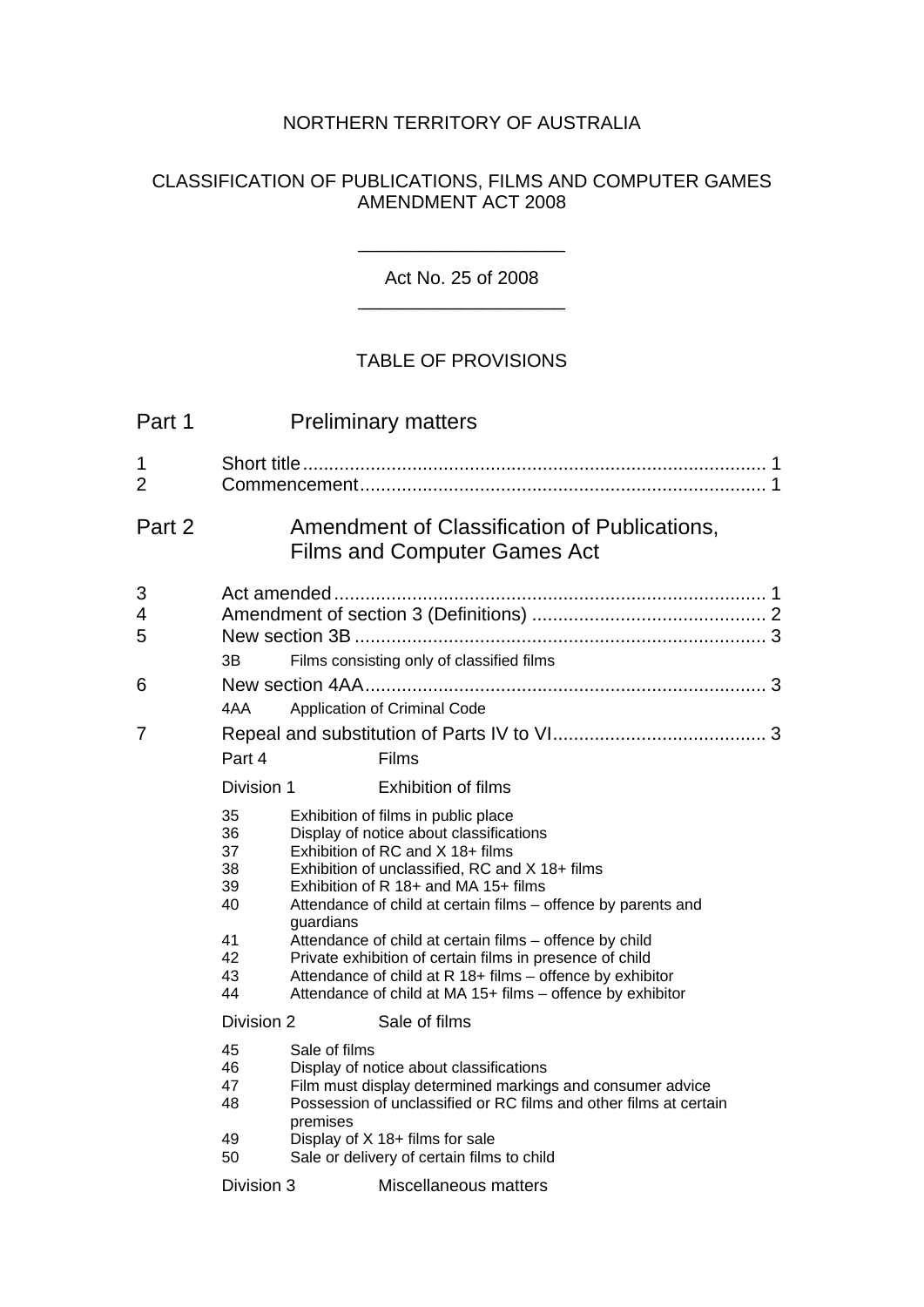| 51 | Power to demand particulars and expel persons |
|----|-----------------------------------------------|
|----|-----------------------------------------------|

- Leaving films in certain places
- Possession of films with intention to publish

#### Part 5 Publications

- Sale or delivery of submittable or RC publications
- Sale or delivery of Category 1 restricted publications
- Sale or delivery of Category 2 restricted publications
- Sale or delivery of publications contrary to conditions
- Consumer advice for unrestricted publications
- Misleading or deceptive markings
- Sale of certain publications to a child
- Leaving or display publications in certain places
- Possession or copying of publications with intention to sell

#### Part 6 Computer games

- Sale or demonstration of unclassified computer games
- Display of notice about classifications
- Sale or demonstration of unclassified and RC computer games
- Demonstration of MA 15+ computer games
- Demonstration of unclassified, RC and MA 15+ computer games
- Private demonstration of RC computer games in presence of child
- Computer game must display determined markings and consumer advice
- Possession of unclassified or RC computer games with other computer games at certain premises
- Sale or delivery of certain computer games to child
- Power to demand particulars and expel persons
- Leaving computer games in certain places
- Possession of computer games with intention to publish
- Amendment of section 50X (Definition)......................................... 32
- Amendment of section 50Y (Codes of practice)............................ 33
- Repeal and substitution of sections 50Z and 50ZA....................... 33
	- Objectionable material
	- Restricted material
- Repeal and substitution of Part VIII............................................... 34

## Part 8 Control of advertising

- Hierarchy of classification
- Certain advertisements not to be published
- Certain films, publications and computer games not to be advertised
- Advertisements with films
- Advertisements with computer games
- Liability of occupier for certain advertisements
- Advertisements to contain determined markings and consumer advice
- Misleading or deceptive advertisements
- 87 Advertisements for category 2 restricted publications
- Advertisements and X 18+ films
- Classification symbols and determined markings to be published with advertisements
- Amendment of section 50ZM (Calling in submittable publications for classification)........................................................ 41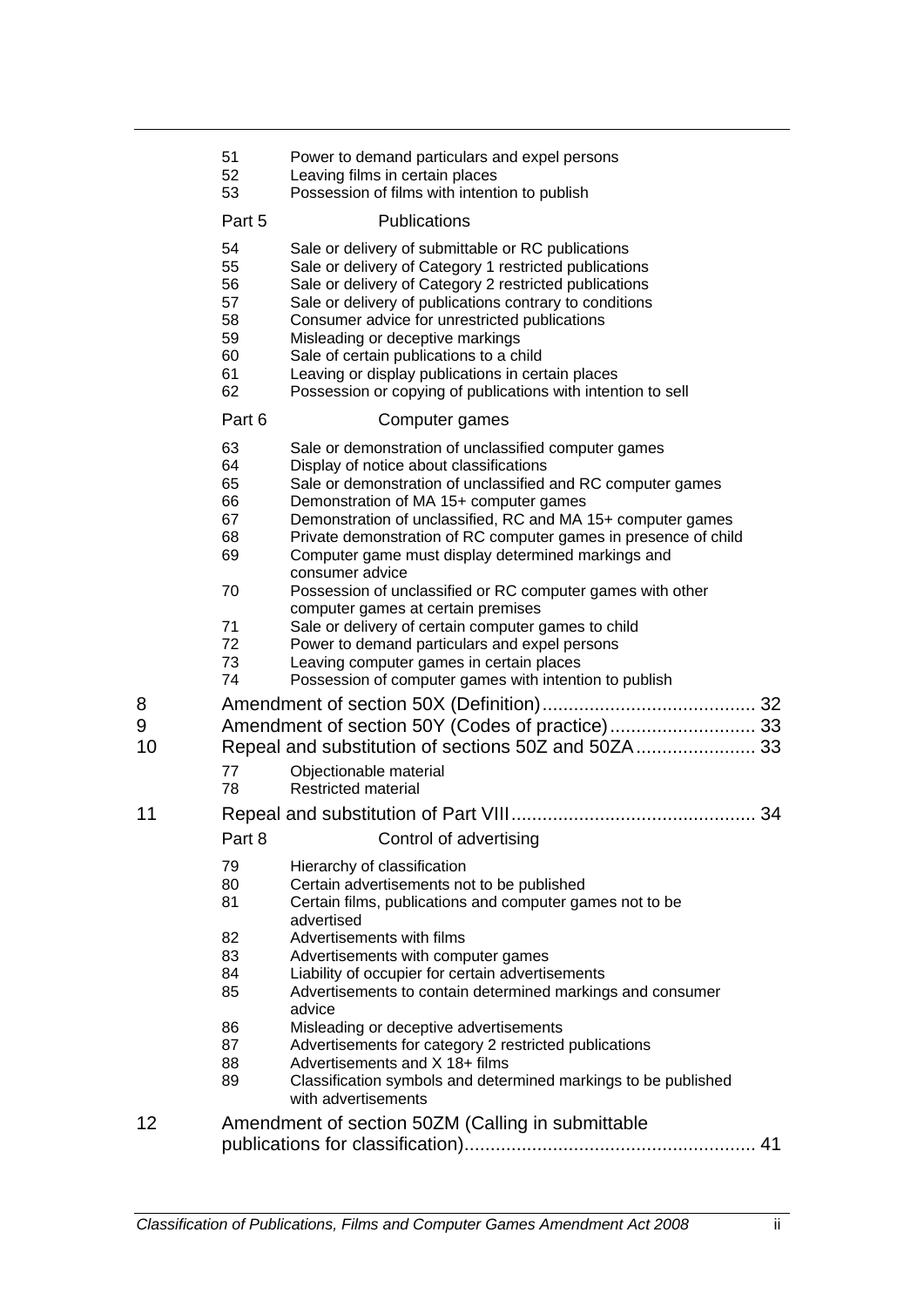| 13       | Amendment of section 50ZMA (Calling in films for             |                                                                                                       |  |
|----------|--------------------------------------------------------------|-------------------------------------------------------------------------------------------------------|--|
| 14       | Amendment of section 50ZN (Calling in computer games for     |                                                                                                       |  |
|          |                                                              |                                                                                                       |  |
| 15       | Amendment of section 50ZP (Calling in advertisements) 42     |                                                                                                       |  |
| 16       | Amendment of section 50ZPA (Calling in publications, films   |                                                                                                       |  |
| 17       | Amendment of section 50ZPB (Obtaining copies for review)  42 |                                                                                                       |  |
| 18       |                                                              |                                                                                                       |  |
|          | Part 10                                                      | Exemptions                                                                                            |  |
|          | 96                                                           | Direction to exempt film, publication, computer game or                                               |  |
|          | 97                                                           | advertisement<br>Regulations may exempt                                                               |  |
|          | 98                                                           | Direction to exempt approved organisation                                                             |  |
|          | 99<br>100                                                    | Ministerial directions or guidelines<br>Approval of organisation                                      |  |
|          | Part 11                                                      | Sexual articles                                                                                       |  |
|          | 101                                                          | <b>Definition</b>                                                                                     |  |
|          | 102                                                          | Display of sexual articles                                                                            |  |
|          | 103                                                          | Advertising sexual articles                                                                           |  |
|          | Part 12                                                      | Restricted publications area                                                                          |  |
|          | 104<br>105                                                   | Restricted publications area - construction and management<br>Restricted publications area - offences |  |
|          | 106                                                          | Definition                                                                                            |  |
|          | 107<br>108                                                   | Production of films or computer games<br>Copying of films or computer games                           |  |
| 19       |                                                              |                                                                                                       |  |
| 20       |                                                              |                                                                                                       |  |
| 21       |                                                              |                                                                                                       |  |
| 22       |                                                              |                                                                                                       |  |
|          | 114                                                          | Liability of executive officers of bodies corporate                                                   |  |
| 23       |                                                              |                                                                                                       |  |
| 24       | 116                                                          | Statement of prosecution                                                                              |  |
| 25       |                                                              |                                                                                                       |  |
| 26       |                                                              |                                                                                                       |  |
|          | Part 18                                                      | Transitional matters for Classification of                                                            |  |
|          |                                                              | <b>Publications, Films and Computer Games</b><br>Amendment Act 2008                                   |  |
|          | 126                                                          | Definitions                                                                                           |  |
|          | 127<br>128                                                   | Applications, directions and approvals made<br><b>Transitional regulations</b>                        |  |
| 27       |                                                              |                                                                                                       |  |
| Part 3   |                                                              | <b>Amendment of Criminal Code</b>                                                                     |  |
|          |                                                              |                                                                                                       |  |
| 28<br>29 |                                                              |                                                                                                       |  |
|          |                                                              |                                                                                                       |  |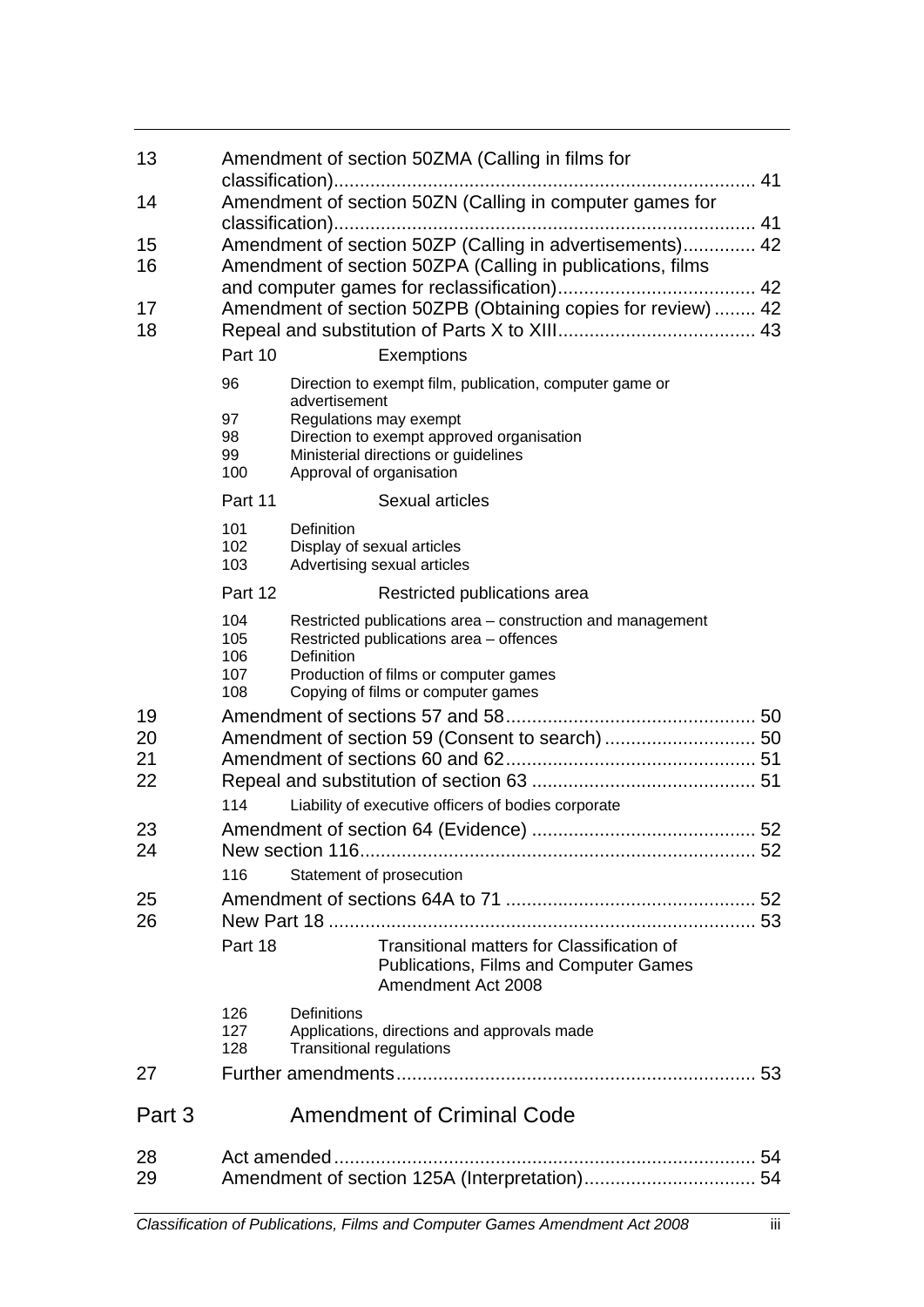| 30                   |                                                                                             |  |
|----------------------|---------------------------------------------------------------------------------------------|--|
| Part 4               | Amendment of Classification of Publications,<br><b>Films and Computer Games Regulations</b> |  |
| 31<br>32<br>33<br>34 | Amendment of regulation 7 (Display of sexual articles)  54                                  |  |

# **Schedule**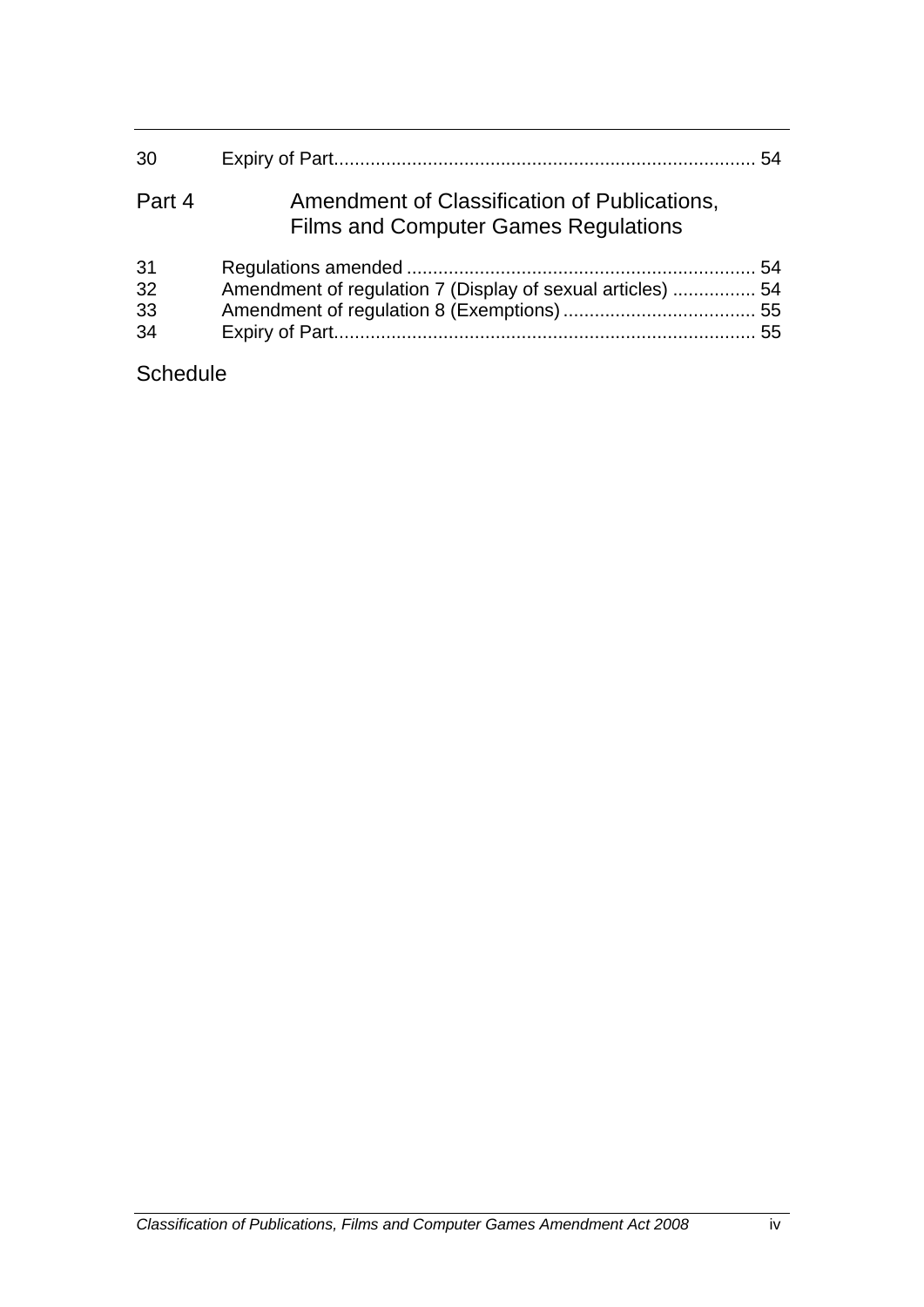

# **NORTHERN TERRITORY OF AUSTRALIA** \_\_\_\_\_\_\_\_\_\_\_\_\_\_\_\_\_\_\_\_

## Act No. 25 of 2008 \_\_\_\_\_\_\_\_\_\_\_\_\_\_\_\_\_\_\_\_

An Act to amend the *Classification of Publications, Films and Computer Games Act*, and for related purposes

> [*Assented to 17 October 2008*] [*Second reading 10 September 2008*]

## **The Legislative Assembly of the Northern Territory enacts as follows:**

## **Part 1 Preliminary matters**

## **1 Short title**

This Act may be cited as the *Classification of Publications, Films and Computer Games Amendment Act 2008*.

## **2 Commencement**

This Act commences on the date fixed by the Administrator by *Gazette* notice.

## **Part 2 Amendment of Classification of Publications, Films and Computer Games Act**

## **3 Act amended**

This Part amends the *Classification of Publications, Films and Computer Games Act*.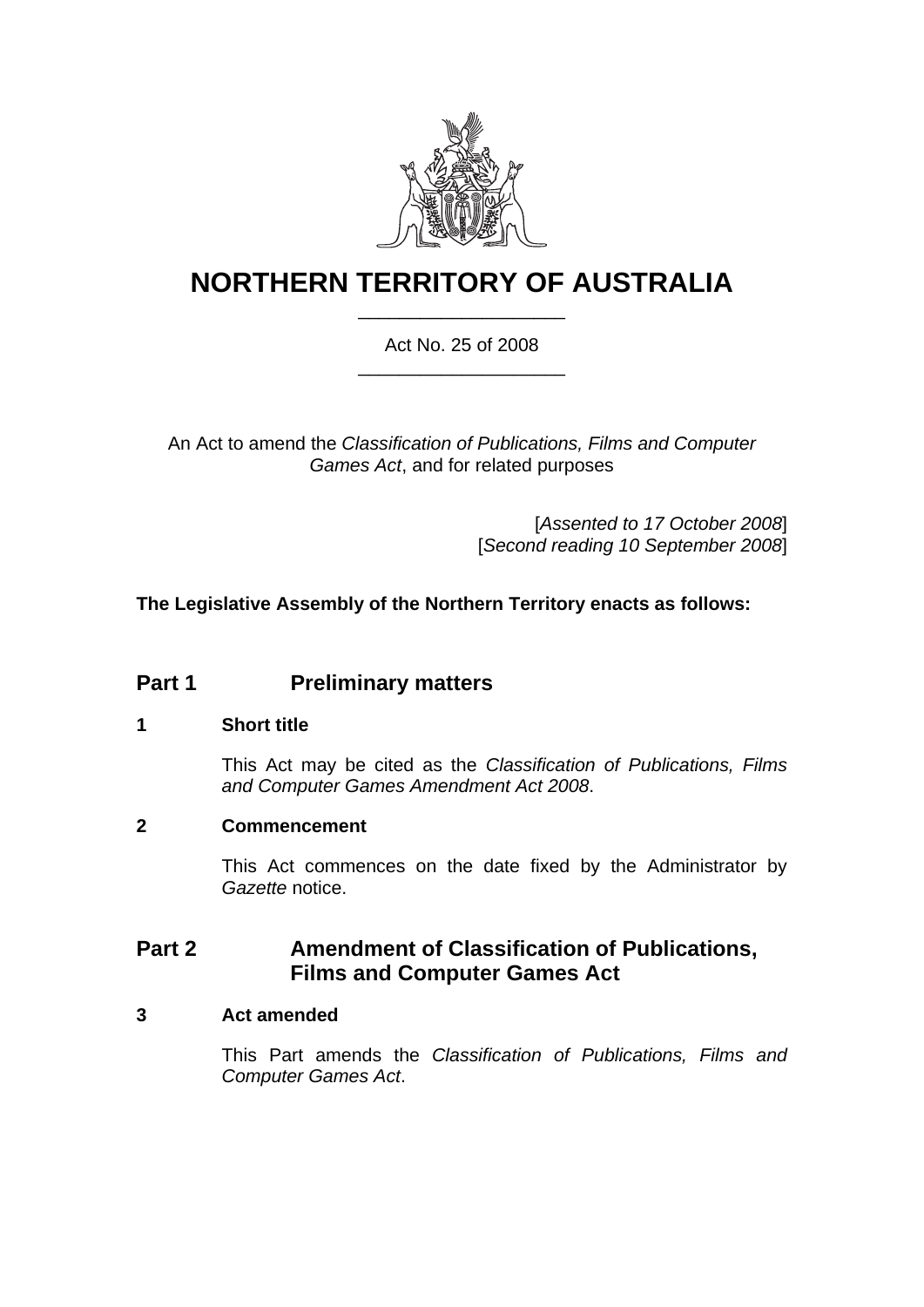## **4 Amendment of section 3 (Definitions)**

(1) Section 3

*omit* 

In this Act, unless the contrary intention appears –

*substitute* 

In this Act:

(2) Section 3, definitions *approved form*, *exhibit*, *minor*, *restricted publications area*

*omit* 

(3) Section 3

*insert (in alphabetical order)* 

*Advertising Scheme* means the scheme determined from time to time under section 31(1) of the Commonwealth Act.

*approved form* means a form approved under section 8A of the Commonwealth Act.

*child* means a person under 18 years of age.

*Convenor* means the Convenor of the Review Board appointed under the Commonwealth Act.

*exhibit*, for a film, means project, screen or play.

*manager*, for a restricted publications area, see section 104(5).

*possession*, of an item, includes:

- (a) having control over the item; and
- (b) having joint possession of the item.

*prescribed business* means a business prescribed by regulation.

*prescribed fee* means a fee prescribed by regulation.

*prescribed person* means a person prescribed by regulation.

*private place* means a place other than a public place.

*restricted publications area*, see section 104(1).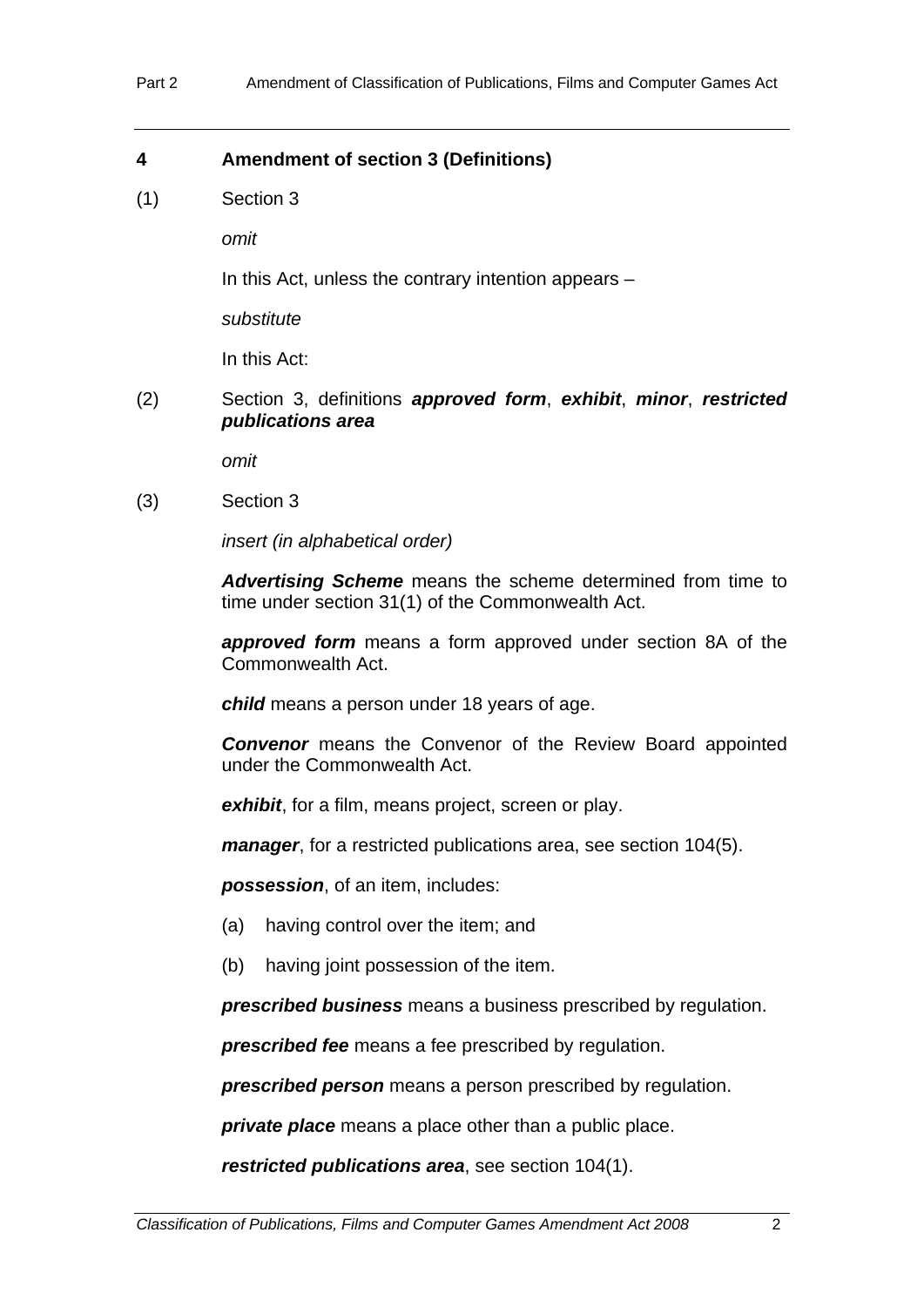(4) Section 3, definition *submittable publication* 

*omit* 

section 50ZM

*substitute* 

section 90

## **5 New section 3B**

After section 3A

*insert* 

## **3B Films consisting only of classified films**

- (1) This section applies to a film:
	- (a) contained on 1 device; and
	- (b) consisting only of 2 or more classified films.
- (2) Despite any other provision of this Act, the film is to be treated, for this Act, as if each of the classified films were on a separate device.

## **6 New section 4AA**

After section 4

*insert* 

## **4AA Application of Criminal Code**

Part IIAA of the Criminal Code applies to an offence against this Act.

*Note* 

Part IIAA of the Criminal Code states the general principles of criminal *responsibility, establishes general defences, and deals with burden of proof. It also defines, or elaborates on, certain concepts commonly used in the creation of offences.* 

## **7 Repeal and substitution of Parts IV to VI**

Parts IV to VI

*repeal, substitute*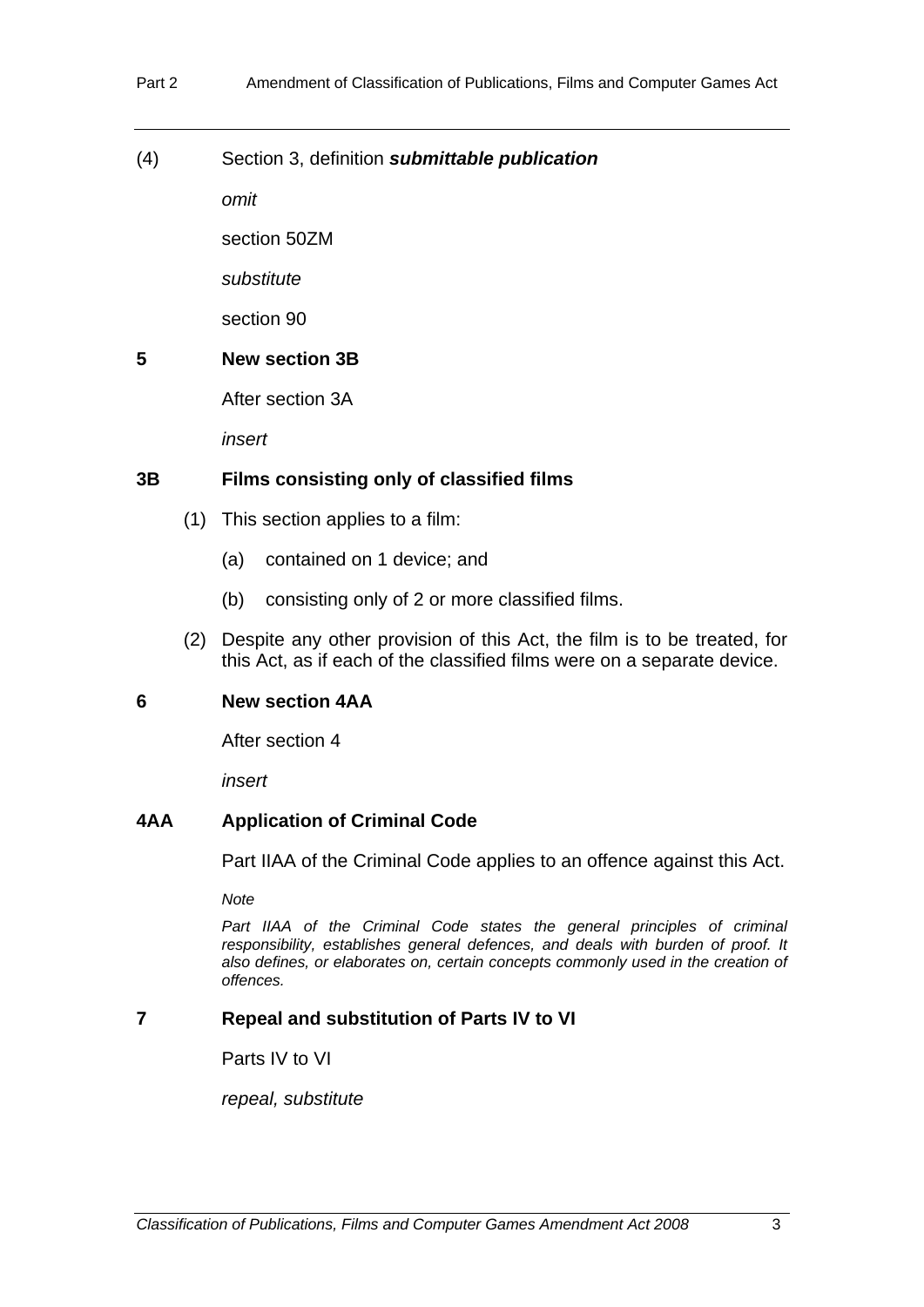## **Part 4 Films**

## **Division 1 Exhibition of films**

- **35 Exhibition of films in public place** 
	- (1) A person must not exhibit an unclassified film in a public place.

Fault elements:

- (a) intentionally exhibiting the film; and
- (b) knowledge that, or recklessness as to whether, the film is unclassified.

Maximum penalty: 200 penalty units or imprisonment for 2 years.

- (2) A person must not exhibit a classified film in a public place:
	- (a) with a title other than the title under which the film is classified; or
	- (b) in a form other than the form in which the film is classified.

Fault elements:

- (a) intentionally exhibiting the film; and
- (b) knowledge that, or recklessness as to whether, the film is exhibited in contravention of paragraph (a) or (b).

Maximum penalty: 200 penalty units or imprisonment for 2 years.

- (3) Subsection (2) does not apply to the exhibition of a classified film:
	- (a) under a title other than the title under which it is classified if it is contained on 1 device together with another classified film or films and no unclassified films; or
	- (b) with modifications mentioned in section 21(2) of the Commonwealth Act.

## **36 Display of notice about classifications**

A person must not exhibit a film in a public place unless the person displays a notice:

(a) in the approved form about classifications for films; and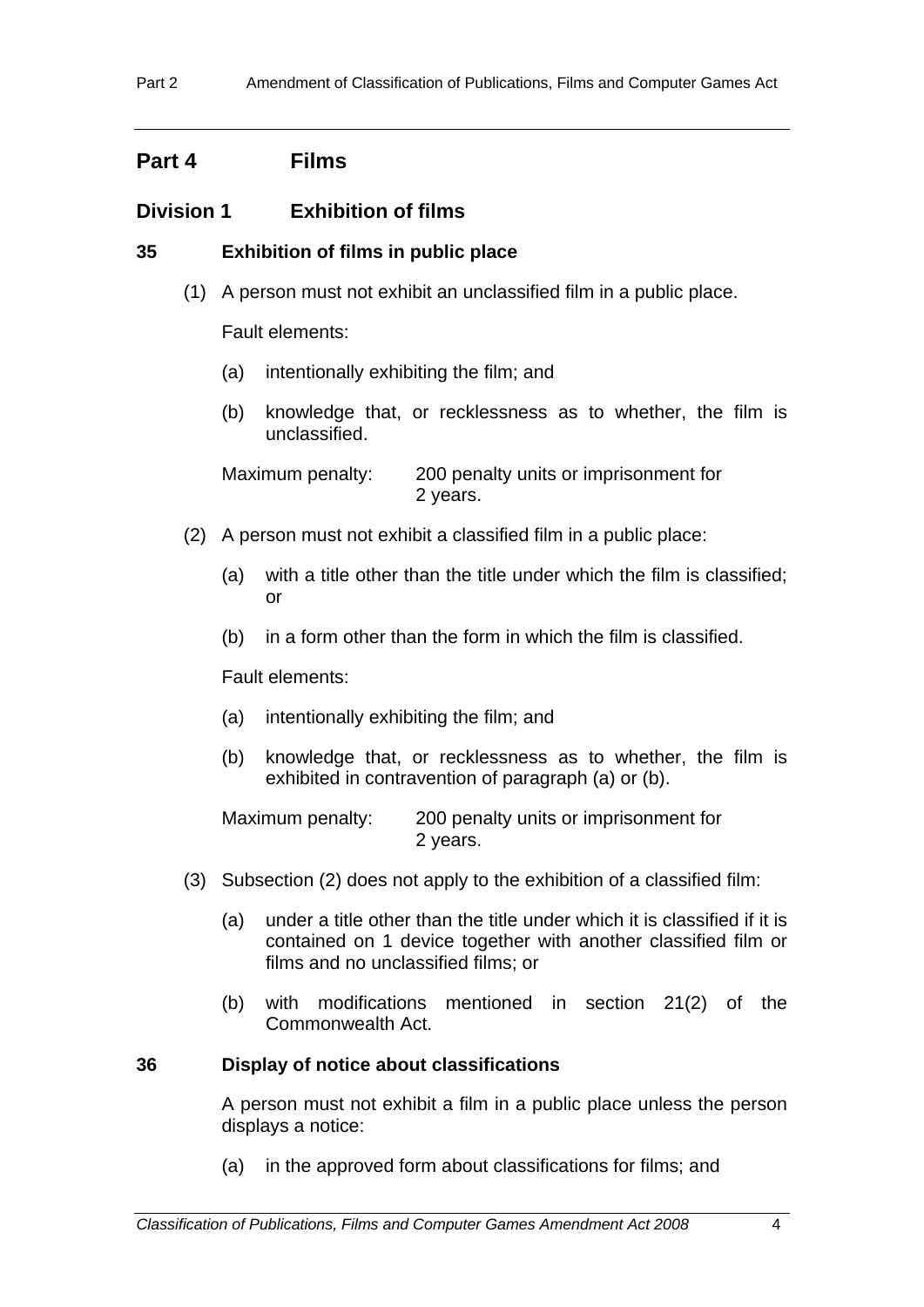(b) in the place so the notice is clearly visible to the public.

Fault element: Strict liability offence.

Maximum penalty: 20 penalty units.

## **37 Exhibition of RC and X 18+ films**

(1) A person must not exhibit a film classified RC in a public place.

Fault elements:

- (a) intentionally exhibiting the film; and
- (b) knowledge that, or recklessness as to whether, the film is classified RC.

Maximum penalty: 200 penalty units or imprisonment for 2 years.

(2) A person must not exhibit a film classified  $X$  18+ in a public place that is not a restricted publications area.

Fault elements:

- (a) intentionally exhibiting the film; and
- (b) knowledge that the place is not a restricted publications area or recklessness as to that fact; and
- (c) knowledge that, or recklessness as to whether, the film is classified X 18+.

Maximum penalty: 200 penalty units or imprisonment for 2 years.

## **38 Exhibition of unclassified, RC and X 18+ films**

- (1) A person must not exhibit a film so that it can be seen from a public place if the film is:
	- (a) classified RC or X 18+; or
	- (b) unclassified but would, if classified, be classified RC or X 18+.

Fault elements:

- (a) intentionally exhibiting the film; and
- (b) knowledge that, or recklessness as to whether, the film can be seen from a public place; and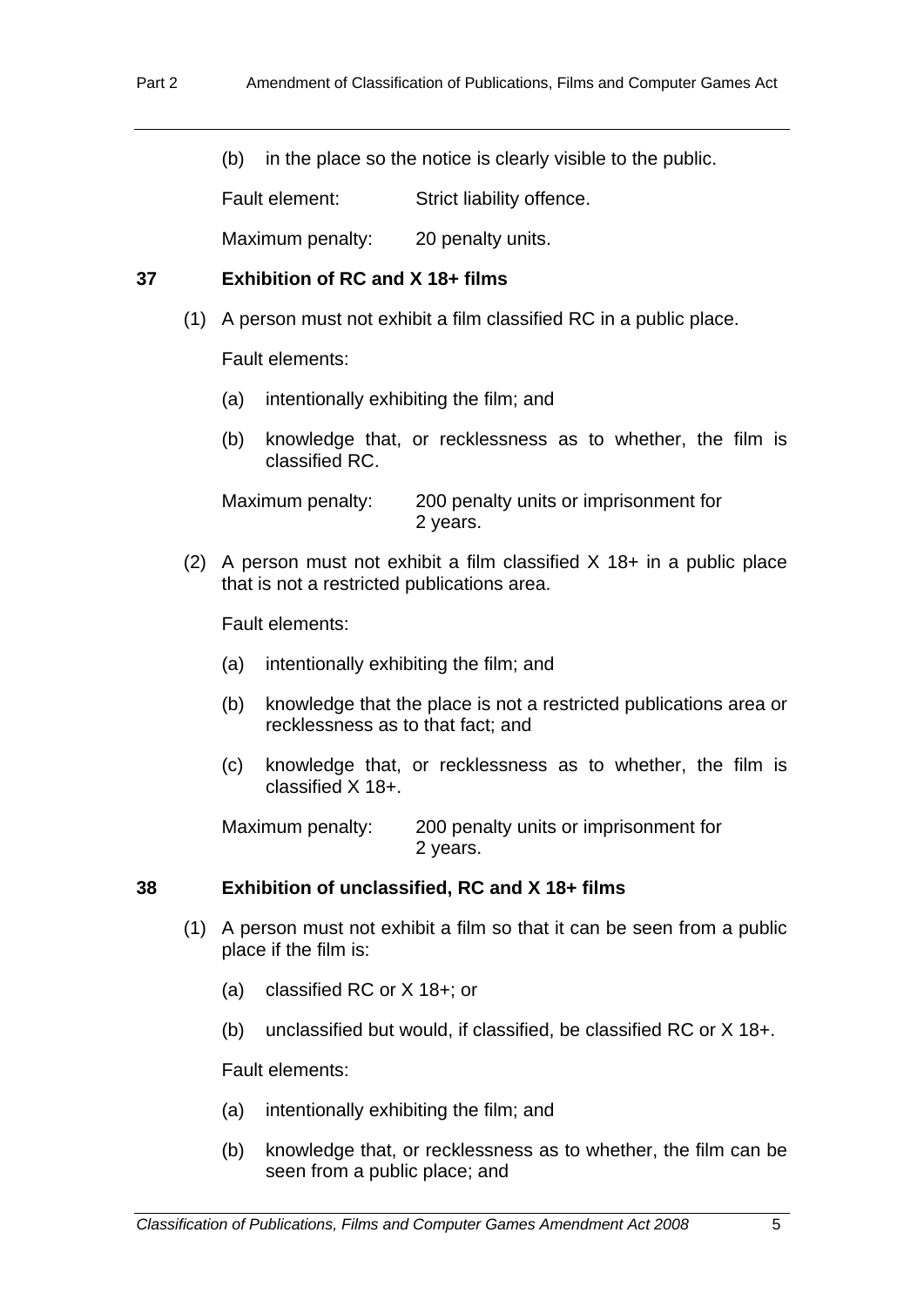(c) knowledge that, or recklessness as to whether, the film is classified RC or X 18+ or unclassified.

Maximum penalty: 200 penalty units or imprisonment for 2 years.

 (2) If the film is unclassified, absolute liability applies to the circumstance that the film would, if classified, be classified RC or X 18+.

## **39 Exhibition of R 18+ and MA 15+ films**

- (1) The Minister may prohibit the exhibition of a film classified R  $18+$ or MA 15+:
	- (a) in a drive-in theatre; or
	- (b) in any other public place if, in the Minister's opinion, it is possible to see a film from an ordinary vantage point outside the place when it is exhibited in the place.
- (2) The prohibition may:
	- (a) relate to a specified film or class of films and to drive-in theatres generally or a specified drive-in theatre or other place; and
	- (b) be imposed, varied or revoked by *Gazette* notice or by written notice given to the person who exhibits films in the theatre or place to which the notice relates.
- (3) A person must not exhibit a film in contravention of the notice.

| Fault element:   | Intentionally exhibiting the film.                  |  |
|------------------|-----------------------------------------------------|--|
| Maximum penalty: | For a film classified $R$ 18+:                      |  |
|                  | 200 penalty units or imprisonment for<br>2 years.   |  |
|                  | For a film classified MA $15+$ :                    |  |
|                  | 100 penalty units or imprisonment for<br>12 months. |  |
|                  |                                                     |  |

## **40 Attendance of child at certain films – offence by parents and guardians**

 (1) A parent or guardian of a child must not permit the child to attend the exhibition of a film in a public place if the film is: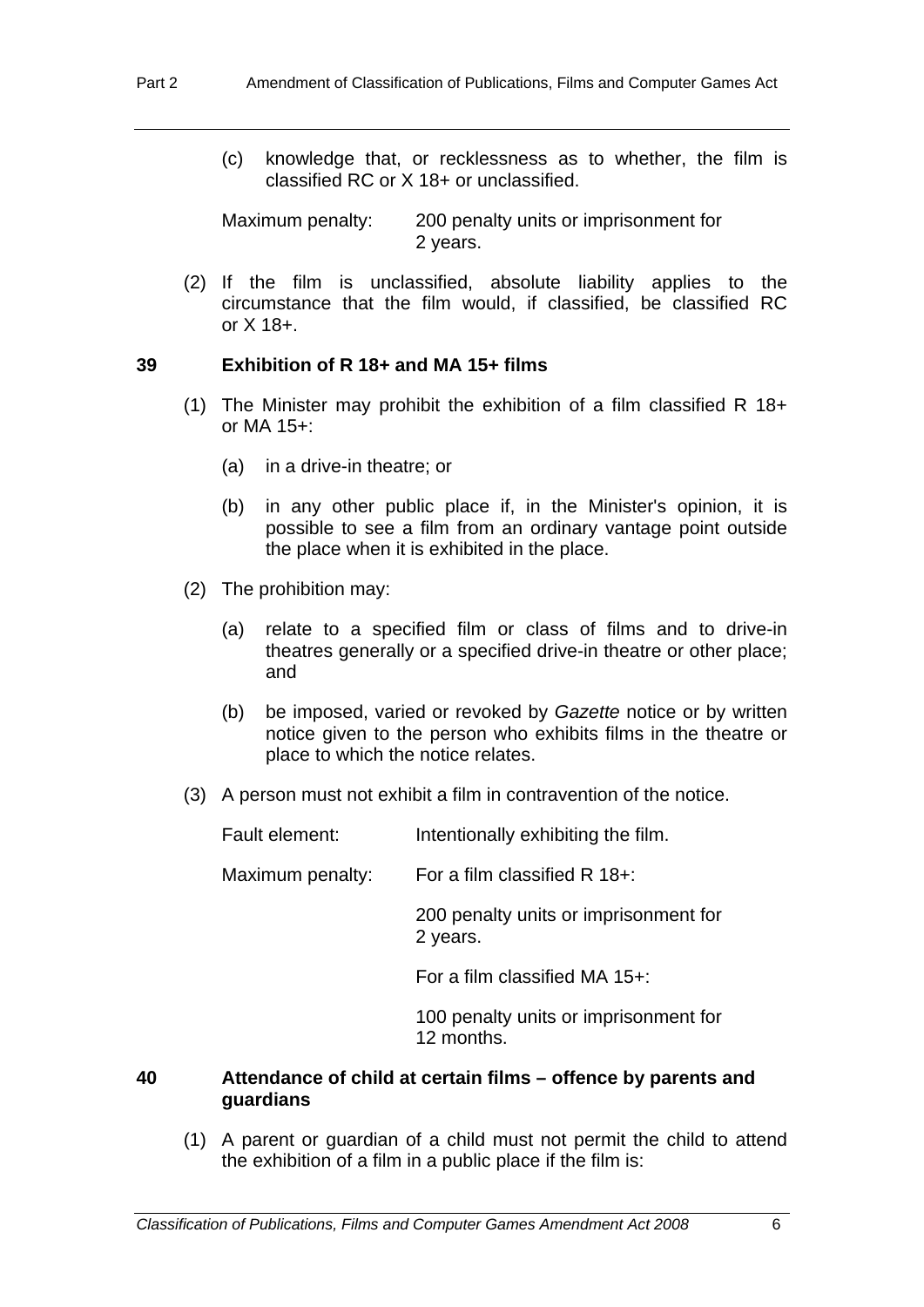- (a) classified RC, X 18+ or R 18+; or
- (b) unclassified but would, if classified, be classified RC, X 18+ or R 18+.

Fault elements:

- (a) intentionally permitting the child to attend the exhibition; and
- (b) knowledge that the film is classified RC, X 18+ or R 18+ or unclassified.

Maximum penalty: 50 penalty units.

 (2) If the film is unclassified, absolute liability applies to the circumstance that the film would, if classified, be classified RC, X 18+ or R 18+.

#### **41 Attendance of child at certain films – offence by child**

A child who is at least 15 years of age must not attend the exhibition of a film classified RC,  $X$  18+ or R 18+ in a public place.

Fault elements:

- (a) intentionally attending the exhibition; and
- (b) knowledge that the film is classified RC, X 18+ or R 18+.

Maximum penalty: 50 penalty units.

#### **42 Private exhibition of certain films in presence of child**

- (1) A person must not exhibit a film in a private place if:
	- (a) the film is:
		- (i) classified RC, X 18+ or R 18+; or
		- (ii) unclassified but would, if classified, be classified RC, X 18+ or R 18+; and
	- (b) a child is present during any part of the exhibition.

Fault elements:

(a) intentionally exhibiting the film; and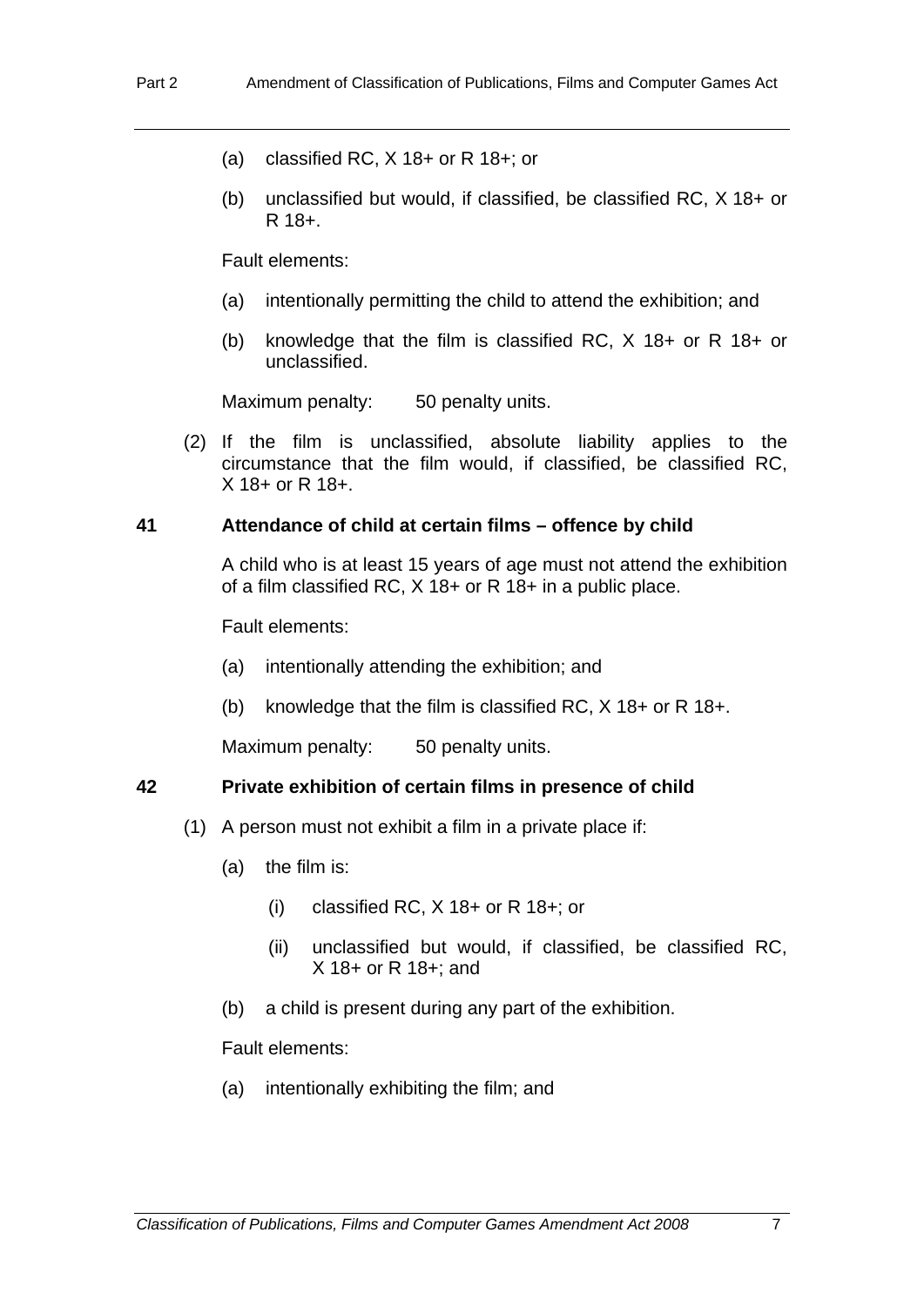(b) knowledge that, or recklessness as to whether, the film is classified RC, X 18+ or R 18+ or unclassified.

Maximum penalty: 100 penalty units or imprisonment for 12 months.

- (2) Absolute liability applies to:
	- (a) if the film is unclassified the circumstance that the film would, if classified, be classified RC, X 18+ or R 18+; and
	- (b) the circumstance that the person present is a child.
- (3) It is a defence to a prosecution for an offence against subsection (1) if the defendant proves that the defendant believed, on reasonable grounds, that the child was an adult.

#### **43 Attendance of child at R 18+ films – offence by exhibitor**

- (1) A person must not exhibit a film in a public place if:
	- (a) the film is classified R 18+; and
	- (b) a child is present during any part of the exhibition.

Fault element: Intentionally exhibiting the film.

Maximum penalty: 50 penalty units.

- (2) Absolute liability applies to the circumstance that the person present is a child.
- (3) It is a defence to a prosecution for an offence against subsection (1) if the defendant proves that:
	- (a) the child produced to the defendant acceptable proof of age before the child was admitted to the public place; and
	- (b) the defendant believed, on reasonable grounds, that the child was an adult.

#### **44 Attendance of child at MA 15+ films – offence by exhibitor**

- (1) A person must not exhibit a film in a public place if:
	- (a) the film is classified MA 15+; and
	- (b) a child under 15 years of age is present during any part of the exhibition; and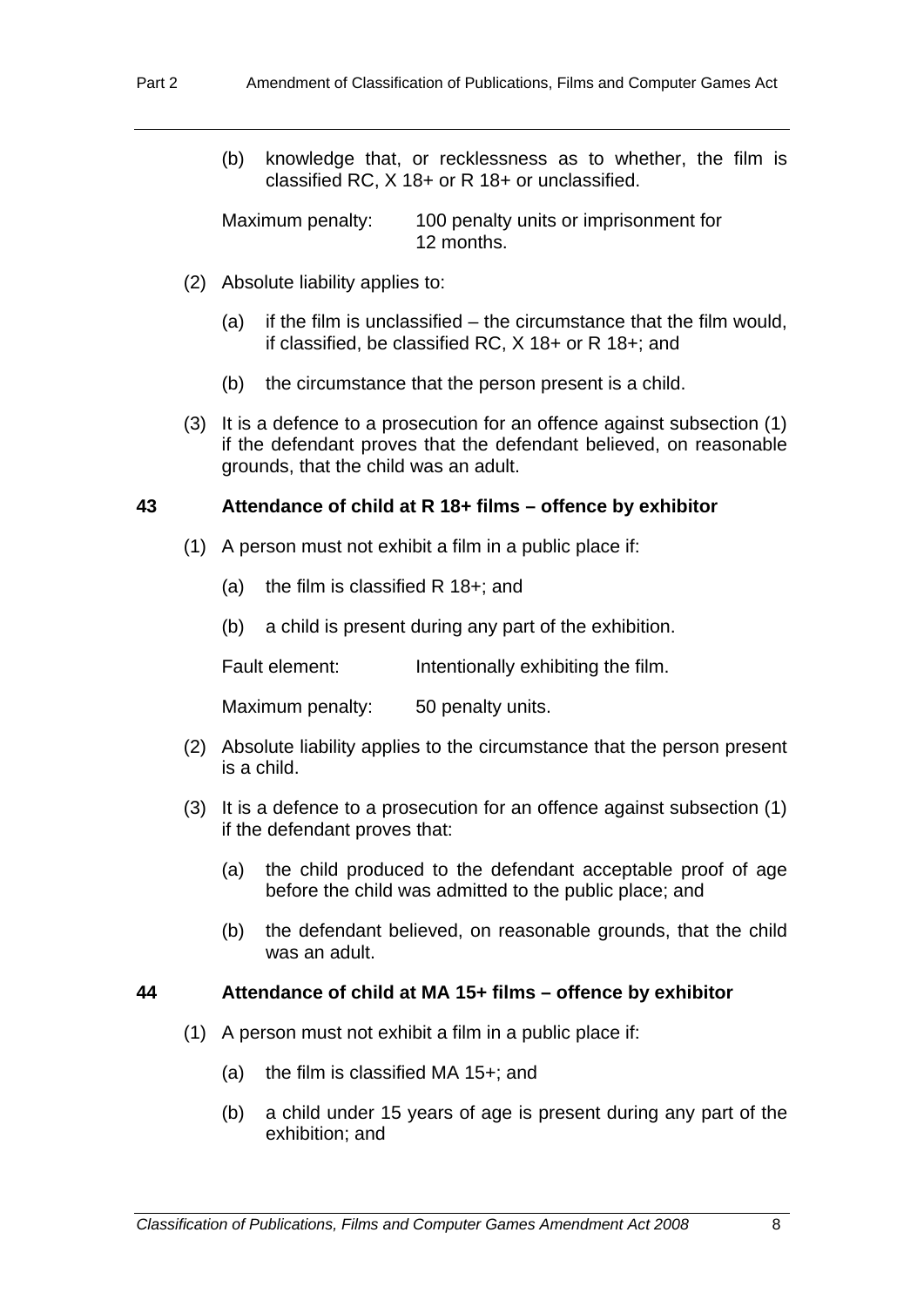(c) the child is not accompanied by a parent or guardian of the child.

Fault elements:

- (a) intentionally exhibiting the film; and
- (b) knowledge that the child is not accompanied by a parent or guardian or recklessness as to that fact.

Maximum penalty: 20 penalty units.

- (2) For subsection (1), a child is accompanied by a parent or guardian despite the temporary absence of the parent or guardian from the exhibition of the film.
- (3) Absolute liability applies to the circumstance that the person present is under 15 years of age.
- (4) It is a defence to a prosecution for an offence against subsection (1) if the defendant proves that:
	- (a) the defendant took all reasonable steps to ensure the child was not present in contravention of the subsection; or
	- (b) the defendant believed, on reasonable grounds, that the child was at least 15 years of age; or
	- (c) the defendant believed, on reasonable grounds, that the person accompanying the child was a parent or guardian of the child.

## **Division 2 Sale of films**

#### **45 Sale of films**

(1) A person must not sell an unclassified film.

Fault elements:

- (a) intentionally selling the film; and
- (b) knowledge that, or recklessness as to whether, the film is unclassified.

Maximum penalty: 200 penalty units or imprisonment for 2 years.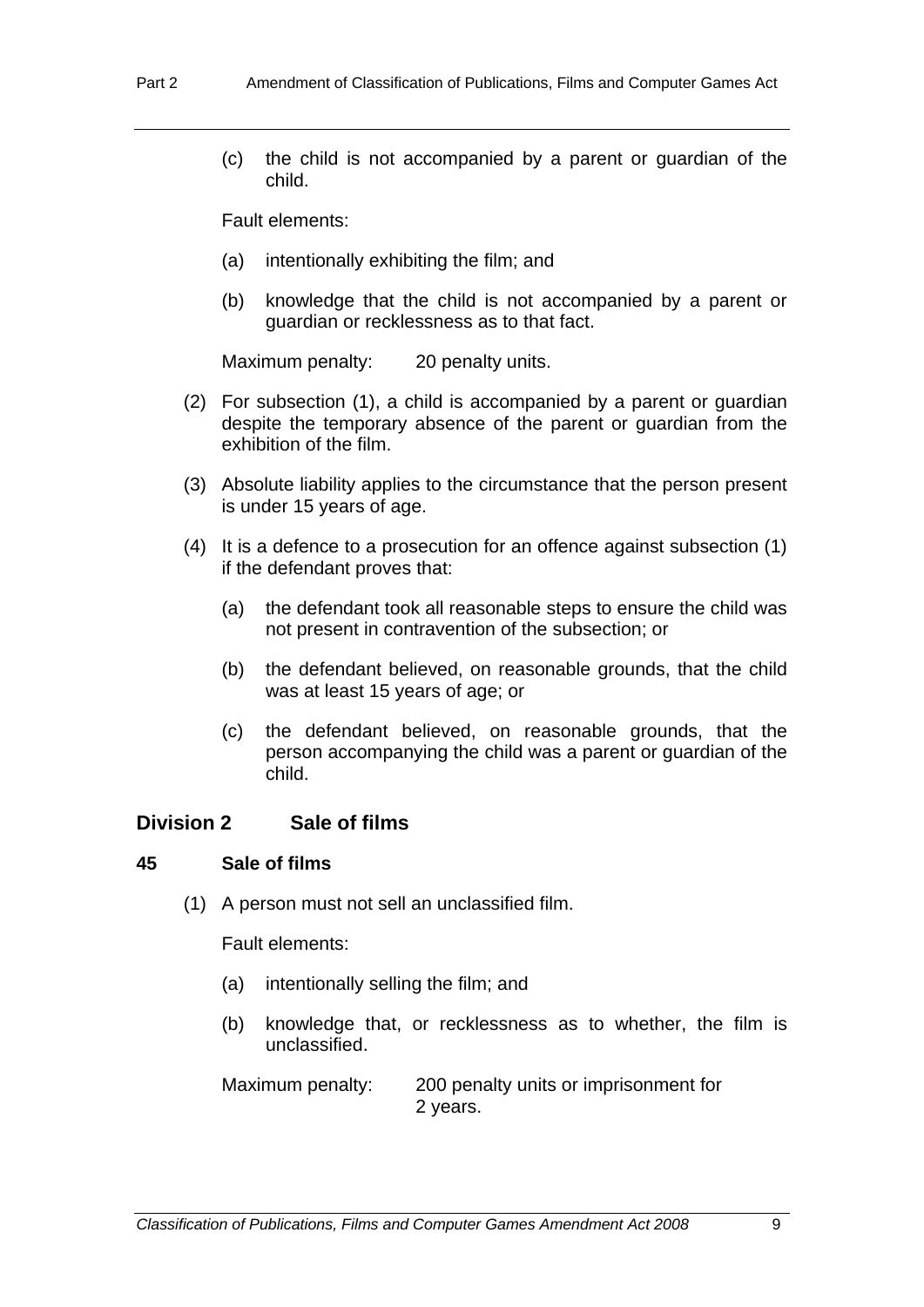- (2) A person must not sell a classified film:
	- (a) with a title other than the title under which the film is classified; or
	- (b) in a form other than the form in which the film is classified.

Fault elements:

- (a) intentionally selling the film; and
- (b) knowledge that, or recklessness as to whether, the film is sold in contravention of paragraph (a) or (b).

Maximum penalty: 200 penalty units or imprisonment for 2 years.

- (3) Subsection (2) does not apply to the sale of a classified film:
	- (a) with a title other than the title under which it is classified if it is contained on 1 device together with another classified film or films and no unclassified films; or
	- (b) with modifications mentioned in section 21(2) of the Commonwealth Act.

#### **46 Display of notice about classifications**

A person must not sell a film at any premises unless the person displays a notice:

- (a) in the approved form about classifications for films; and
- (b) in the premises so the notice is clearly visible to the public.

Fault element: Strict liability offence.

Maximum penalty: 20 penalty units.

#### **47 Film must display determined markings and consumer advice**

- (1) A person must not sell a film unless the container, wrapping or casing of the film displays:
	- (a) the determined markings relevant to the film's classification; and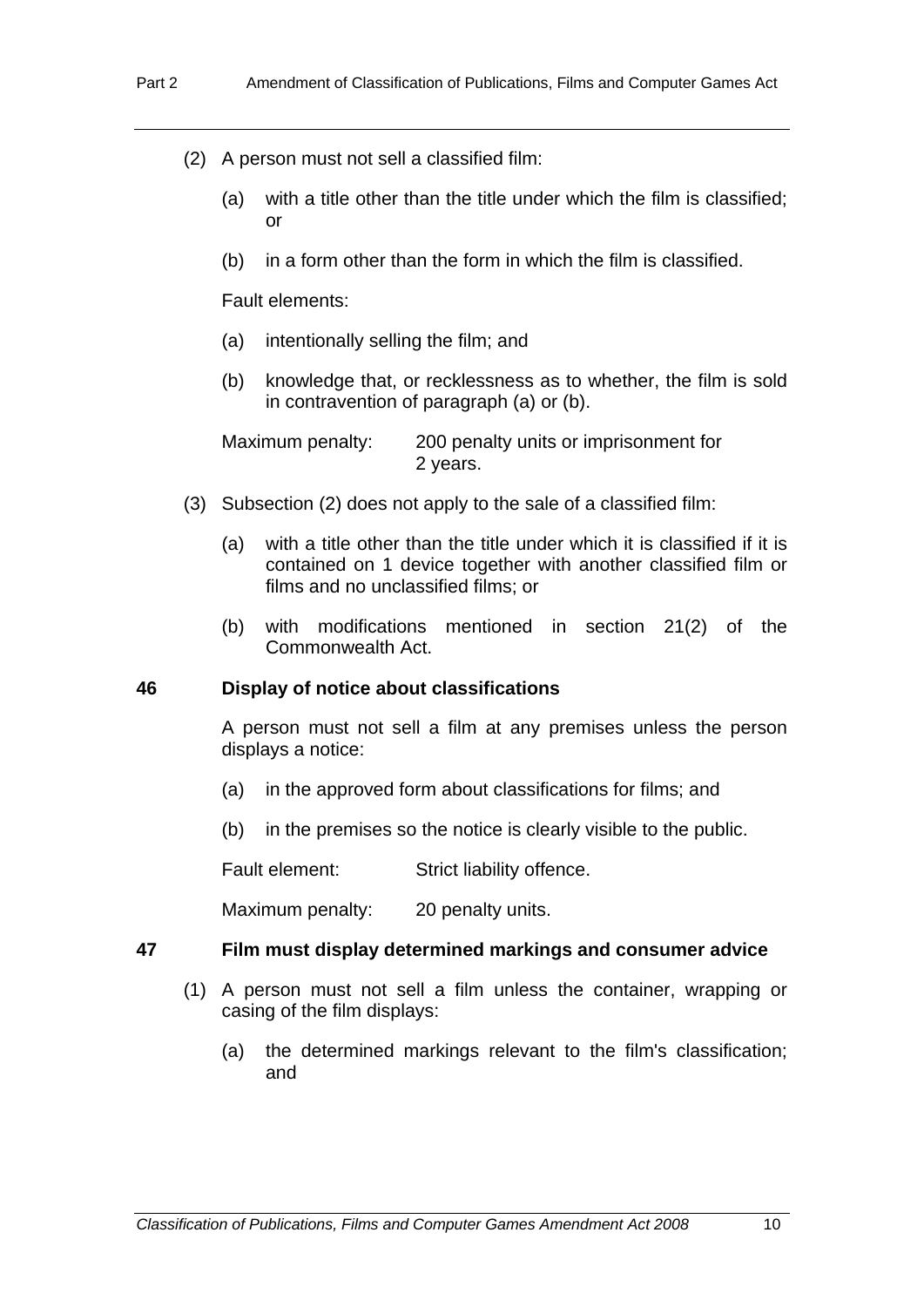(b) if there is any current consumer advice for the film  $-$  the consumer advice.

Fault element: Strict liability offence.

Maximum penalty: 50 penalty units.

 (2) A person must not sell an unclassified film in a container, wrapping or casing that displays a marking indicating or suggesting that the film has been classified.

Fault element: Strict liability offence.

Maximum penalty: 50 penalty units.

 (3) A person must not sell a classified film in a container, wrapping or casing that displays a marking indicating or suggesting that the film is unclassified or has a different classification.

Fault element: Strict liability offence.

Maximum penalty: 50 penalty units.

- (4) Subsection (5) applies if:
	- (a) a film is reclassified under section 39 or 97A of the Commonwealth Act; or
	- (b) a film is reclassified by a decision of the Review Board under Part 5 of the Commonwealth Act; or
	- (c) the National Board revokes a classification or consumer advice for a film under section 22B(3) of the Commonwealth Act.
- (5) A person does not commit an offence against this section in relation to the film during the 30-day period after the decision to reclassify or revoke takes effect, if the film displays the determined markings and consumer advice applying to the film immediately before the reclassification or revocation.

#### **48 Possession of unclassified or RC films and other films at certain premises**

 (1) A person must not possess a film classified RC, or an unclassified film, at premises where classified films are sold.

Fault elements:

- (a) intentionally possessing the film; and
- (b) knowledge that, or recklessness as to whether, the film is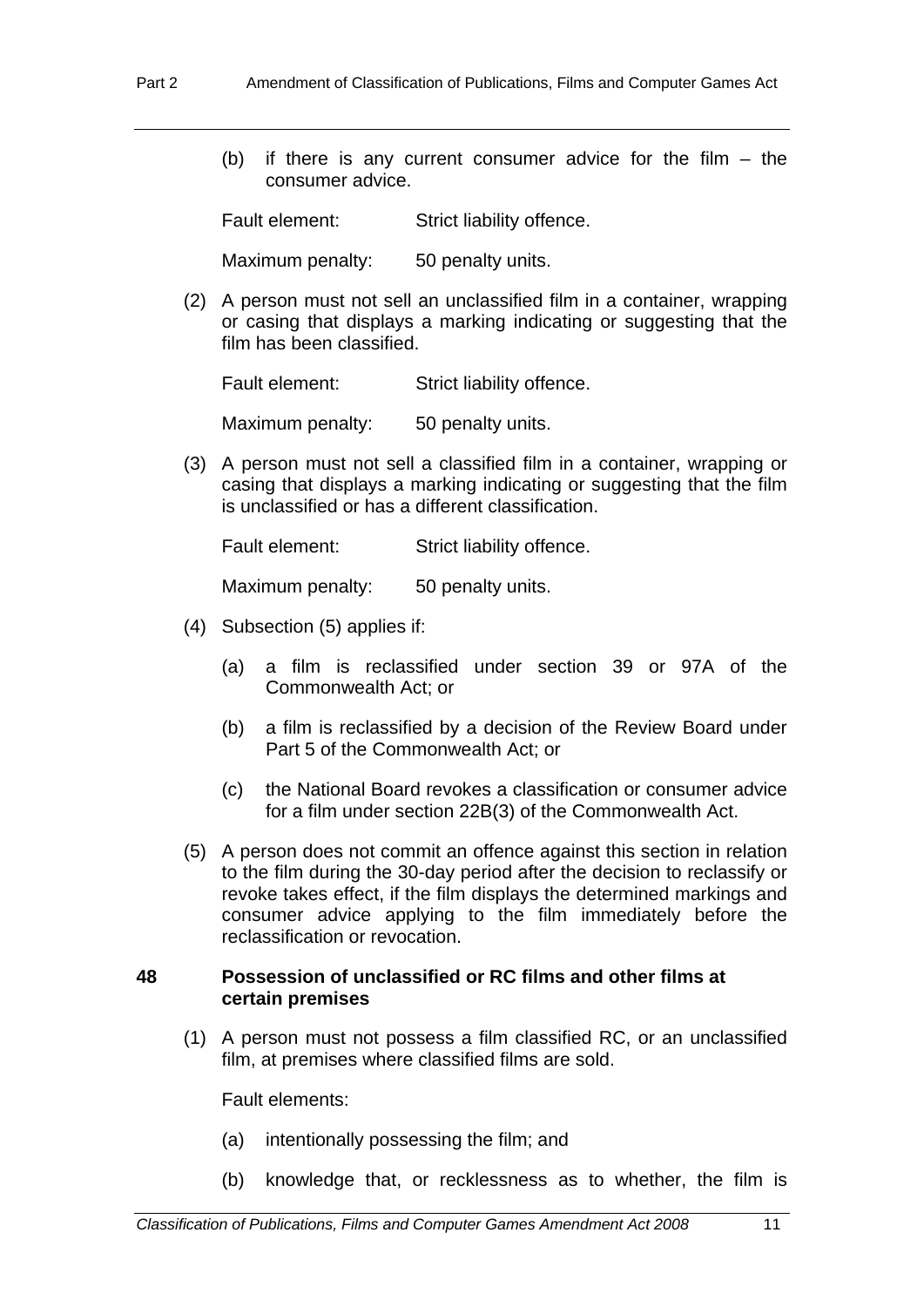classified RC or unclassified; and

(c) knowledge that, or recklessness as to whether, classified films are sold at the premises.

Maximum penalty: 200 penalty units or imprisonment for 2 years.

- (2) An occupier of premises commits an offence if:
	- (a) classified films are sold at the premises; and
	- (b) another person possesses a film classified RC or an unclassified film at the premises.

| Fault element:   | Knowledge that, or recklessness as to<br>whether, another person possesses a film<br>classified RC or an unclassified film at the<br>premises. |  |
|------------------|------------------------------------------------------------------------------------------------------------------------------------------------|--|
| Maximum penalty: | 200 penalty units or imprisonment for<br>2 years.                                                                                              |  |

#### **49 Display of X 18+ films for sale**

 (1) A person must not display a film classified X 18+ for sale in a place that is not a restricted publications area.

Fault elements:

- (a) intentionally displaying the film for sale; and
- (b) knowledge that the place is not a restricted publications area or recklessness as to that fact; and
- (c) knowledge that, or recklessness as to whether, the film is classified X 18+.

Maximum penalty: 100 penalty units or imprisonment for 12 months.

 (2) A person must not sell a film classified X 18+ to another person who has not made a direct request for the film.

Fault elements:

- (a) intentionally selling the film; and
- (b) knowledge that the person has not made a direct request for the film or recklessness as to that fact; and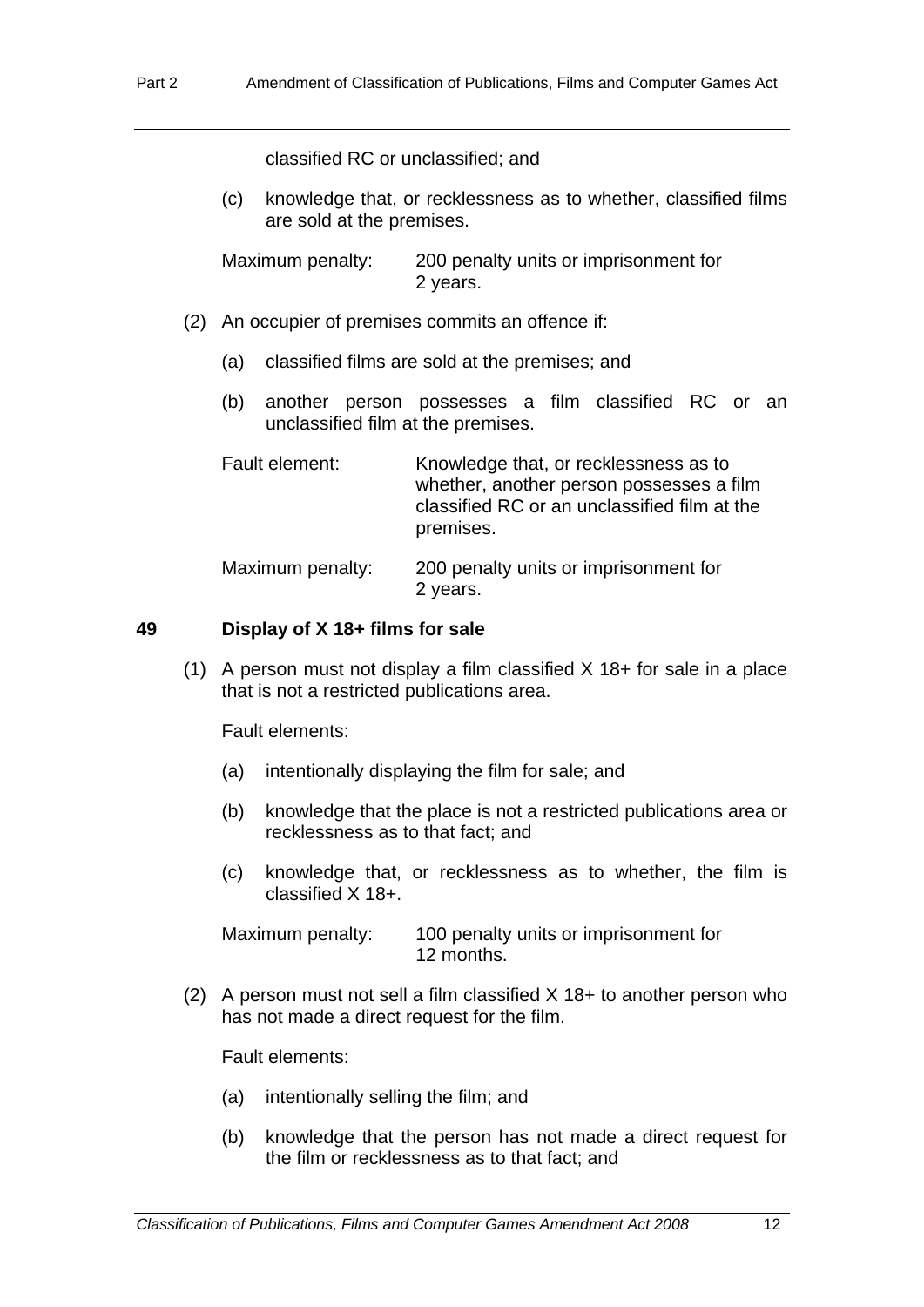(c) knowledge that, or recklessness as to whether, the film is classified X 18+.

Maximum penalty: 100 penalty units or imprisonment for 12 months.

 (3) A person must not sell a film classified X 18+ that is not contained in a package made of opaque material.

Fault elements:

- (a) intentionally selling the film; and
- (b) knowledge that, or recklessness as to whether, the film is classified X 18+.

Maximum penalty: 100 penalty units or imprisonment for 12 months.

## **50 Sale or delivery of certain films to child**

- (1) A person must not sell or deliver a film to a child if:
	- (a) the film is classified RC,  $X$  18+ or R 18+; or
	- (b) unclassified but would, if classified, be classified RC, X 18+ or R 18+.

Fault elements:

- (a) intentionally selling or delivering the film; and
- (b) knowledge that, or recklessness as to whether, the film is classified RC, X 18+ or R 18+ or unclassified.

Maximum penalty: For a film classified RC, or an unclassified film that would, if classified, be classified, RC:

> 200 penalty units or imprisonment for 2 years.

For another film:

 100 penalty units or imprisonment for 12 months.

- (2) Absolute liability applies to:
	- (a) the circumstance that the person to whom the film is sold or delivered is a child; and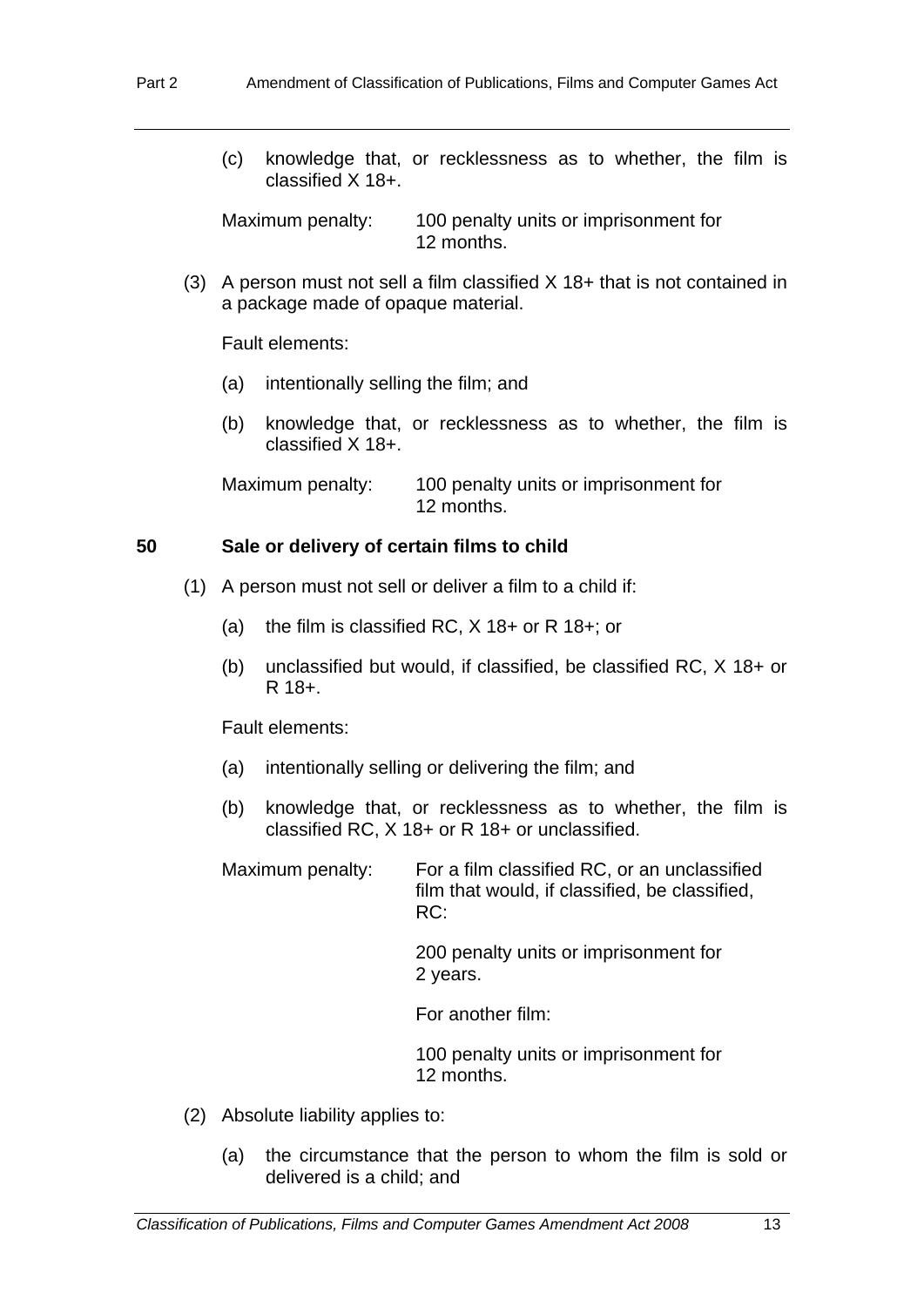- (b) if the film is unclassified the circumstance that the film would, if classified, be classified RC, X 18+ or R 18+.
- (3) Subsection (1) does not apply if:
	- (a) the film is classified R 18+; and
	- (b) the child is at least 15 years of age; and
	- (c) the person who sells or delivers the film to the child is a parent or guardian of the child.
- (4) It is a defence to a prosecution for an offence against subsection (1) if:
	- (a) the defendant proves that:
		- (i) the child produced to the defendant acceptable proof of age before the defendant sold or delivered the film to the child; and
		- (ii) the defendant believed, on reasonable grounds, that the child was an adult; or
	- (b) for the delivery of a film classified R  $18+$  the defendant proves that the child was employed by the defendant and the delivery took place in the course of employment.
- (5) A child commits an offence if:
	- (a) the child is at least 15 years of age; and
	- (b) the child buys a film classified RC, X 18+ or R 18+.

Fault element: Knowledge that the film is classified RC, X 18+ or R 18+.

Maximum penalty: 50 penalty units.

- (6) A person must not sell or deliver a film to a child under 15 years of age if the film is:
	- (a) classified MA 15+; or
	- (b) unclassified but would, if classified, be classified MA 15+.

Fault elements:

- (a) intentionally selling or delivering the film; and
- (b) knowledge that, or recklessness as to whether, the film is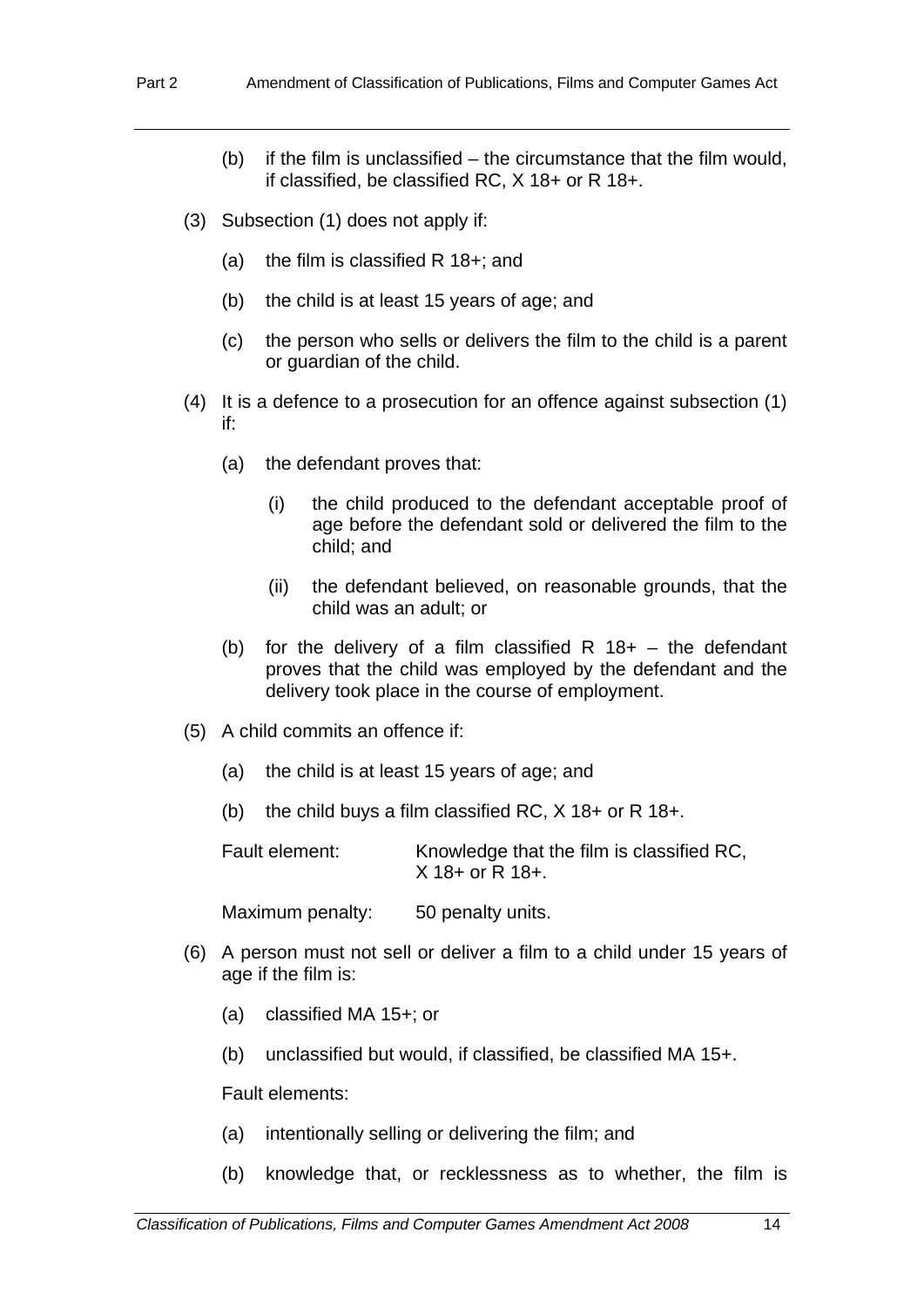classified MA 15+ or unclassified.

Maximum penalty: 50 penalty units.

- (7) Absolute liability applies to:
	- (a) the circumstance that the person to whom the film is sold or delivered is under 15 years of age; and
	- (b) if the film is unclassified the circumstance that the film would, if classified, be classified MA 15+.
- (8) Subsection (6) does not apply if the person who sells or delivers the film to the child is a parent or quardian of the child.
- (9) It is a defence to a prosecution for an offence against subsection (6) if the defendant proves that the defendant believed, on reasonable grounds, that:
	- (a) the child was at least 15 years of age; or
	- (b) a parent or guardian of the child had consented to the sale or delivery.

## **Division 3 Miscellaneous matters**

## **51 Power to demand particulars and expel persons**

- (1) A police officer or person exhibiting, selling or delivering films who suspects on reasonable grounds that the exhibition, sale or delivery of a film to another person is, or would be, in contravention of this Part, may direct the other person to state their name, age and address.
- (2) The other person must comply with the direction.

Fault element: Strict liability offence.

Maximum penalty: 10 penalty units.

- (3) A police officer or person exhibiting, or about to exhibit, a film in a public place (including an employee or agent of that person) who suspects on reasonable grounds that another person's presence during the exhibition is, or would be, in contravention of this Part may:
	- (a) direct the other person to leave the place; and
	- (b) if the other person fails to comply with the direction use reasonable force to remove the person from the place.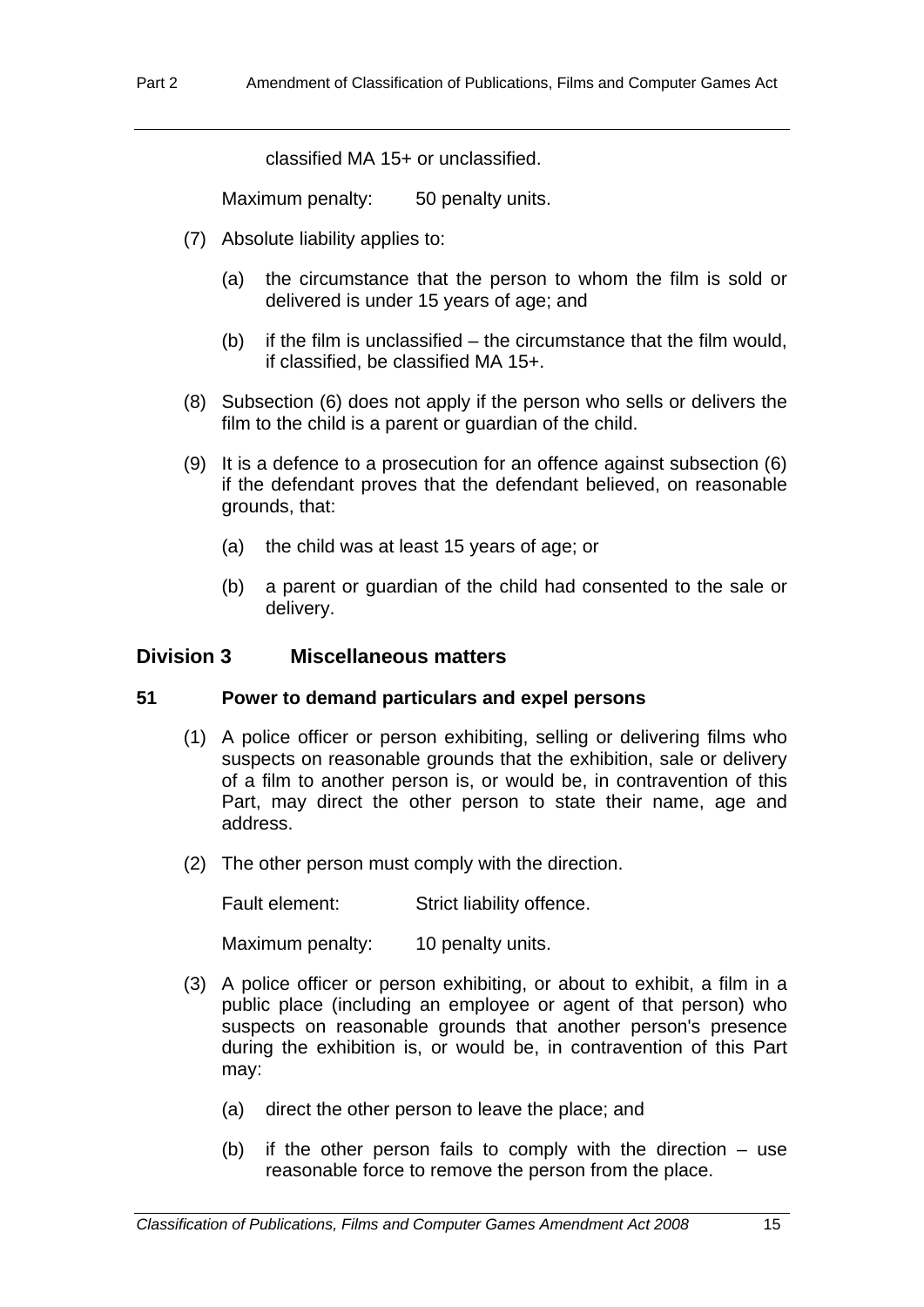(4) The other person must comply with the direction.

Fault element: Strict liability offence.

Maximum penalty: 10 penalty units.

#### **52 Leaving films in certain places**

- (1) A person must not leave a film in a public place or, without the occupier's permission, in a private place, if the film is:
	- (a) classified RC, X 18+, R 18+ or MA 15+; or
	- (b) unclassified but would, if classified, be classified RC, X 18+, R 18+ or MA 15+.

Fault elements:

- (a) intentionally leaving the film in the place; and
- (b) if the film is left in a private place knowledge that the occupier has not given permission to leave the film in the place or recklessness as to that fact; and
- (c) knowledge that, or recklessness as to whether, the film is classified RC, X 18+, R 18+ or MA 15+ or unclassified.

Maximum penalty: For a film classified RC, X 18+ or R 18+, or an unclassified film that would, if classified, be classified RC, X 18+ or R 18+:

> 200 penalty units or imprisonment for 2 years.

 For a film classified MA 15+, or an unclassified film that would, if classified, be classified MA 15+:

50 penalty units.

 (2) If the film is unclassified, absolute liability applies to the circumstance that the film would, if classified, be classified RC, X 18+, R 18+ or MA 15+.

## **53 Possession of films with intention to publish**

- (1) A person must not possess a film with the intention of publishing the film if the film is:
	- (a) classified RC or X 18+; or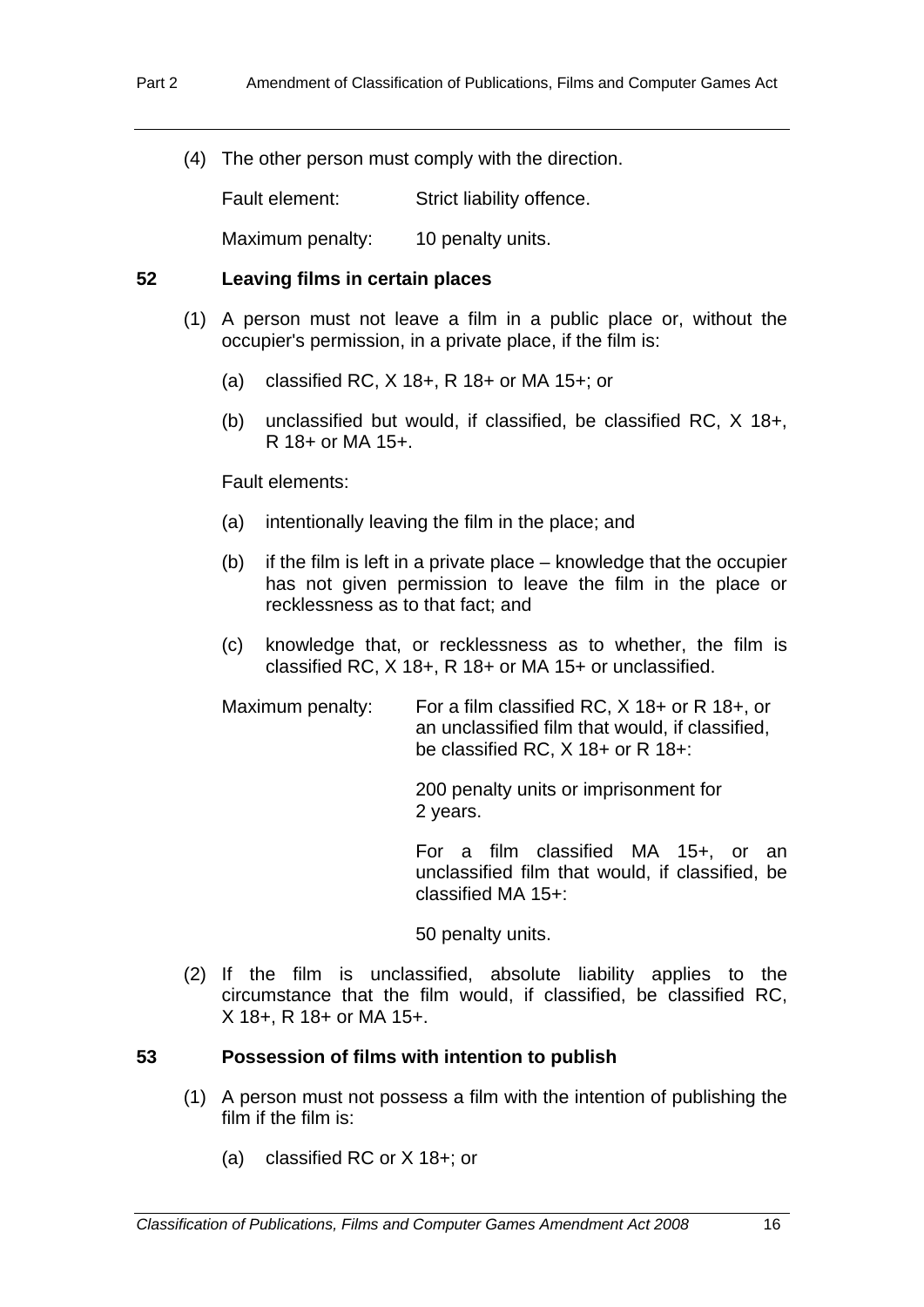(b) unclassified but would, if classified, be classified RC or X 18+.

Fault elements:

- (a) intention to publish the film; and
- (b) knowledge that, or recklessness as to whether, the film is classified RC or X 18+ or unclassified.

Maximum penalty: 200 penalty units or imprisonment for 2 years.

- (2) If the film is unclassified, absolute liability applies to the circumstance that the film would, if classified, be classified RC or  $X$  18 +
- (3) Subsection (1) does not apply to a person who possesses a film for classification or law enforcement purposes.
- (4) If a person possesses 10 or more copies of a film, it is presumed, unless the contrary is proved, that the person intended to publish the film.
- (5) In this section:

*publish* includes publish outside the Territory.

## **Part 5 Publications**

## **54 Sale or delivery of submittable or RC publications**

- (1) A person must not sell or deliver:
	- (a) a submittable publication; or
	- (b) a publication classified RC.

Fault elements:

- (a) intentionally selling or delivering the publication; and
- (b) knowledge that the publication is a submittable publication or classified RC.

Maximum penalty: 200 penalty units or imprisonment for 2 years.

 (2) Subsection (1) does not apply to a person who delivers a publication for classification or law enforcement purposes.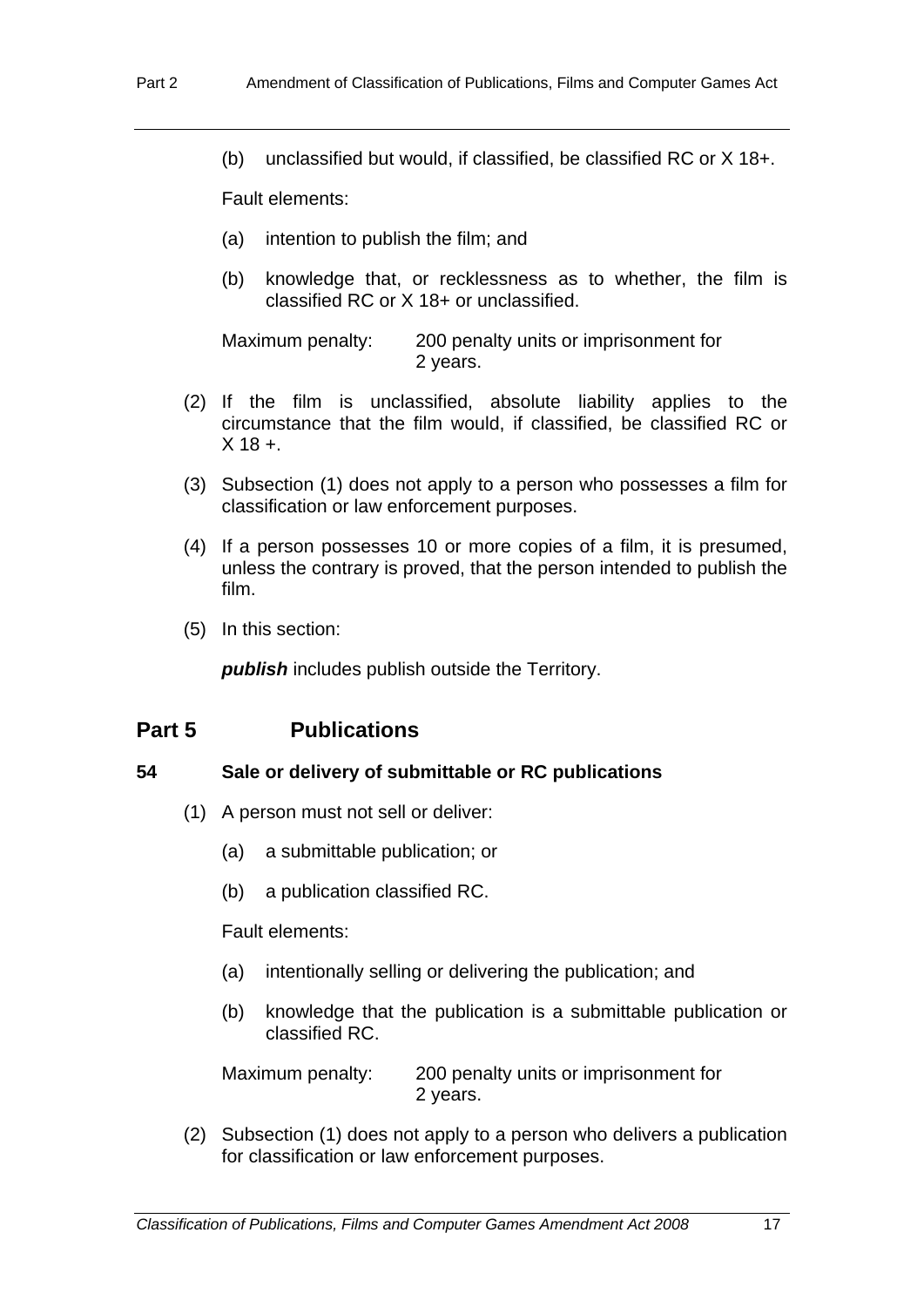(3) It is a defence to a prosecution for an offence against subsection (1) in relation to a submittable publication if the defendant proves that, since the offence was alleged to have been committed, the publication has been classified Unrestricted.

## **55 Sale or delivery of Category 1 restricted publications**

- (1) A person must not sell or deliver a publication classified Category 1 restricted unless:
	- (a) the publication is contained in a sealed package made of plain opaque material; and
	- (b) both the publication and the package bear the determined markings relevant to the publication's classification.

Fault elements:

- (a) intentionally selling or delivering the publication; and
- (b) knowledge that, or recklessness as to whether, the publication is classified Category 1 restricted.

Maximum penalty: 100 penalty units or imprisonment for 12 months.

- (2) Subject to any condition imposed by the National Board under section 13A of the Commonwealth Act, the requirement that the package must be sealed does not apply if the sale or delivery takes place in a restricted publications area.
- (3) For subsection (1)(a), a package is plain even though it displays the title of the publication.
- (4) Subsection (5) applies if:
	- (a) a publication is reclassified under section 39 or 97A of the Commonwealth Act; or
	- (b) a publication is reclassified by a decision of the Review Board under Part 5 of the Commonwealth Act; or
	- (c) the National Board revokes a classification for a publication under section 22B(3) of the Commonwealth Act.
- (5) A person does not commit an offence against subsection (1) in relation to the publication during the 30-day period after the decision to reclassify or revoke takes effect, if the publication displays the determined markings applying to the publication immediately before the reclassification or revocation.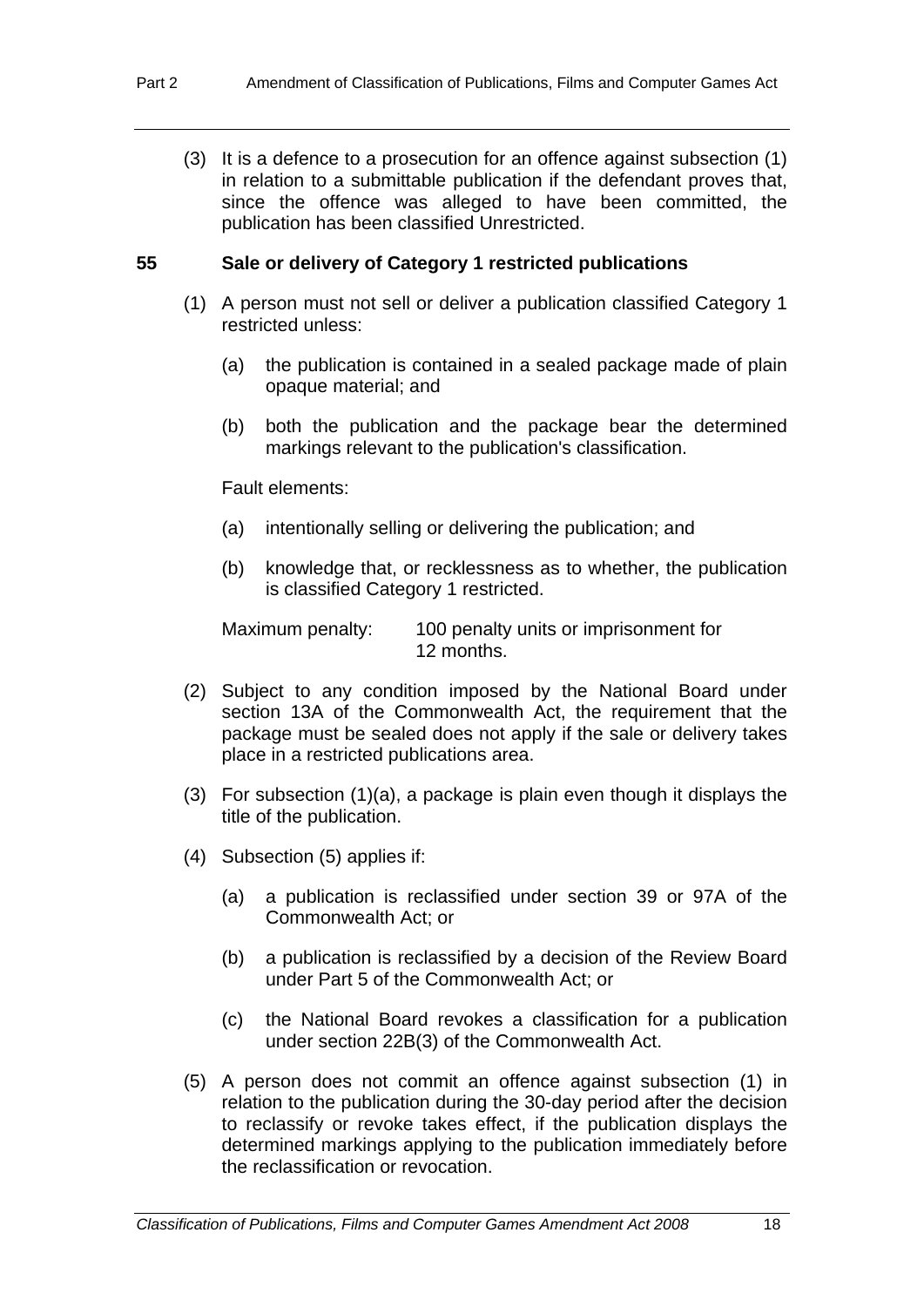#### **56 Sale or delivery of Category 2 restricted publications**

 (1) A person must not sell or deliver a publication classified Category 2 restricted in a place that is not a restricted publications area.

Fault elements:

- (a) intentionally selling or delivering the publication; and
- (b) knowledge that the place is not a restricted publications area or recklessness as to that fact; and
- (c) knowledge that, or recklessness as to whether, the publication is classified Category 2 restricted.

Maximum penalty: 100 penalty units or imprisonment for 12 months.

 (2) A person must not deliver a publication classified Category 2 restricted to another person who has not made a direct request for the publication.

Fault elements:

- (a) intentionally delivering the publication to the person; and
- (b) knowledge that the person has not made a direct request for the publication or recklessness as to that fact; and
- (c) knowledge that, or recklessness as to whether, the publication is classified Category 2 restricted.

Maximum penalty: 100 penalty units or imprisonment for 12 months.

- (3) A person must not deliver a publication classified Category 2 restricted unless:
	- (a) the publication is contained in a sealed package made of plain opaque material; and
	- (b) both the publication and the package bear the determined markings relevant to the publication's classification.

Fault elements:

(a) intentionally selling or delivering the publication; and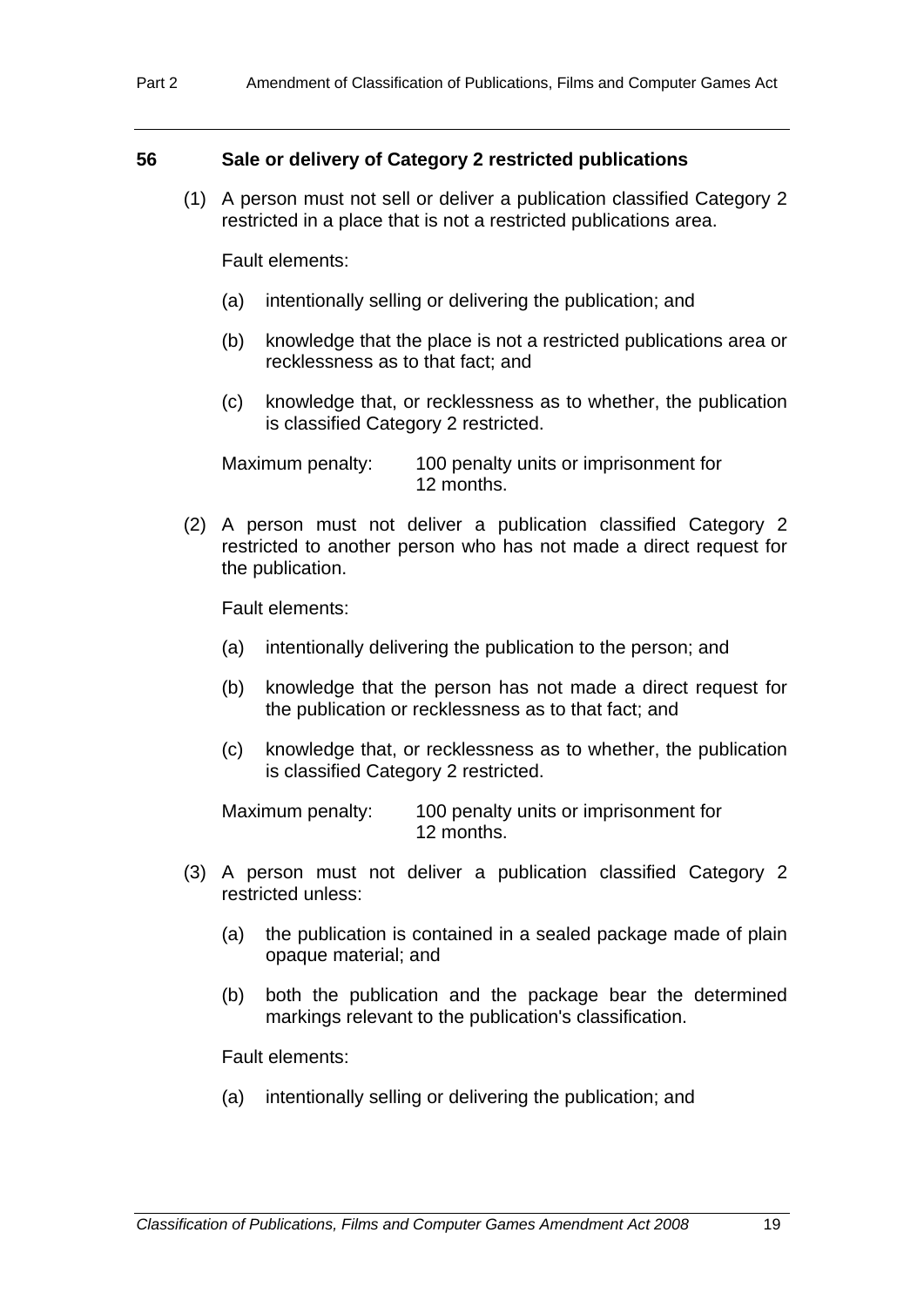(b) knowledge that, or recklessness as to whether, the publication is classified Category 2 restricted.

Maximum penalty: 100 penalty units or imprisonment for 12 months.

- (4) For subsection (3)(a), a package is plain even though it displays the title of the publication.
- (5) Subsection (6) applies if:
	- (a) a publication is reclassified under section 39 or 97A of the Commonwealth Act; or
	- (b) a publication is reclassified by a decision of the Review Board under Part 5 of the Commonwealth Act; or
	- (c) the National Board revokes a classification or consumer advice for a publication under section 22B(3) of the Commonwealth Act.
- (6) A person does not commit an offence against subsection (3) in relation to the publication during the 30-day period after the decision to reclassify or revoke takes effect, if the publication displays the determined markings applying to the publication immediately before the reclassification or revocation.

#### **57 Sale or delivery of publications contrary to conditions**

- (1) This section applies to a publication that is:
	- (a) classified Unrestricted or Category 1 restricted; and
	- (b) subject to a condition imposed under section 13A of the Commonwealth Act.
- (2) A person must not sell the publication except in accordance with the condition.

| Fault element:   | Intentionally selling the publication.              |  |
|------------------|-----------------------------------------------------|--|
| Maximum penalty: | 100 penalty units or imprisonment for<br>12 months. |  |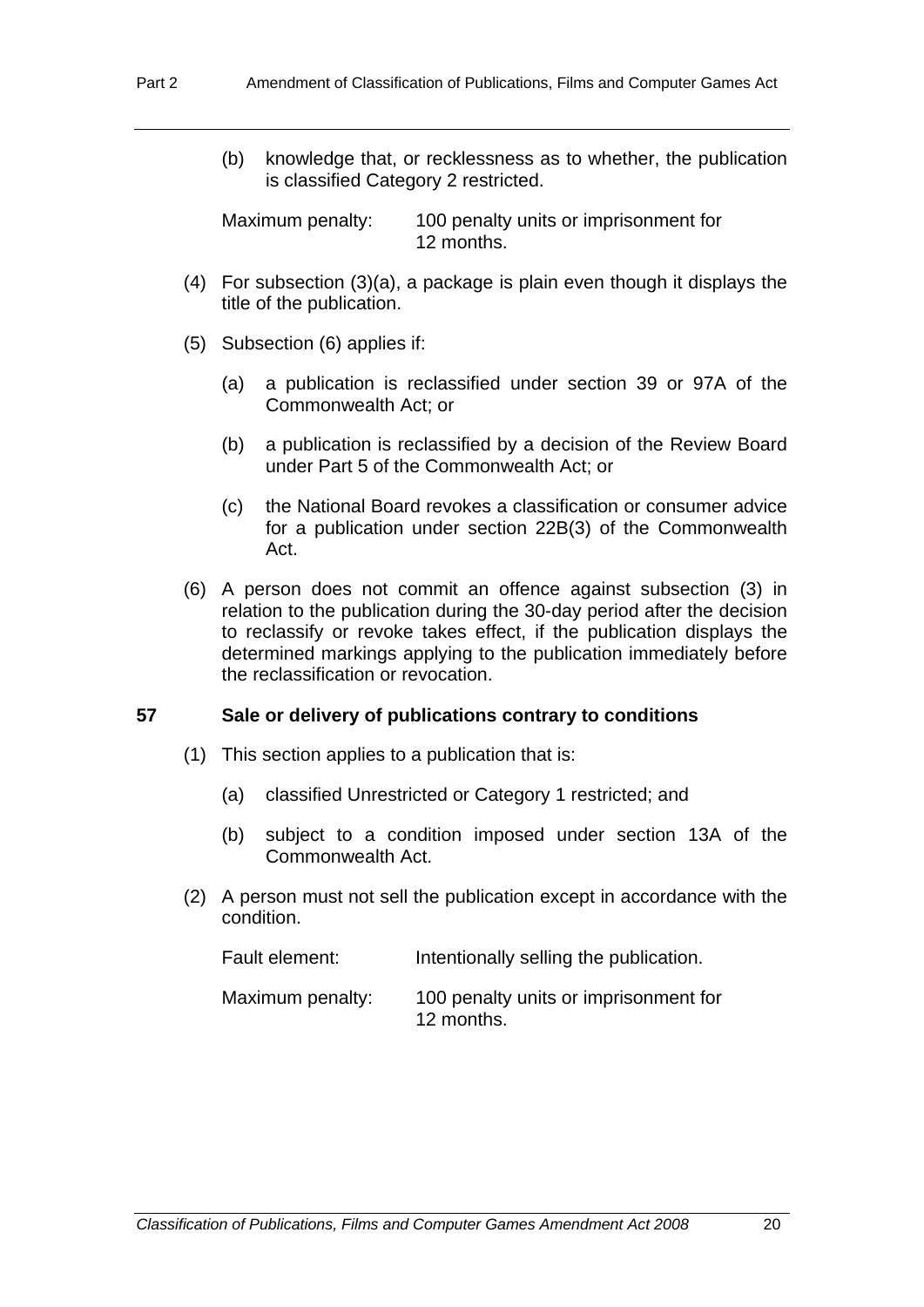#### **58 Consumer advice for unrestricted publications**

A person must not sell a publication classified Unrestricted for which there is consumer advice unless the consumer advice is displayed on the publication or packaging of the publication.

Fault element: Strict liability offence.

Maximum penalty: 50 penalty units.

#### **59 Misleading or deceptive markings**

 (1) A person must not sell an unclassified publication in a container, wrapping or casing that displays a marking indicating or suggesting that the publication has been classified.

Fault element: Strict liability offence.

Maximum penalty: 50 penalty units.

 (2) A person must not sell a classified publication in a container, wrapping or casing that displays a marking indicating or suggesting that the publication is unclassified or has a different classification.

Fault element: Strict liability offence.

Maximum penalty: 50 penalty units.

- (3) Subsection (4) applies if:
	- (a) a publication is reclassified under section 39 or 97A of the Commonwealth Act; or
	- (b) a publication is reclassified by a decision of the Review Board under Part 5 of the Commonwealth Act; or
	- (c) the National Board revokes a classification for a publication under section 22B(3) of the Commonwealth Act.
- (4) A person does not commit an offence against this section in relation to the publication during the 30-day period after the decision to reclassify or revoke takes effect, if the publication displays the determined markings applying to the publication immediately before the reclassification or revocation.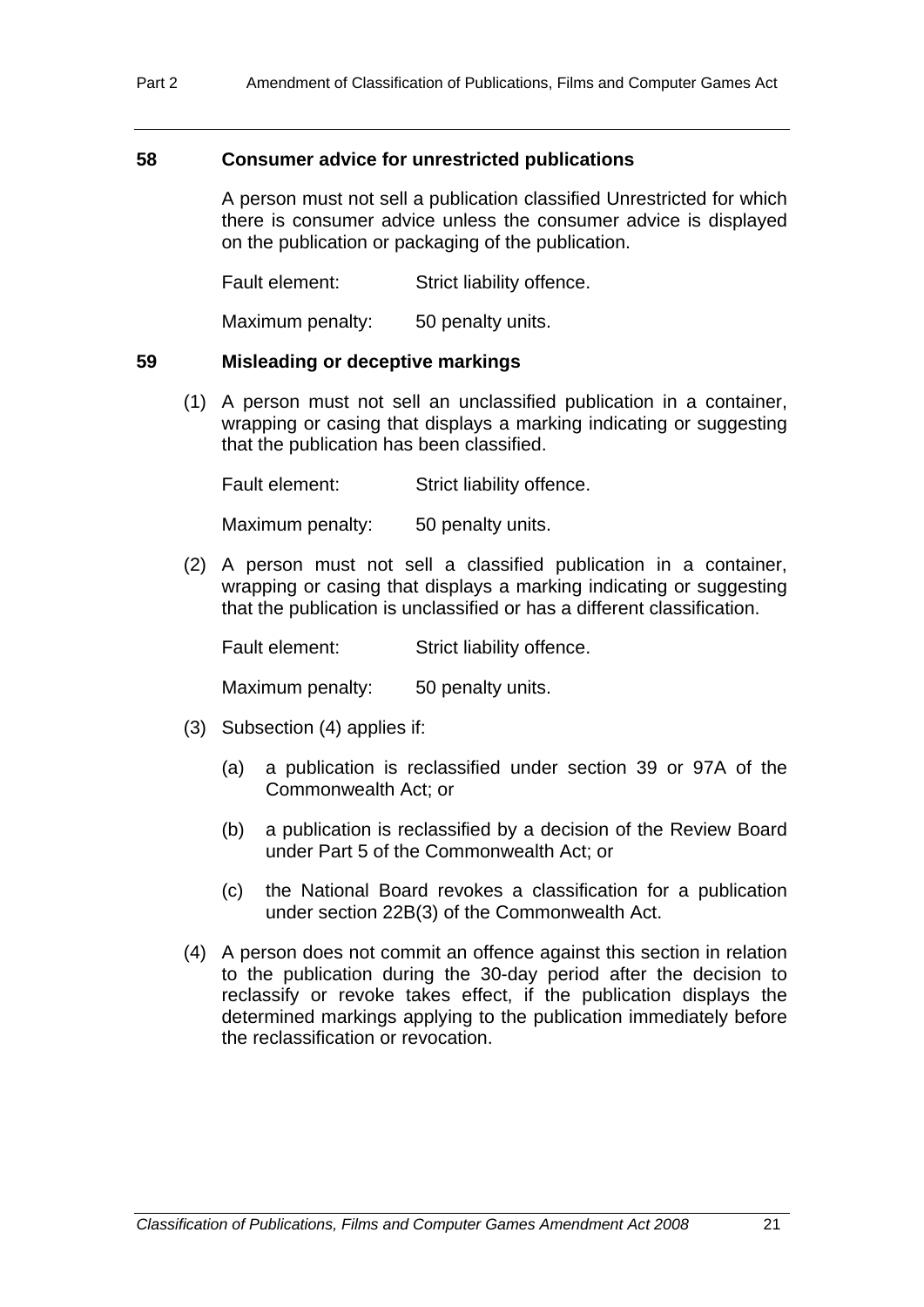#### **60 Sale of certain publications to a child**

 (1) A person must not sell or deliver a publication classified Category 1 restricted or Category 2 restricted to a child.

Fault elements:

- (a) intentionally selling or delivering the publication; and
- (b) knowledge that, or recklessness as to whether, the publication is classified Category 1 restricted or Category 2 restricted.

Maximum penalty: 100 penalty units or imprisonment for 12 months.

- (2) Absolute liability applies to the circumstance that the person to whom the publication is sold or delivered is a child.
- (3) It is a defence to a prosecution for an offence against subsection (1) if the defendant proves that:
	- (a) the child produced to the defendant acceptable proof of age before the defendant sold or delivered the publication to the child; and
	- (b) the defendant believed, on reasonable grounds, that the child was an adult.

#### **61 Leaving or display publications in certain places**

- (1) A person commits an offence if:
	- (a) the person:
		- (i) leaves a publication in a public place; or
		- (ii) leaves a publication in a private place without the occupier's permission; or
		- (iii) displays a publication so that it can be seen from a public place; and
	- (b) the publication is:
		- (i) a submittable publication; or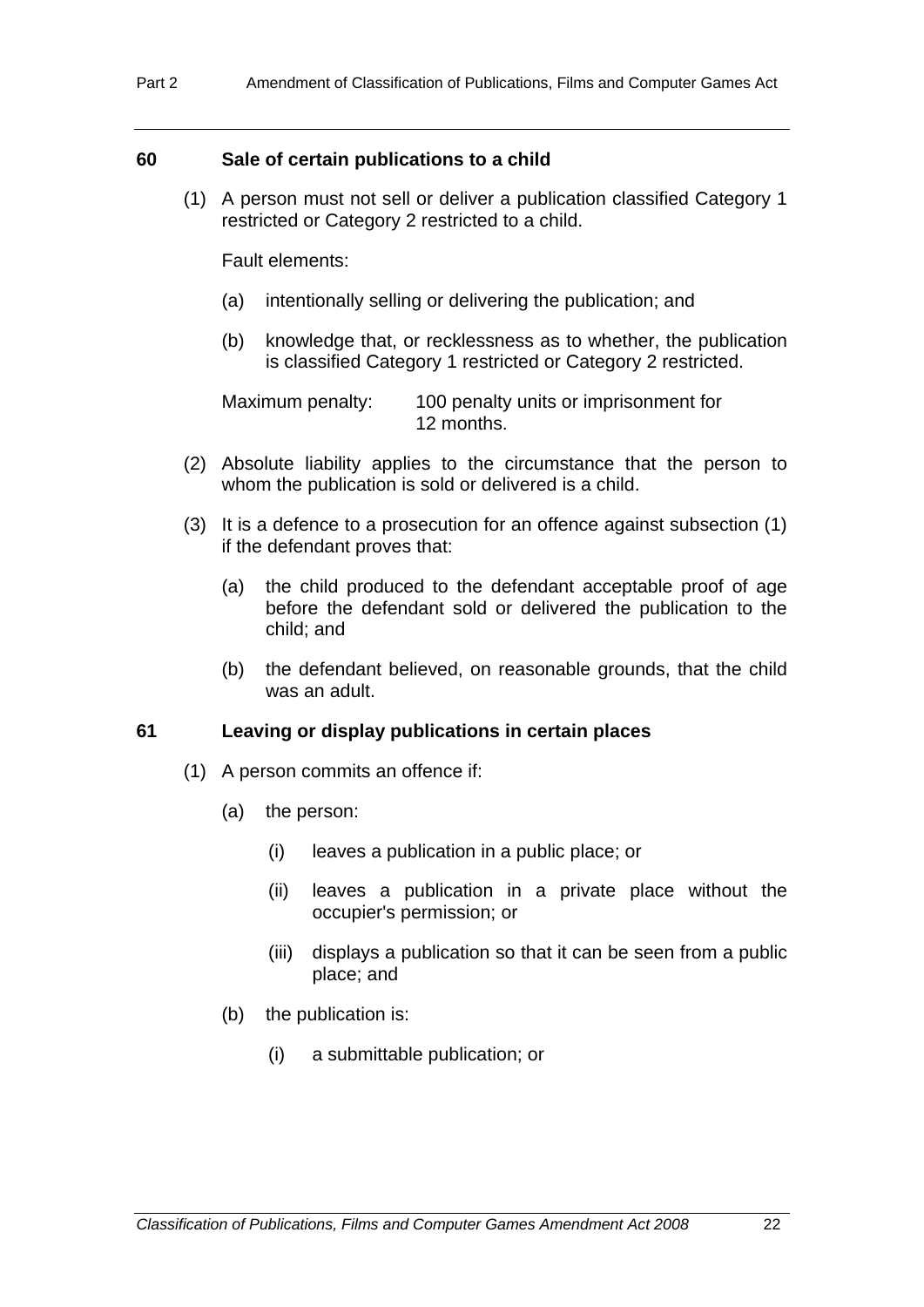(ii) classified Category 1 restricted, Category 2 restricted or RC.

Fault elements:

- (a) intentionally leaving or displaying the publication; and
- (b) for paragraph (a)(ii) knowledge that the occupier has not given permission to leave the publication in the place or recklessness as to that fact; and
- (c) for paragraph (a)(iii) knowledge that, or recklessness as to whether, the publication can be seen from a public place; and
- (d) knowledge that the publication is:
	- (i) a submittable publication; or
	- (ii) classified Category 1 restricted, Category 2 restricted or RC.

Maximum penalty: 200 penalty units or imprisonment for 2 years.

- (2) Subsection (1) does not apply if the publication:
	- (a) is classified Category 1 restricted and both of the following apply:
		- (i) the public place is a shop or stall;
		- (ii) section 55 is complied with in relation to the publication; or
	- (b) is classified Category 2 restricted and the public place is a restricted publications area.
- (3) It is a defence to a prosecution for an offence against subsection (1) in relation to a submittable publication if the defendant proves that, since the offence was alleged to have been committed, the publication has been classified Unrestricted.

#### **62 Possession or copying of publications with intention to sell**

- (1) A person must not possess or copy a publication with the intention of selling the publication if the publication is:
	- (a) a submittable publication; or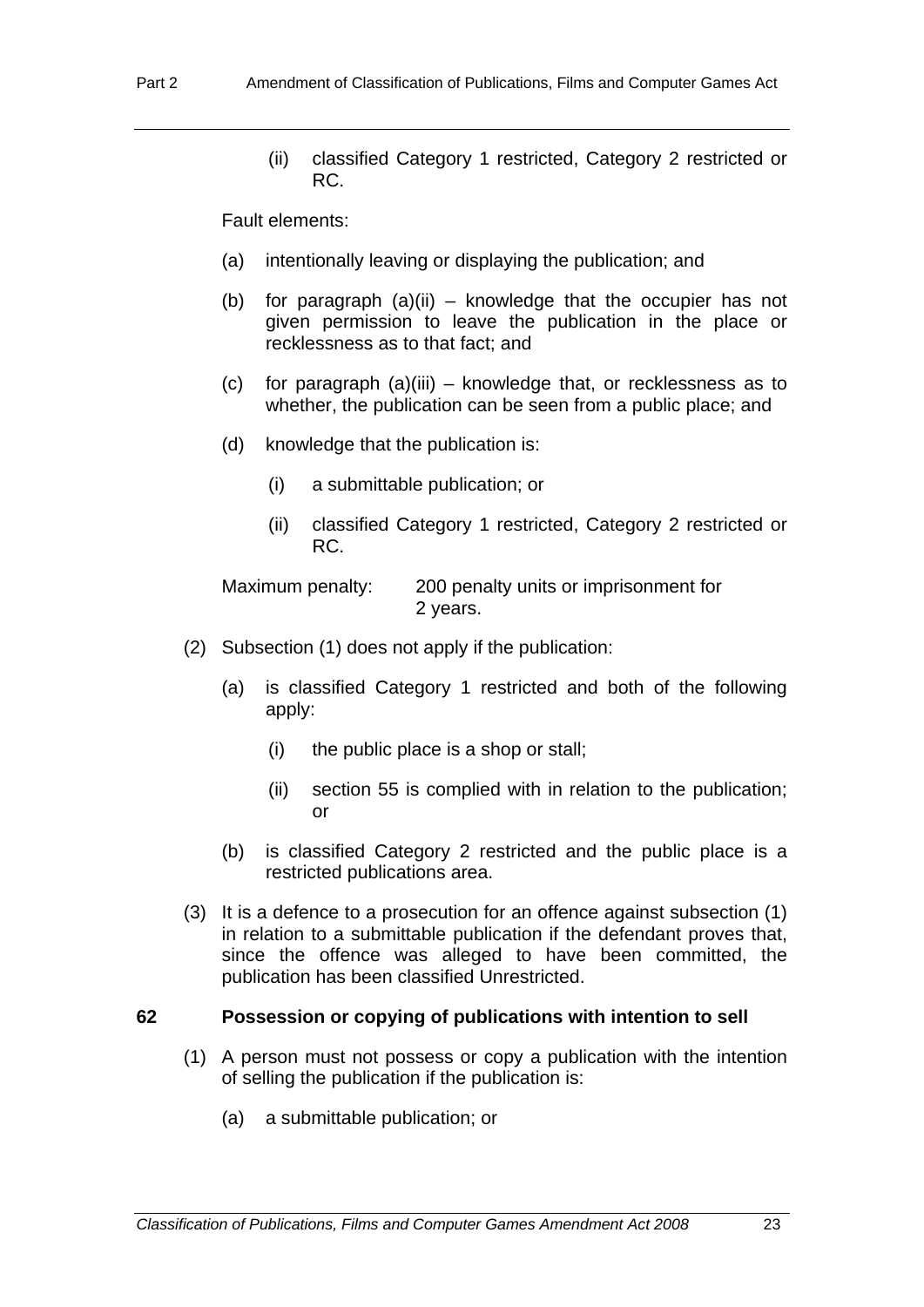(b) classified RC.

Fault elements:

- (a) intention to sell the publication; and
- (b) knowledge that, or recklessness as to whether, the publication is a submittable publication or classified RC.

Maximum penalty: 200 penalty units or imprisonment for 2 years.

- (2) It is a defence to a prosecution for an offence against subsection (1) in relation to a submittable publication if the defendant proves that, since the offence was alleged to have been committed, the publication has been classified Unrestricted, Category 1 restricted, or Category 2 restricted.
- (3) If a person makes 10 or more copies of a publication it is presumed, unless the contrary is proved, that the person intended to sell the publication.

## **Part 6 Computer games**

## **63 Sale or demonstration of unclassified computer games**

- (1) A person must not:
	- (a) sell an unclassified computer game; or
	- (b) demonstrate an unclassified computer game in a public place.

Fault elements:

- (a) intentionally selling or demonstrating the game; and
- (b) knowledge that, or recklessness as to whether, the game is unclassified.

Maximum penalty: 200 penalty units or imprisonment for 2 years.

- (2) A person must not sell a classified computer game, or demonstrate a classified computer game in a public place:
	- (a) with a title other than the title under which the game is classified; or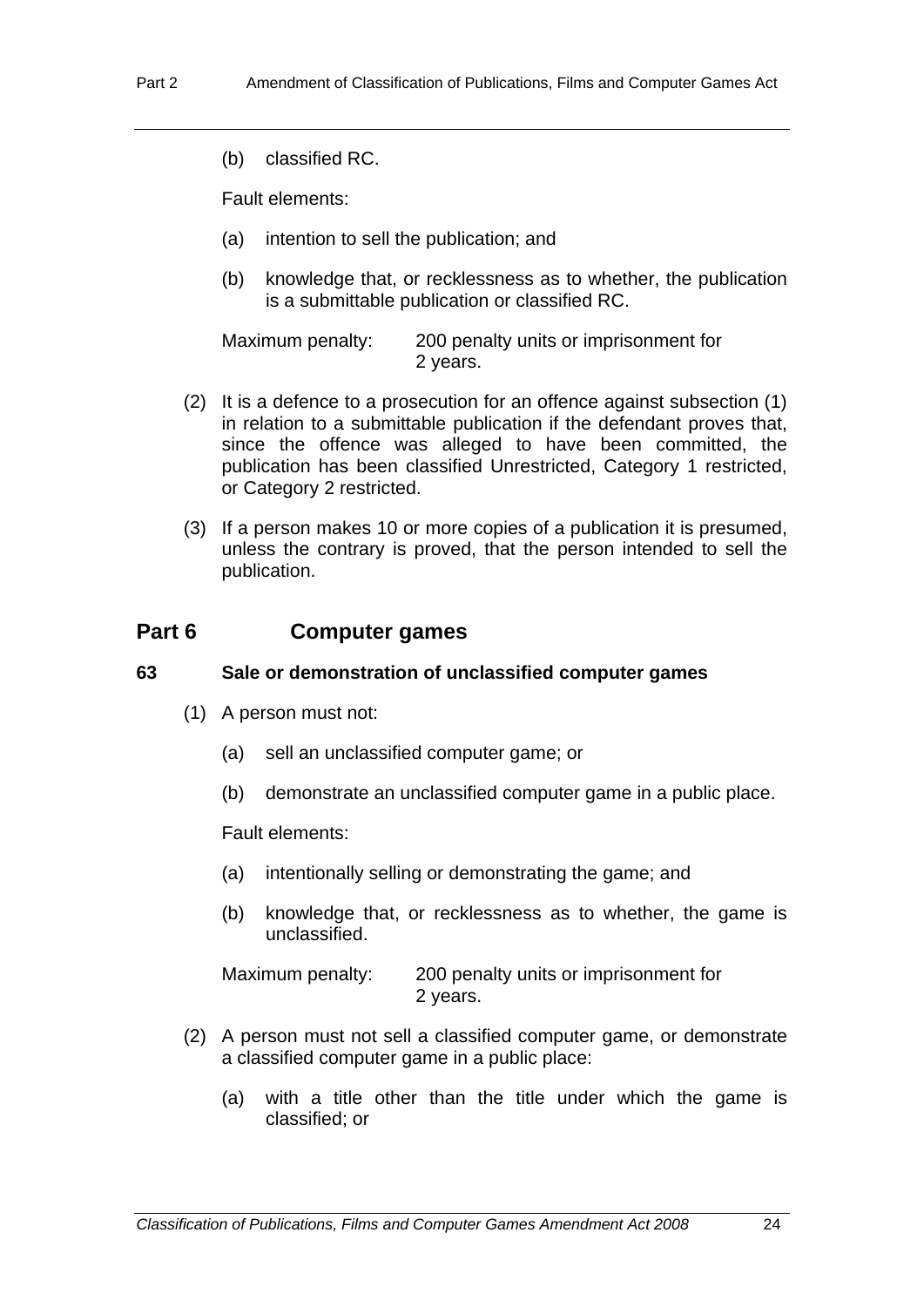(b) in a form other than the form in which the game is classified.

Fault elements:

- (a) intentionally selling or demonstrating the game; and
- (b) knowledge that, or recklessness as to whether, the game is sold or demonstrated in contravention of paragraph (a) or (b).

Maximum penalty: 200 penalty units or imprisonment for 2 years.

#### **64 Display of notice about classifications**

A person must not sell or demonstrate a computer game in a public place unless the person displays a notice:

- (a) in the approved form about classifications for computer games; and
- (b) in the place so the notice is clearly visible to the public.

Fault element: Strict liability offence.

Maximum penalty: 20 penalty units.

## **65 Sale or demonstration of unclassified and RC computer games**

- (1) A person must not sell a computer game, or demonstrate a computer game in a public place, if the game is:
	- (a) classified RC; or
	- (b) unclassified but would, if classified, be classified RC.

Fault elements:

- (a) intentionally selling or demonstrating the game; and
- (b) knowledge that, or recklessness as to whether, the game is classified RC or unclassified.

Maximum penalty: 200 penalty units or imprisonment for 2 years.

 (2) If the game is unclassified, absolute liability applies to the circumstance that the game would, if classified, be classified RC.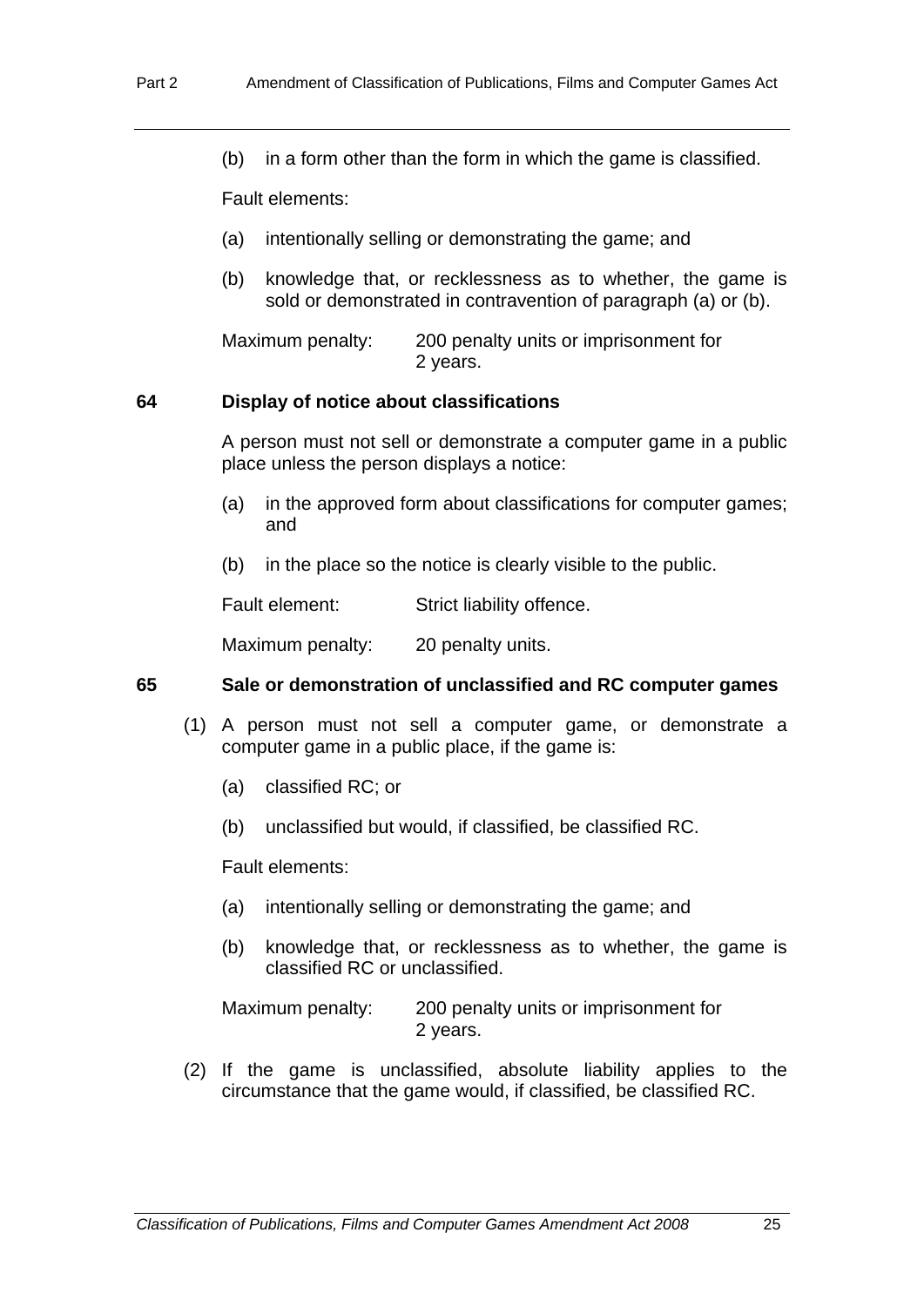(3) A child who is at least 15 years of age must not buy a computer game classified RC.

Fault element: Knowledge that the game is classified RC.

Maximum penalty: 50 penalty units.

#### **66 Demonstration of MA 15+ computer games**

A person must not demonstrate a computer game classified MA 15+ in a public place unless:

- (a) the determined markings relevant to the game's classification are exhibited before the game can be played; and
- (b) entry into the place is restricted to adults or to children who are accompanied by a parent or guardian while in the public place.

Fault element: Strict liability offence.

Maximum penalty: 20 penalty units.

#### **67 Demonstration of unclassified, RC and MA 15+ computer games**

- (1) A person must not demonstrate a computer game so that it can be seen from a public place if the game is:
	- (a) classified RC or MA 15+; or
	- (b) unclassified but would, if classified, be classified RC or MA 15+.

Fault elements:

- (a) intentionally demonstrating the game; and
- (b) knowledge that, or recklessness as to whether, the game can be seen from a public place; and
- (c) knowledge that, or recklessness as to whether, the game is classified RC or MA 15+ or unclassified.

Maximum penalty: For a game classified RC, or an unclassified game that would, if classified, be classified RC:

> 100 penalty units or imprisonment for 12 months.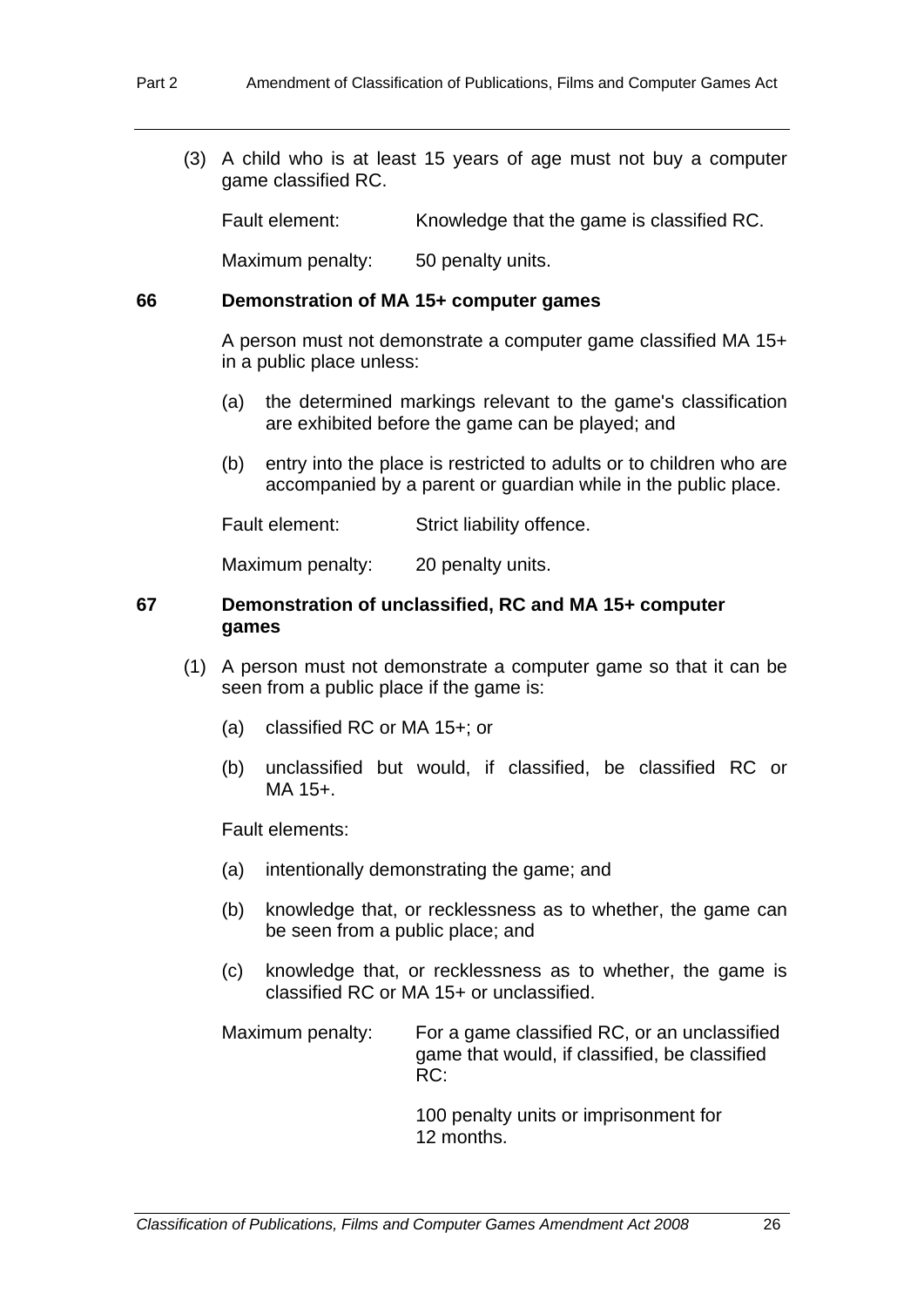For a game classified MA 15+, or an unclassified game that would, if classified, be classified MA 15+:

50 penalty units.

#### **68 Private demonstration of RC computer games in presence of child**

- (1) A person must not demonstrate a computer game in a private place if:
	- (a) the game is:
		- (i) classified RC; or
		- (ii) unclassified but would, if classified, be classified RC; and
	- (b) a child is present during any part of the demonstration.

Fault elements:

- (a) intentionally demonstrating the game; and
- (b) knowledge that, or recklessness as to whether, the game is classified RC or unclassified.

Maximum penalty: 100 penalty units or imprisonment for 12 months.

- (2) Absolute liability applies to:
	- (a) if the game is unclassified  $-$  the circumstance that the game would, if classified, be classified RC; and
	- (b) the circumstance that the person present is a child.
- (3) It is a defence to a prosecution for an offence against subsection (1) if the defendant proves that the defendant believed, on reasonable grounds, that the child was an adult.

### **69 Computer game must display determined markings and consumer advice**

- (1) A person must not sell a computer game unless the container, wrapping or casing of the game displays:
	- (a) the determined markings relevant to the game's classification; and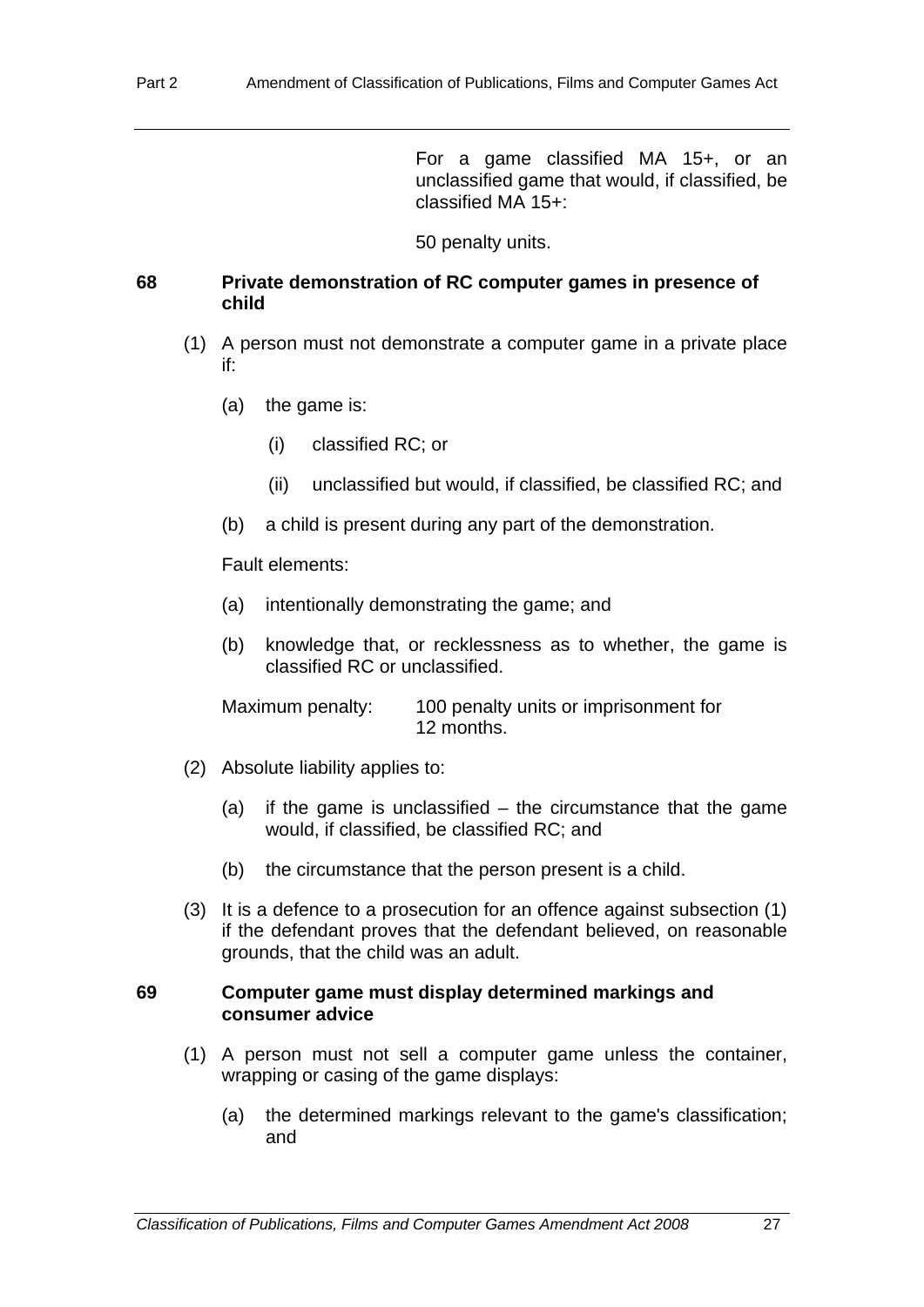(b) if there is any current consumer advice for the game – the consumer advice.

Fault element: Strict liability offence.

Maximum penalty: 50 penalty units.

 (2) A person must not sell an unclassified computer game in a container, wrapping or casing that displays a marking indicating or suggesting that the game has been classified.

Fault element: Strict liability offence.

Maximum penalty: 50 penalty units.

 (3) A person must not sell a classified computer game in a container, wrapping or casing that displays a marking indicating or suggesting that the game is unclassified or has a different classification.

Fault element: Strict liability offence.

Maximum penalty: 50 penalty units.

- (4) A person must not make a computer game available for playing on a pay and play basis unless the device used for playing the game displays:
	- (a) the determined markings relevant to the game's classification; and
	- (b) if there is any current consumer advice for the game the consumer advice.

Fault element: Strict liability offence.

Maximum penalty: 20 penalty units.

- (5) If 2 or more computer games are available for playing on a device mentioned in subsection (4), the determined markings and consumer advice that must be displayed on the device are those relevant to the computer game with the highest classification under the Commonwealth Act.
- (6) Subsection (7) applies if:
	- (a) a game is reclassified under section 39 of the Commonwealth Act; or
	- (b) a game is reclassified by a decision of the Review Board under Part 5 of the Commonwealth Act; or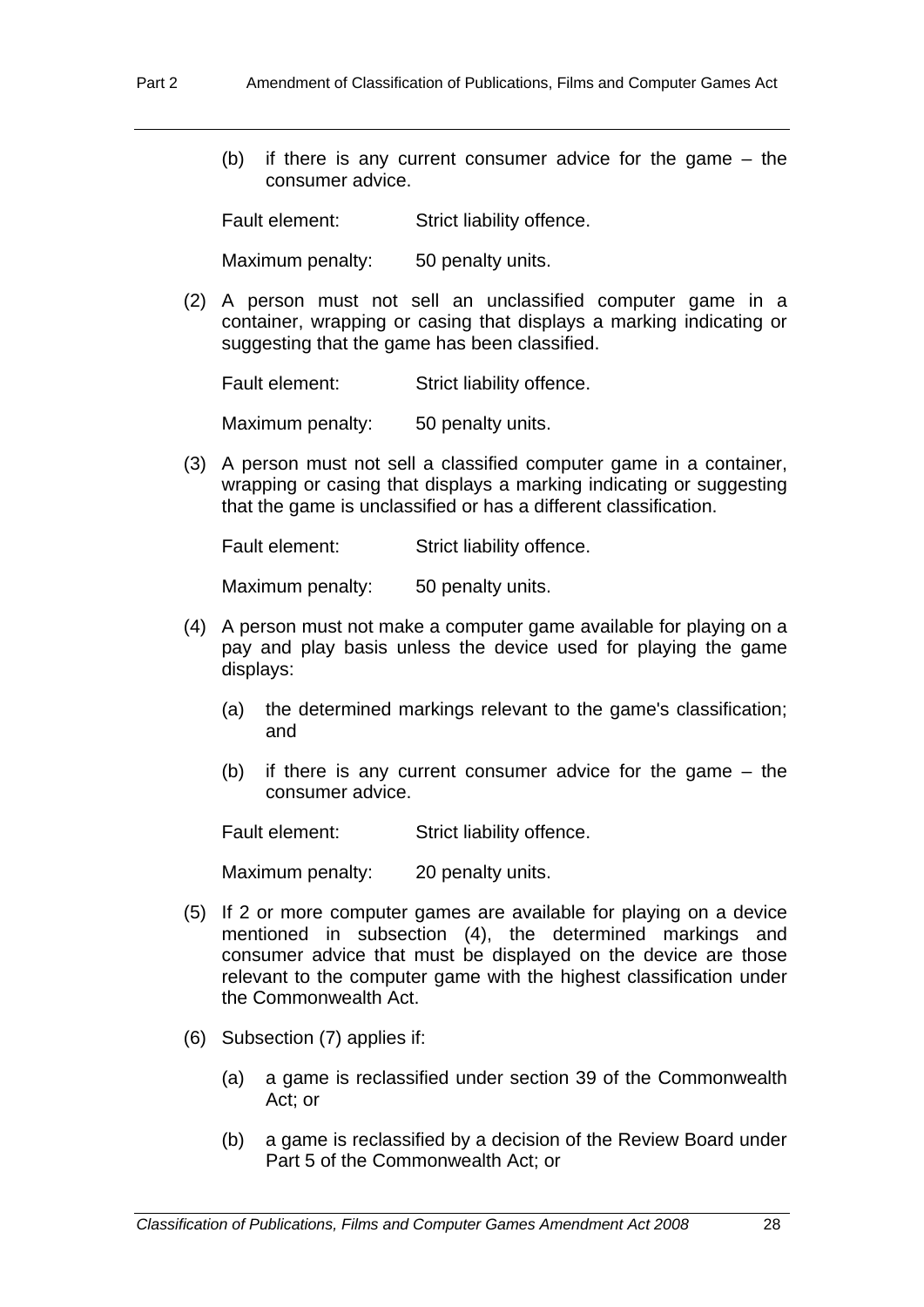- (c) the National Board revokes a classification or consumer advice for a game under section 22B(3) of the Commonwealth Act.
- (7) A person does not commit an offence against this section in relation to the game during the 30-day period after the decision to reclassify or revoke takes effect, if the game displays the determined markings and consumer advice applying to the game immediately before the reclassification or revocation.

#### **70 Possession of unclassified or RC computer games with other computer games at certain premises**

A person must not possess a computer game classified RC, or an unclassified computer game, at premises where classified computer games are sold or demonstrated.

Fault elements:

- (a) intentionally possessing the game; and
- (b) knowledge that, or recklessness as to whether, the game is classified RC or unclassified; and
- (c) knowledge that, or recklessness as to whether, classified games are sold or demonstrated at the premises.

Maximum penalty: 200 penalty units or imprisonment for 2 years.

#### **71 Sale or delivery of certain computer games to child**

- (1) A person must not sell or deliver a computer game to a child if the game is:
	- (a) classified RC; or
	- (b) unclassified but would, if classified, be classified RC.

Fault elements:

- (a) intentionally selling or delivering the game; and
- (b) knowledge that, or recklessness as to whether, the game is classified RC or unclassified.

Maximum penalty: 200 penalty units or imprisonment for 2 years.

- (2) Absolute liability applies to:
	- (a) the circumstance that the person to whom the game is sold or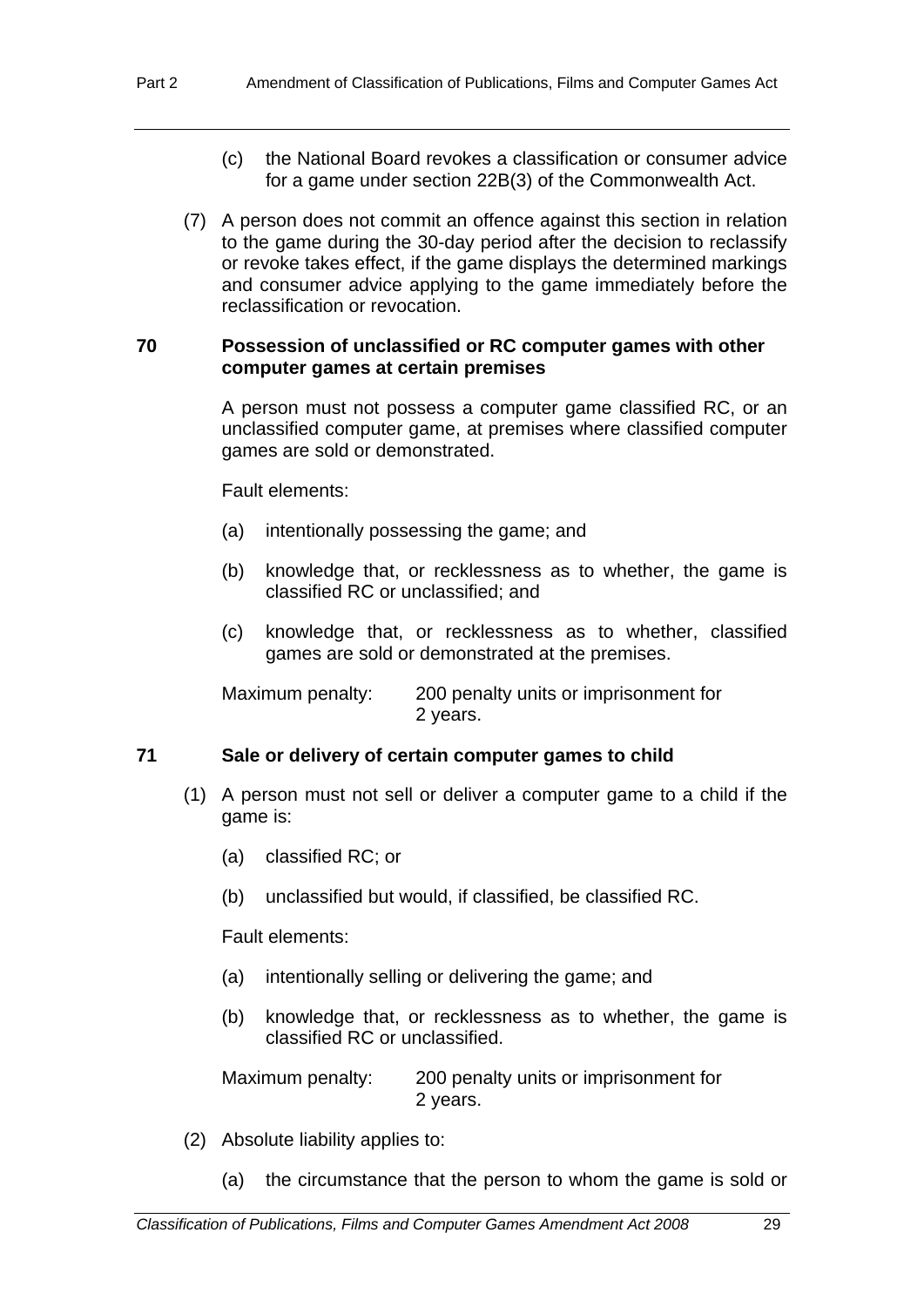delivered is a child; and

- (b) if the game is unclassified  $-$  the circumstance that the game would, if classified, be classified RC.
- (3) A person must not sell or deliver a computer game classified MA 15+ to a child under 15 years of age.

Fault elements:

- (a) intentionally selling or delivering the game; and
- (b) knowledge that, or recklessness as to whether, the game is classified MA 15+.

Maximum penalty: 50 penalty units.

- (4) Absolute liability applies to the circumstance that the person to whom the game is sold or delivered is under 15 years of age.
- (5) Subsection (3) does not apply if the person who sells or delivers the game to the child is a parent or guardian of the child.
- (6) It is a defence to a prosecution for an offence against subsection (3) if the defendant proves that the defendant believed, on reasonable grounds, that:
	- (a) the child was at least 15 years of age; or
	- (b) a parent or guardian of the child had consented to the sale or delivery.

### **72 Power to demand particulars and expel persons**

- (1) A police officer or person demonstrating, selling or delivering computer games who suspects on reasonable grounds that the demonstration, sale or delivery of a game to another person is, or would be, in contravention of this Part, may direct the other person to state their name, age and address.
- (2) The other person must comply with the direction.

Fault element: Strict liability offence.

Maximum penalty: 10 penalty units.

 (3) A police officer or person demonstrating, or about to demonstrate, a computer game in a public place (including an employee or agent of that person) who suspects on reasonable grounds that another person's presence during the demonstration is, or would be, in contravention of this Part may: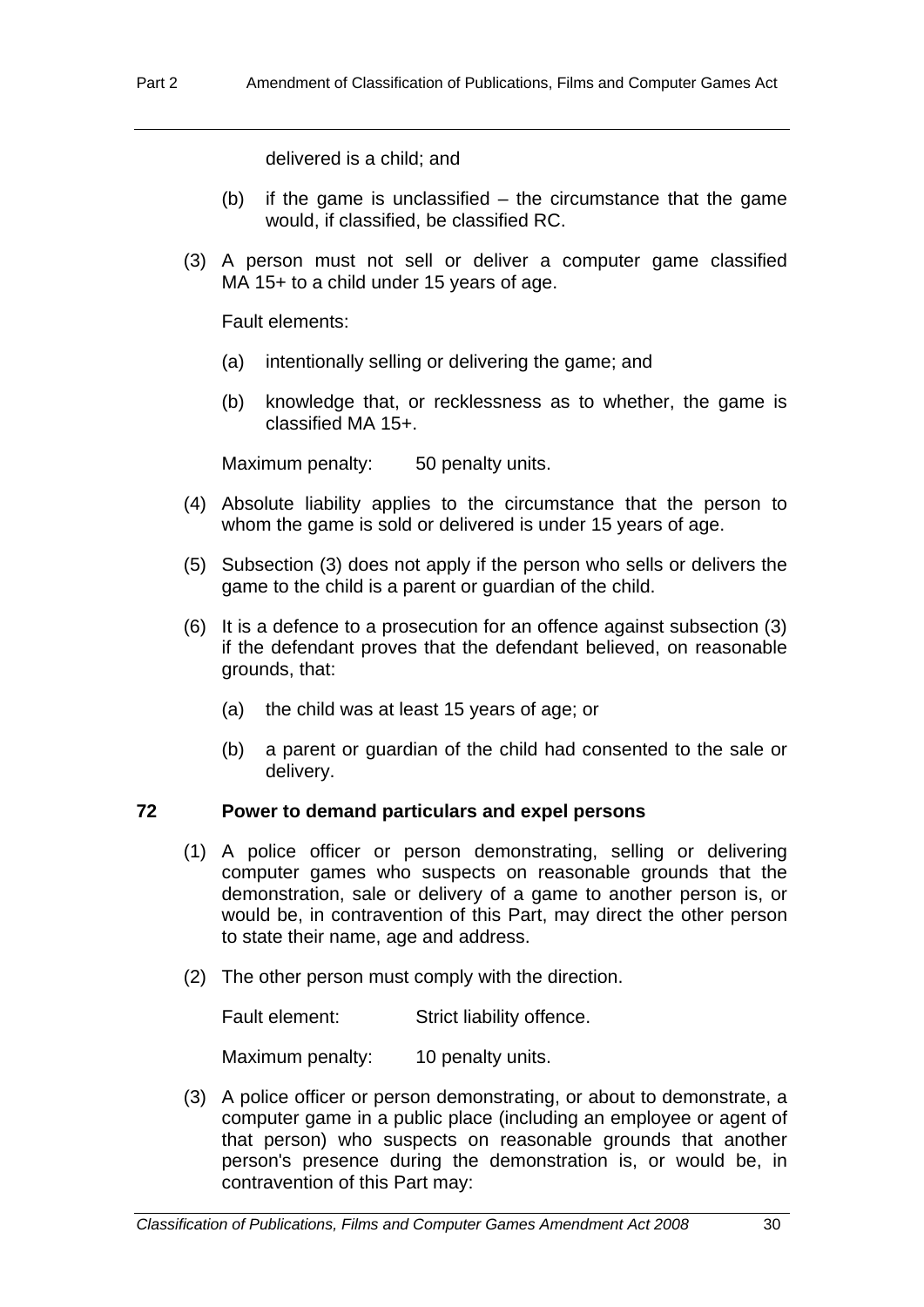- (a) direct the other person to leave the place; and
- (b) if the other person fails to comply with the direction  $-$  use reasonable force to remove the person from the place.
- (4) The other person must comply with the direction.

Fault element: Strict liability offence.

Maximum penalty: 10 penalty units.

#### **73 Leaving computer games in certain places**

- (1) A person must not leave a computer game in a public place or, without the occupier's permission, in a private place, if the game is:
	- (a) classified RC or MA 15+; or
	- (b) unclassified but would, if classified, be classified RC or MA 15+.

Fault elements:

- (a) intentionally leaving the game; and
- (b) if the game is left in a private place knowledge that the occupier has not given permission to leave the game in the place or recklessness as to that fact; and
- (c) knowledge that, or recklessness as to whether, the game is classified RC or MA 15+ or unclassified.
- Maximum penalty: For a game classified RC, or an unclassified game that would, if classified, be classified RC:

 200 penalty units or imprisonment for 2 years.

 For a game classified MA 15+, or an unclassified game that would, if classified, be classified MA 15+:

50 penalty units.

 (2) If the game is unclassified, absolute liability applies to the circumstance that the game would, if classified, be classified RC or MA 15+.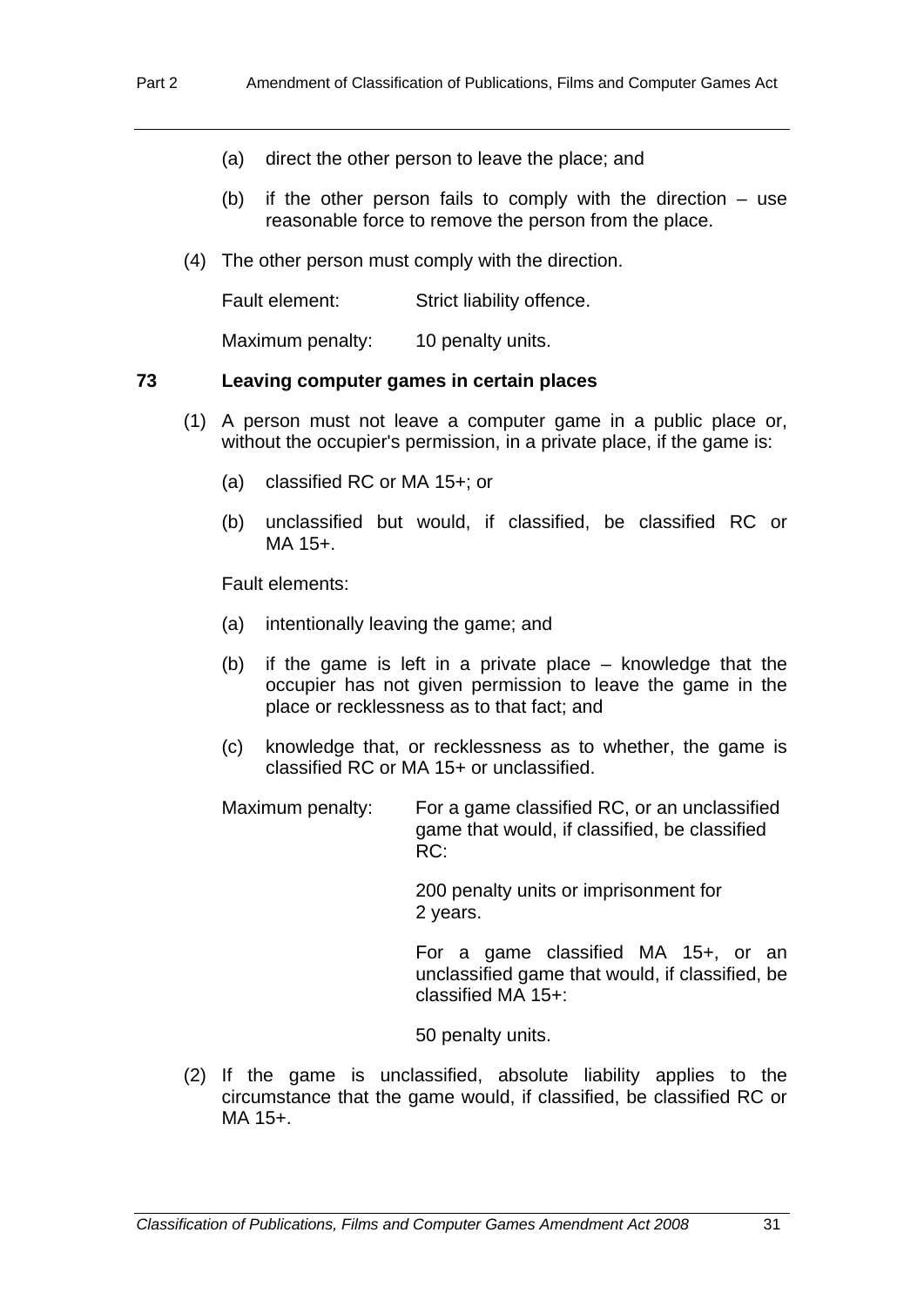#### **74 Possession of computer games with intention to publish**

- (1) A person must not possess a computer game with the intention of publishing the game if the game is:
	- (a) classified RC; or
	- (b) unclassified but would, if classified, be classified RC.

Fault elements:

- (a) intention to publish the game; and
- (b) knowledge that, or recklessness as to whether, the game is classified RC or unclassified.

Maximum penalty: 200 penalty units or imprisonment for 2 years.

- (2) If the game is unclassified, absolute liability applies to the circumstance that the game would, if classified, be classified RC.
- (3) Subsection (1) does not apply to a person who possesses a game for classification or law enforcement purposes.
- (4) If a person makes 10 or more copies of a game, it is presumed, unless the contrary is proved, that the person intended to publish the game.
- (5) In this section:

*publish* includes publish outside the Territory.

## **8 Amendment of section 50X (Definition)**

(1) Section 50X

*renumber* as section 75

(2) Section 75 (as renumbered), heading

*omit, substitute* 

## **Definitions**

(3) Section 75 (as renumbered), definition *code of practice* 

*omit* 

section 50Y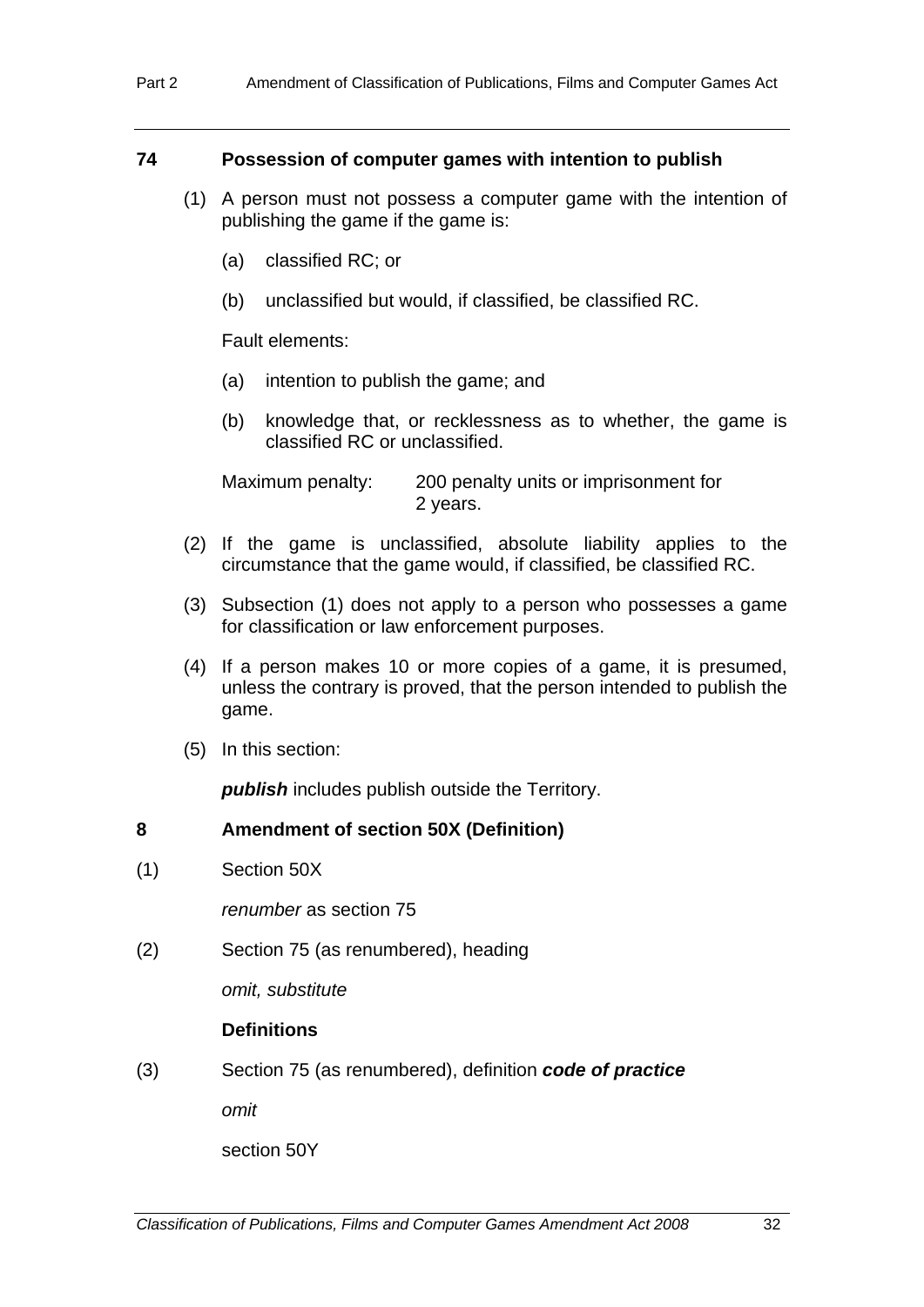*substitute* 

section 76

### **9 Amendment of section 50Y (Codes of practice)**

Section 50Y

*renumber* as section 76

## **10 Repeal and substitution of sections 50Z and 50ZA**

Sections 50Z and 50ZA

*repeal, substitute* 

#### **77 Objectionable material**

- (1) A person must not use a computer service to:
	- (a) transmit objectionable material; or
	- (b) obtain possession of objectionable material; or
	- (c) demonstrate objectionable material; or
	- (d) advertise that objectionable material is available for transmission; or
	- (e) request the transmission of objectionable material.

Fault elements:

- (a) intentionally transmitting, obtaining possession of, demonstrating, advertising or requesting the transmission of, the material; and
- (b) knowledge that the material is objectionable material.

| Maximum penalty: | 200 penalty units or imprisonment for |  |
|------------------|---------------------------------------|--|
|                  | 2 years.                              |  |

- (2) It is a defence to a prosecution for an offence against subsection (1) if the defendant proves that the transmission, obtaining possession of, demonstrating, advertising or requesting the transmission of, the material is justified in the public interest because the material is part of:
	- (a) an article of recognised literary, artistic or scientific merit; or
	- (b) a bona fide medical article.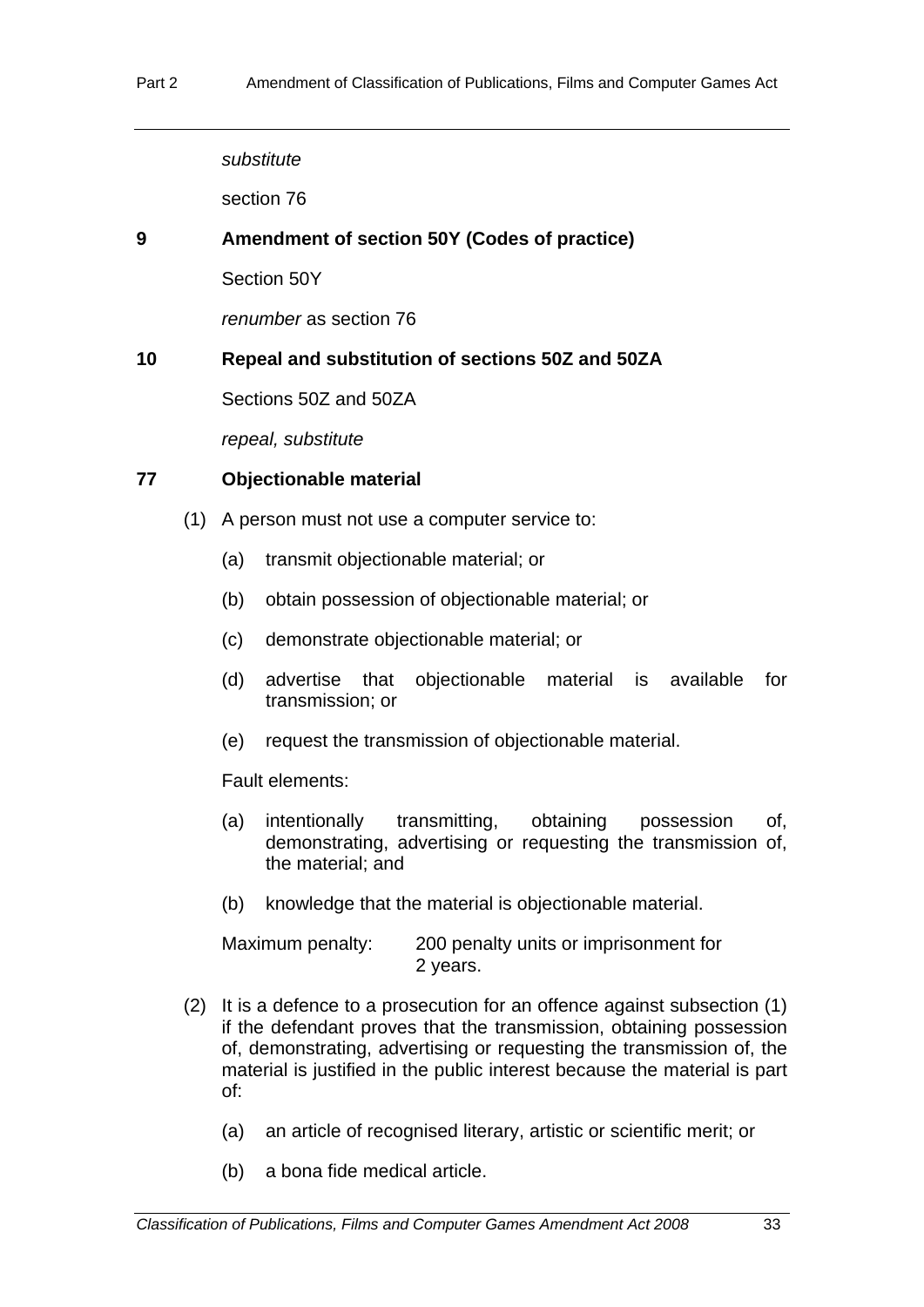### **78 Restricted material**

 (1) A person must not use a computer service to transmit or make restricted material available to a child.

Fault elements:

- (a) intentionally transmitting or making the material available; and
- (b) knowledge that, or recklessness as to whether, the material is restricted material; and
- (c) knowledge that, or recklessness as to whether, the recipient or intended recipient of the material is a child.

Maximum penalty: 200 penalty units or imprisonment for 2 years.

- (2) It is a defence to a prosecution for an offence against subsection (1) if the defendant proves that the defendant:
	- (a) complied with a code of practice; or
	- (b) took all reasonable steps to avoid a contravention of the subsection; or
	- (c) believed, on reasonable grounds, that:
		- (i) the person to whom the defendant transmitted the restricted material was not a child; or
		- (ii) the restricted material would not be made available to a child.

#### **11 Repeal and substitution of Part VIII**

Part VIII

*repeal, substitute* 

## **Part 8 Control of advertising**

## **79 Hierarchy of classification**

For this Part, the hierarchy of classification is as follows:

- (a) G is a lower classification than PG, M, MA 15+ or R 18+;
- (b) PG is a lower classification than M, MA  $15+$  or R  $18+$ ;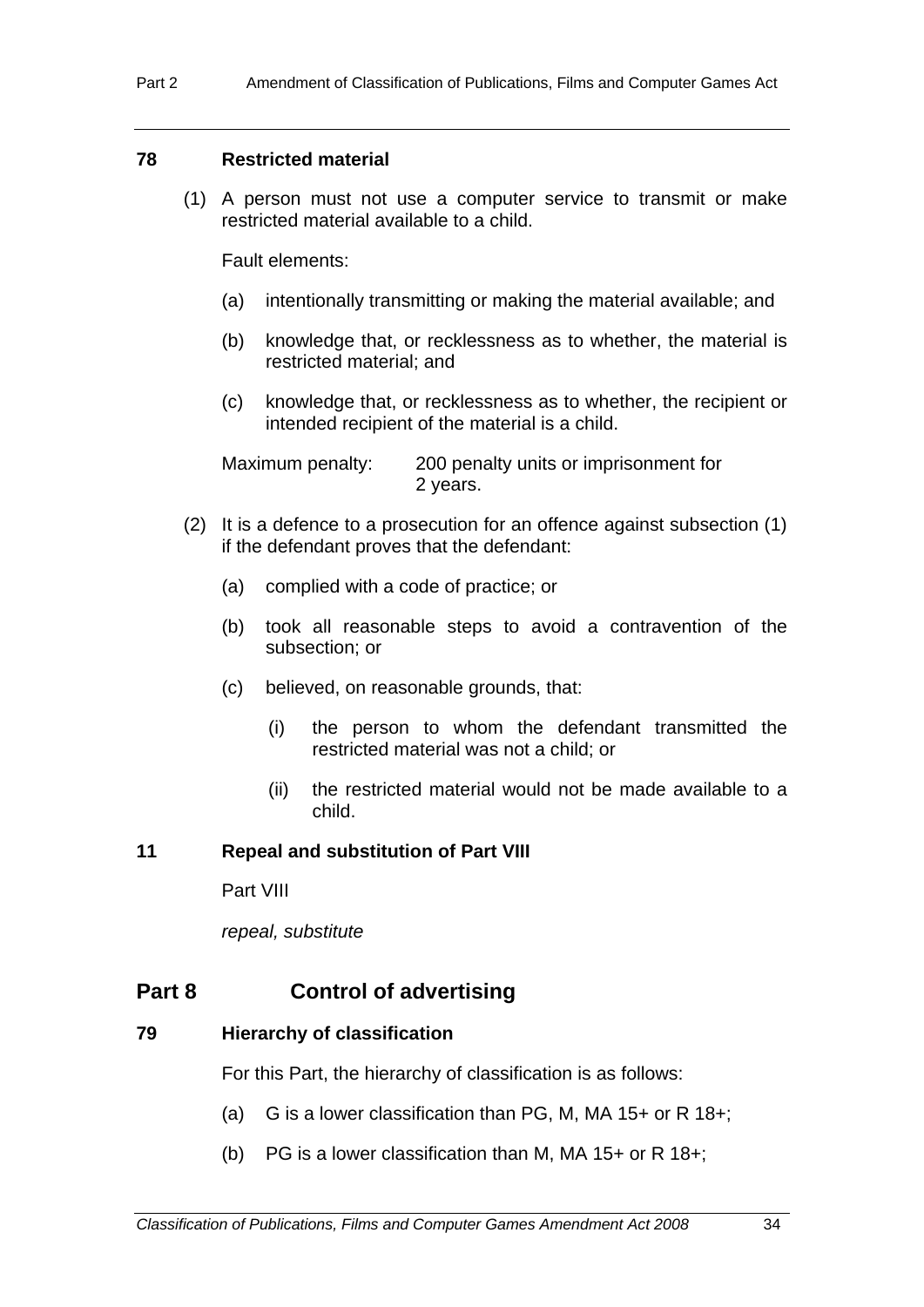- (c) M is a lower classification than MA 15+ or R 18+;
- (d) MA 15+ is a lower classification than  $R$  18+:
- $(e)$  R 18+ is a lower classification than  $X$  18+.

#### **80 Certain advertisements not to be published**

- (1) A person must not publish an advertisement for a film, publication or computer game if:
	- (a) the advertisement:
		- (i) has not been submitted for approval; or
		- (ii) has been refused approval; or
		- (iii) has been approved and the approval is revoked under section 13(5) or 21A of the Commonwealth Act; and
	- (b) for an advertisement, that has not been submitted for approval – the advertisement, if submitted, would be refused approval.

Fault elements:

- (a) intentionally publishing the advertisement; and
- (b) knowledge that, or recklessness as to whether, the advertisement:
	- (i) has not been submitted for approval; or
	- (ii) has been refused approval; or
	- (iii) has been approved and the approval is revoked under section 13(5) or 21A of the Commonwealth Act.

Maximum penalty: 50 penalty units.

- (2) If the advertisement has not been submitted for approval, absolute liability applies to the circumstance that, if submitted, the advertisement would be refused approval.
- (3) A person must not publish an approved advertisement for a film, publication or computer game:
	- (a) in a form other than the form in which it is approved; or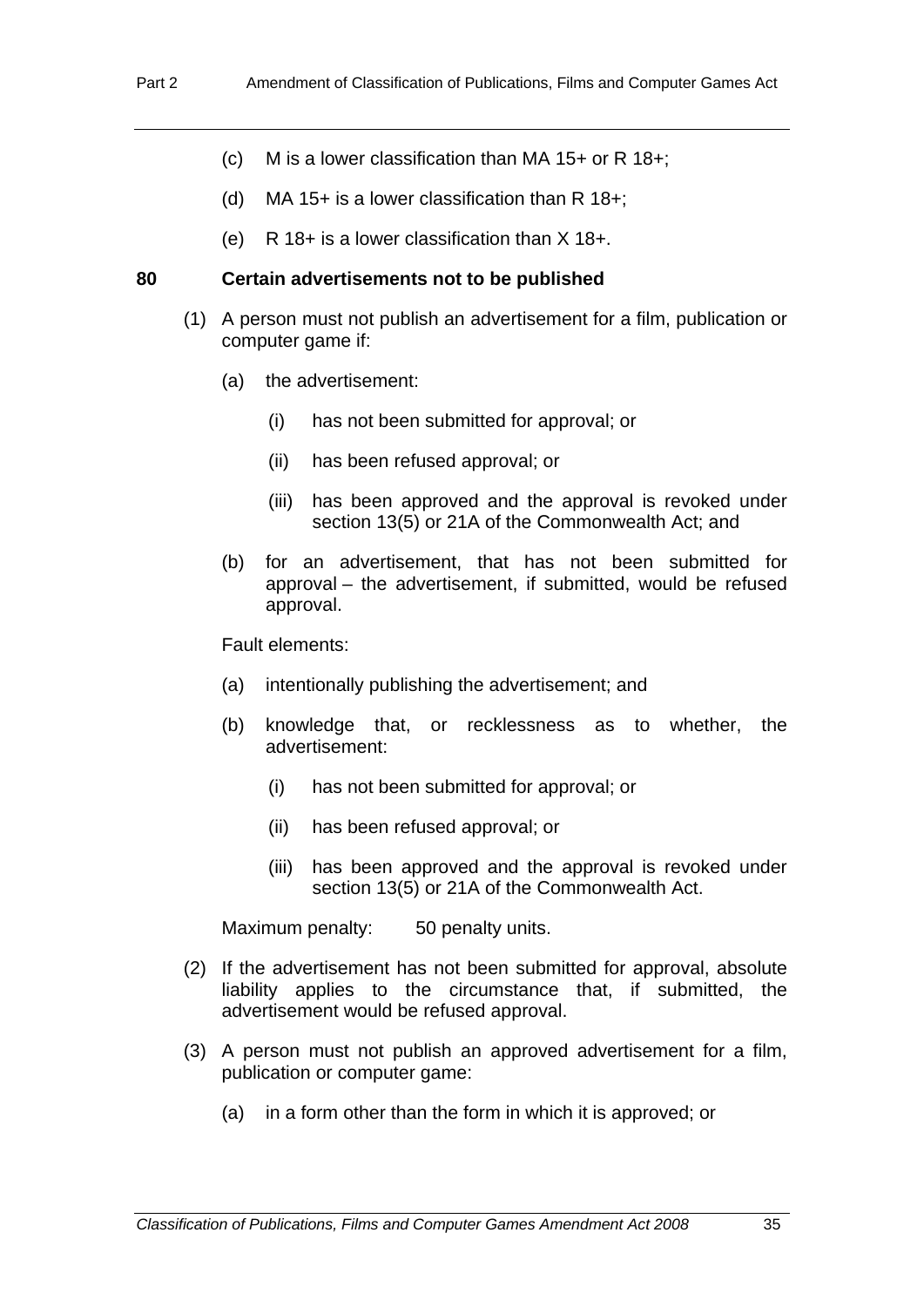(b) otherwise than in accordance with a condition of the approval.

Fault elements:

- (a) intentionally publishing the advertisement; and
- (b) knowledge that, or recklessness as to whether, the advertisement is published in contravention of paragraph (a) or  $(b)$ .

Maximum penalty: 50 penalty units.

#### **81 Certain films, publications and computer games not to be advertised**

- (1) A person must not publish an advertisement for:
	- (a) an unclassified film, if the advertisement is published otherwise than in accordance with the relevant provisions of the Advertising Scheme; or
	- (b) a film classified RC; or
	- (c) a submittable publication; or
	- (d) a publication classified RC; or
	- (e) an unclassified computer game, if the advertisement is published otherwise than in accordance with the relevant provisions of the Advertising Scheme; or
	- (f) a computer game classified RC.

Fault element: Strict liability offence.

Maximum penalty: 50 penalty units.

 (2) For this section, if a person publishes an advertisement for an unclassified film or computer game at the request of another person, the other person alone is taken to have published it.

## **82 Advertisements with films**

 (1) A person must not exhibit an advertisement for a classified film in a public place during a program for the exhibition of another classified film (the *feature film*) if the advertised film has a higher classification than the feature film.

Fault element: Strict liability offence.

Maximum penalty: 50 penalty units.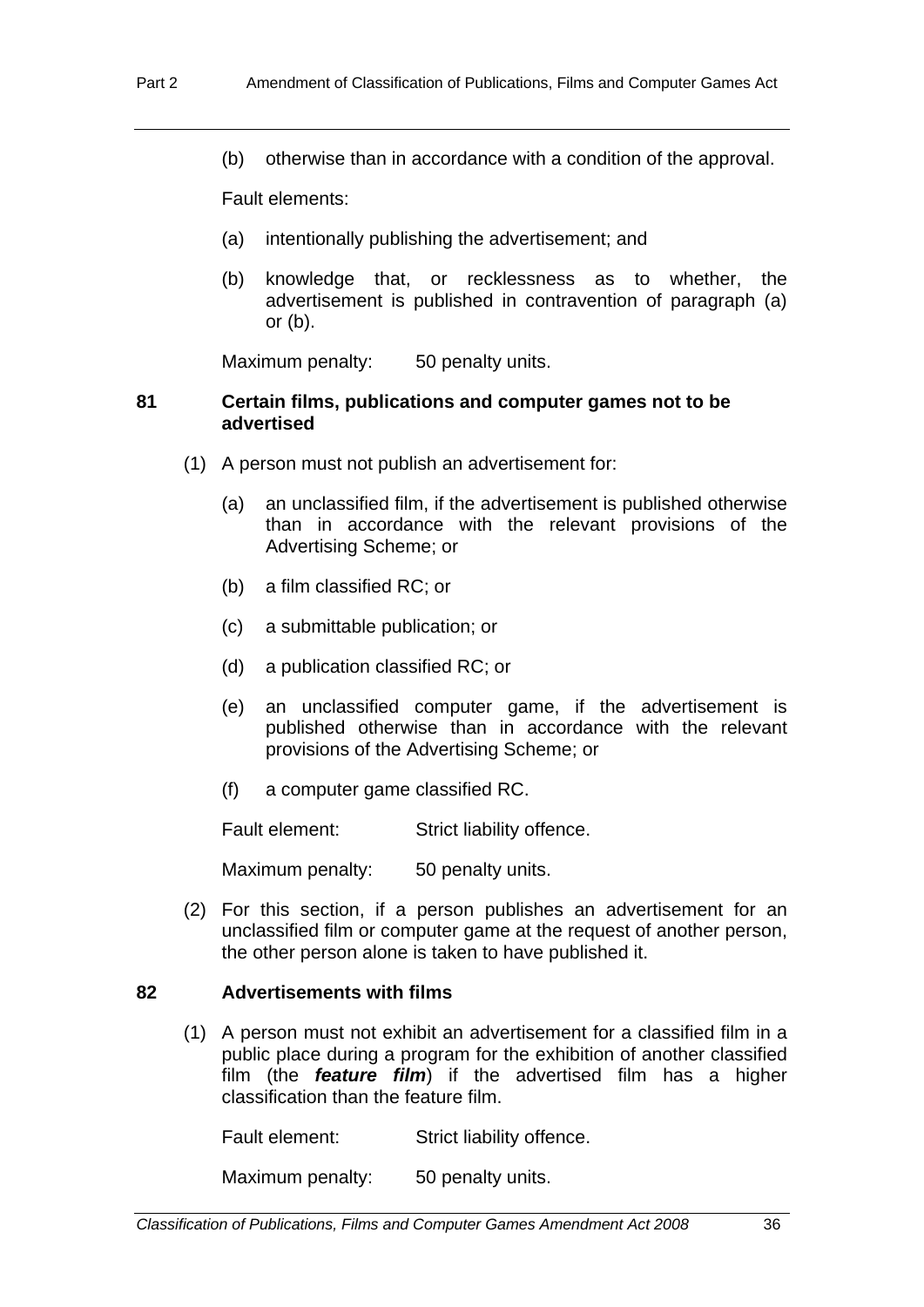(2) A person must not exhibit an advertisement for an unclassified film in a public place during a program for the exhibition of a classified film if the advertisement does not comply with the relevant provisions of the Advertising Scheme.

Fault element: Strict liability offence.

Maximum penalty: 50 penalty units.

 (3) A person must not sell a classified film (the *feature film*) that is accompanied by an advertisement for another classified film if the advertised film has a higher classification than the feature film.

Fault element: Strict liability offence.

Maximum penalty: 50 penalty units.

 (4) A person must not sell a classified film that is accompanied by an advertisement for an unclassified film if the advertisement does not comply with the relevant provisions of the Advertising Scheme.

Fault element: Strict liability offence.

Maximum penalty: 50 penalty units.

#### **83 Advertisements with computer games**

 (1) A person must not sell a classified computer game (the *main game*) that is accompanied by an advertisement for another classified computer game if the advertised game has a higher classification than the main game.

Fault element: Strict liability offence.

Maximum penalty: 50 penalty units.

 (2) A person must not sell a classified computer game that is accompanied by an advertisement for an unclassified computer game if the advertisement does not comply with the relevant provisions of the Advertising Scheme.

Fault element: Strict liability offence.

Maximum penalty: 50 penalty units.

#### **84 Liability of occupier for certain advertisements**

An occupier of a public place that is not a restricted publications area must not screen in the place an advertisement for:

(a) a film classified MA 15+ or R 18+ during a program for the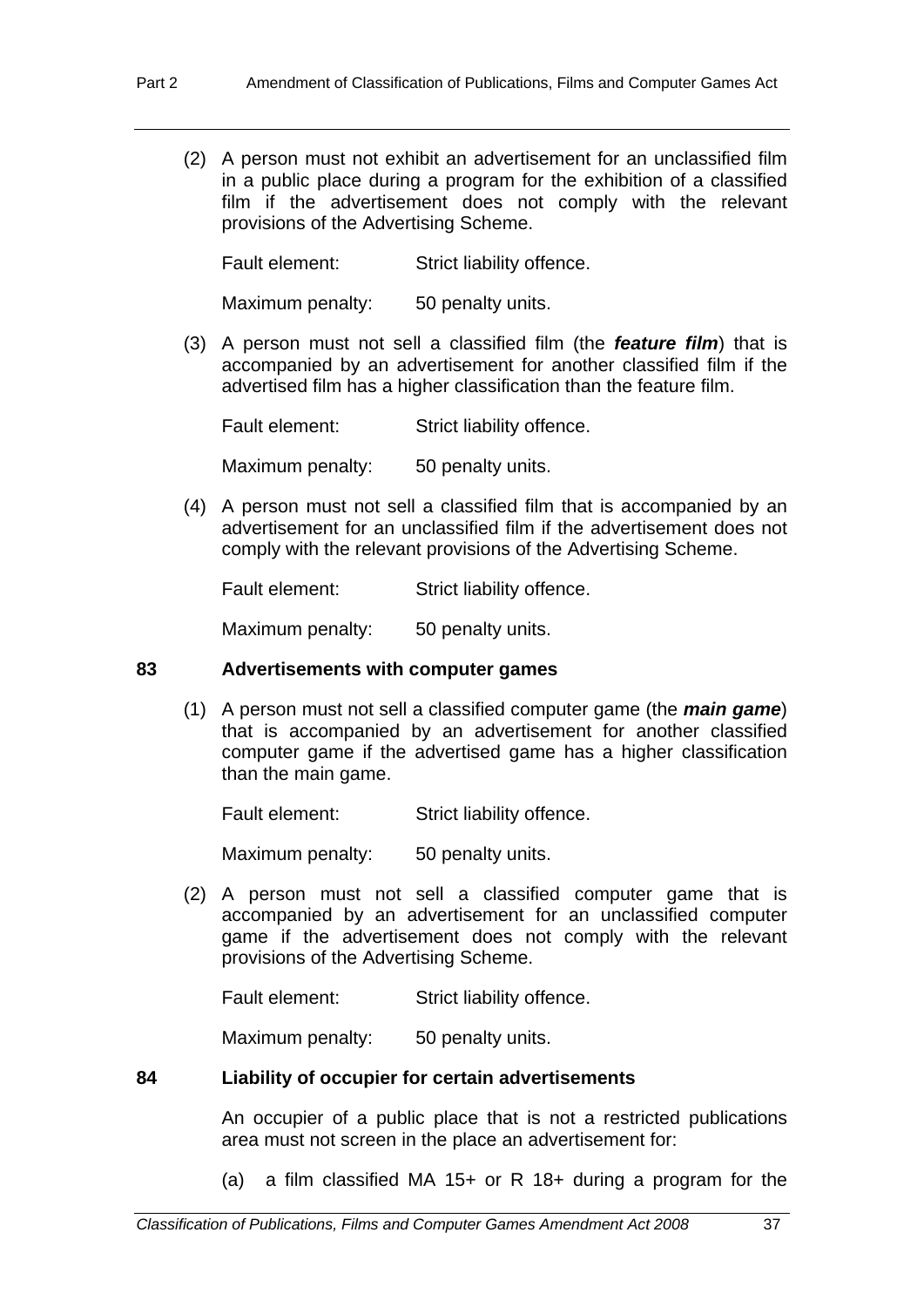exhibition of a film with a lower classification; or

(b) a film classified X 18+.

Fault element: Strict liability offence.

Maximum penalty: 50 penalty units.

### **85 Advertisements to contain determined markings and consumer advice**

- (1) A person must not publish an advertisement for a classified film, publication or computer game unless the determined markings relevant to the classification of the film, publication or game and relevant consumer advice are:
	- (a) contained in the advertisement; and
	- (b) displayed in the manner determined by the National Director under the Commonwealth Act; and
	- (c) clearly visible, having regard to the size and nature of the advertisement.

Fault element: Strict liability offence.

Maximum penalty: 20 penalty units.

- (2) Subsection (3) applies if:
	- (a) a film, publication or computer game is reclassified under section 39 or 97A of the Commonwealth Act; or
	- (b) a film, publication or computer game is reclassified by a decision of the Review Board under Part 5 of the Commonwealth Act; or
	- (c) the National Board revokes a classification or consumer advice for a film, publication or computer game under section 22B(3) of the Commonwealth Act.
- (3) A person does not commit an offence against subsection (1) in relation to the film, publication or computer game during the 30-day period after the decision to reclassify or revoke takes effect, if the film, publication or computer game displays the determined markings and consumer advice applying to the film, publication or computer game immediately before the reclassification or revocation.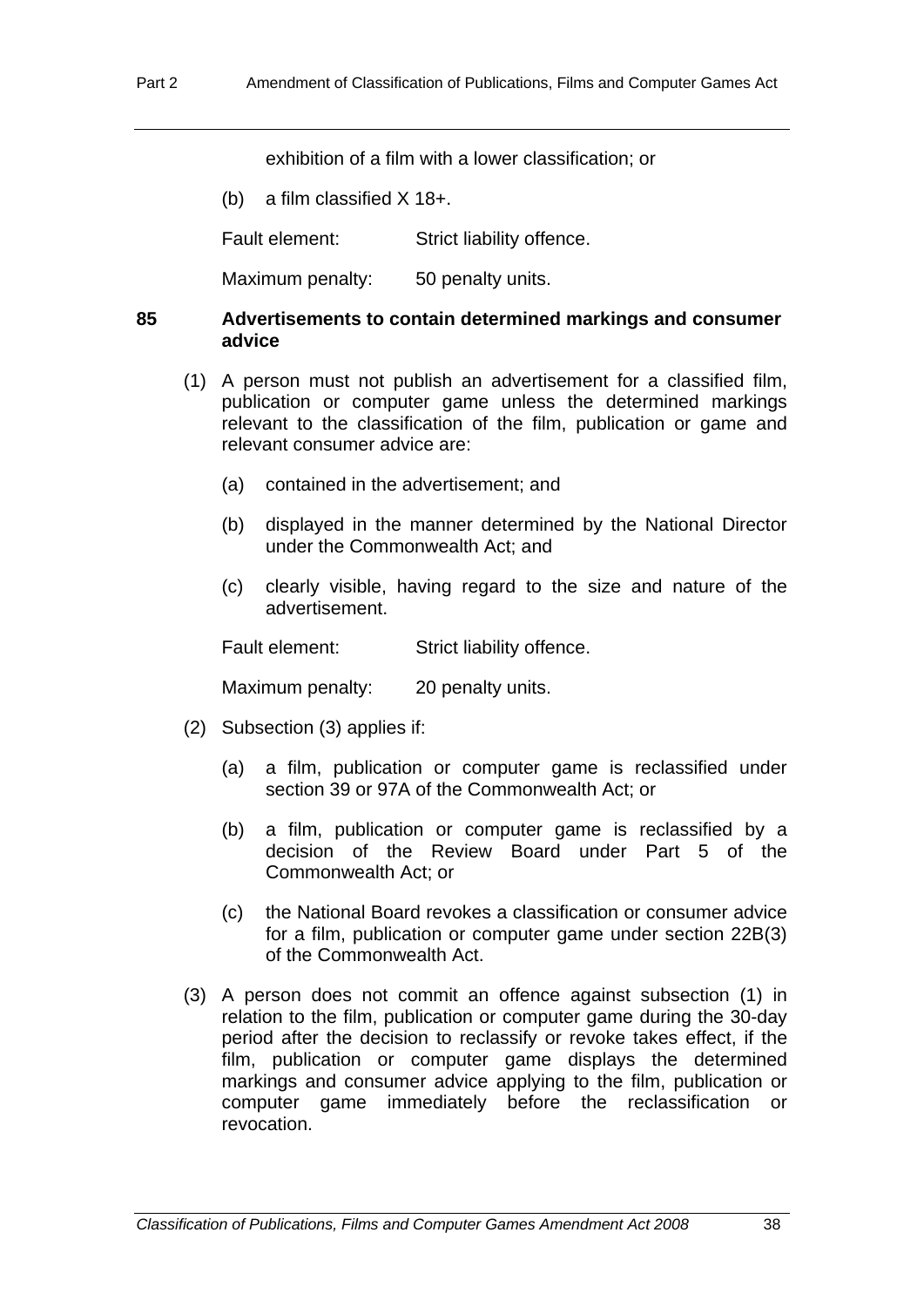#### **86 Misleading or deceptive advertisements**

 (1) A person must not publish an advertisement for an unclassified film, publication or computer game if the advertisement displays a marking indicating or suggesting that the film, publication or computer game has been classified.

Fault element: Strict liability offence.

Maximum penalty: 50 penalty units.

 (2) A person must not publish an advertisement for a classified film, publication or computer game if the advertisement displays a marking indicating or suggesting that the film, publication or computer game is unclassified or has a different classification.

Fault element: Strict liability offence.

Maximum penalty: 50 penalty units.

## **87 Advertisements for category 2 restricted publications**

- (1) A person must not publish an advertisement for a publication classified Category 2 restricted if the advertisement is published:
	- (a) in a publication that is not classified Category 2 restricted; or
	- (b) in a place that is not a restricted publications area.

Fault element: Strict liability offence.

Maximum penalty: 50 penalty units.

- (2) It is a defence to a prosecution for an offence against subsection (1) if the defendant proves that the advertisement was published by way of printed or written material delivered to a person at the written request of the person.
- (3) An occupier of a place that is not a restricted publications area commits an offence if an advertisement for a publication classified Category 2 restricted is published in the place.

Fault element: Strict liability offence.

Maximum penalty: 50 penalty units.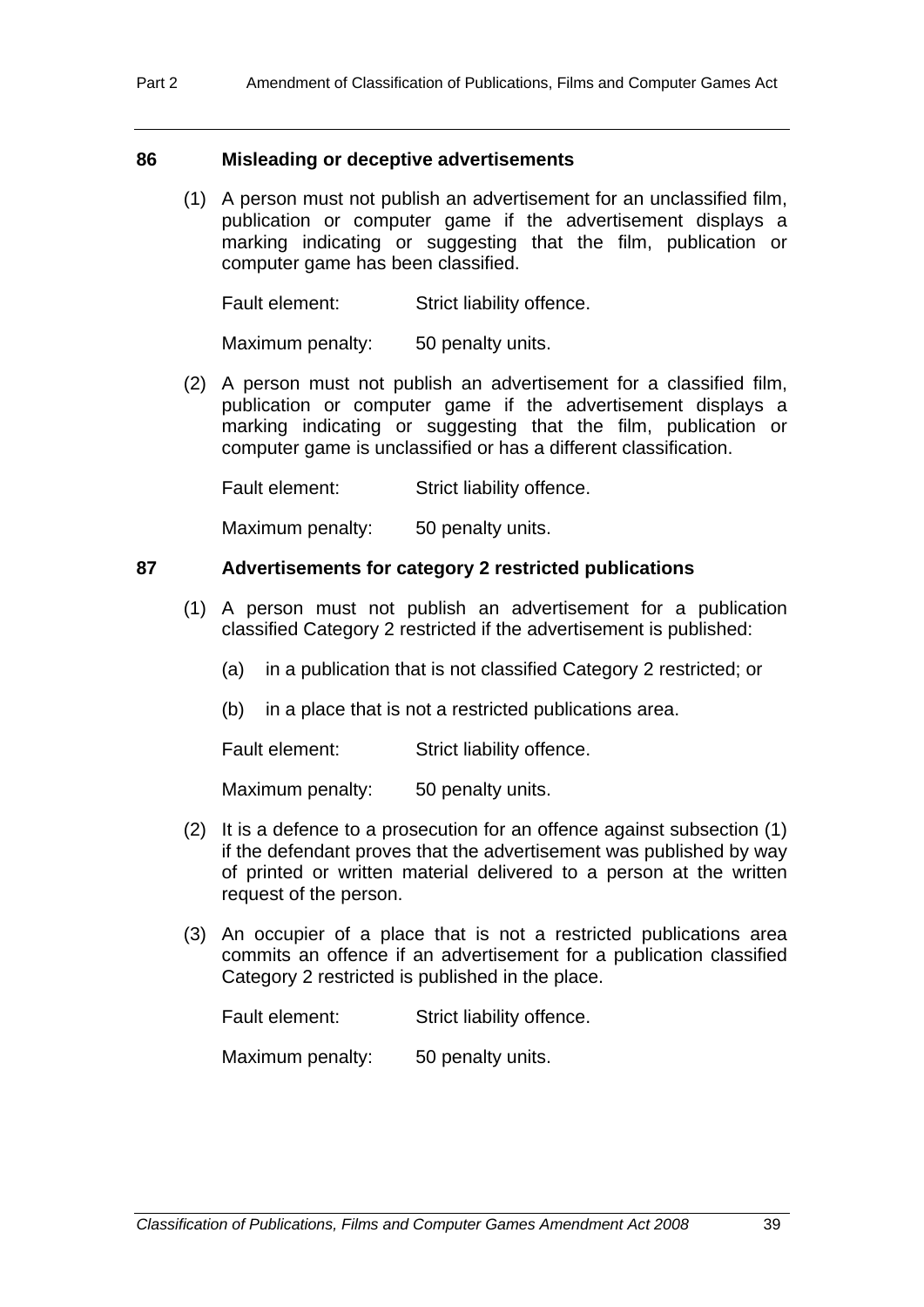### **88 Advertisements and X 18+ films**

- (1) A person (the *first person*) commits an offence if:
	- (a) an advertisement for a film classified R 18+ is published in a publication; and
	- (b) another person responds to the advertisement; and
	- (c) the first person sells a film classified  $X$  18+ to the other person.

Fault elements:

- (a) intentionally selling the film; and
- (b) knowledge that, or recklessness as to whether, the film sold is classified X 18+.

Maximum penalty: 50 penalty units.

 (2) A person must not publish an advertisement for a film classified X 18+ if the advertisement explicitly depicts or describes sexual acts or fetishes.

Fault element: Strict liability offence.

Maximum penalty: 50 penalty units.

- (3) For subsection (2), if a person publishes an advertisement at the request of another person, the other person alone is taken to have published it.
- (4) Subsection (2) does not apply if:
	- (a) the advertisement is contained in a sealed package made of plain opaque material prominently displaying the words "WARNING: SEXUALLY EXPLICIT ADVERTISING", or words to that effect, on the outside of the package; and
	- (b) the package is contained in another sealed package made of plain opaque material.

#### **89 Classification symbols and determined markings to be published with advertisements**

A person commits an offence if:

- (a) the person publishes a publication containing an advertisement for:
	- (i) a film; or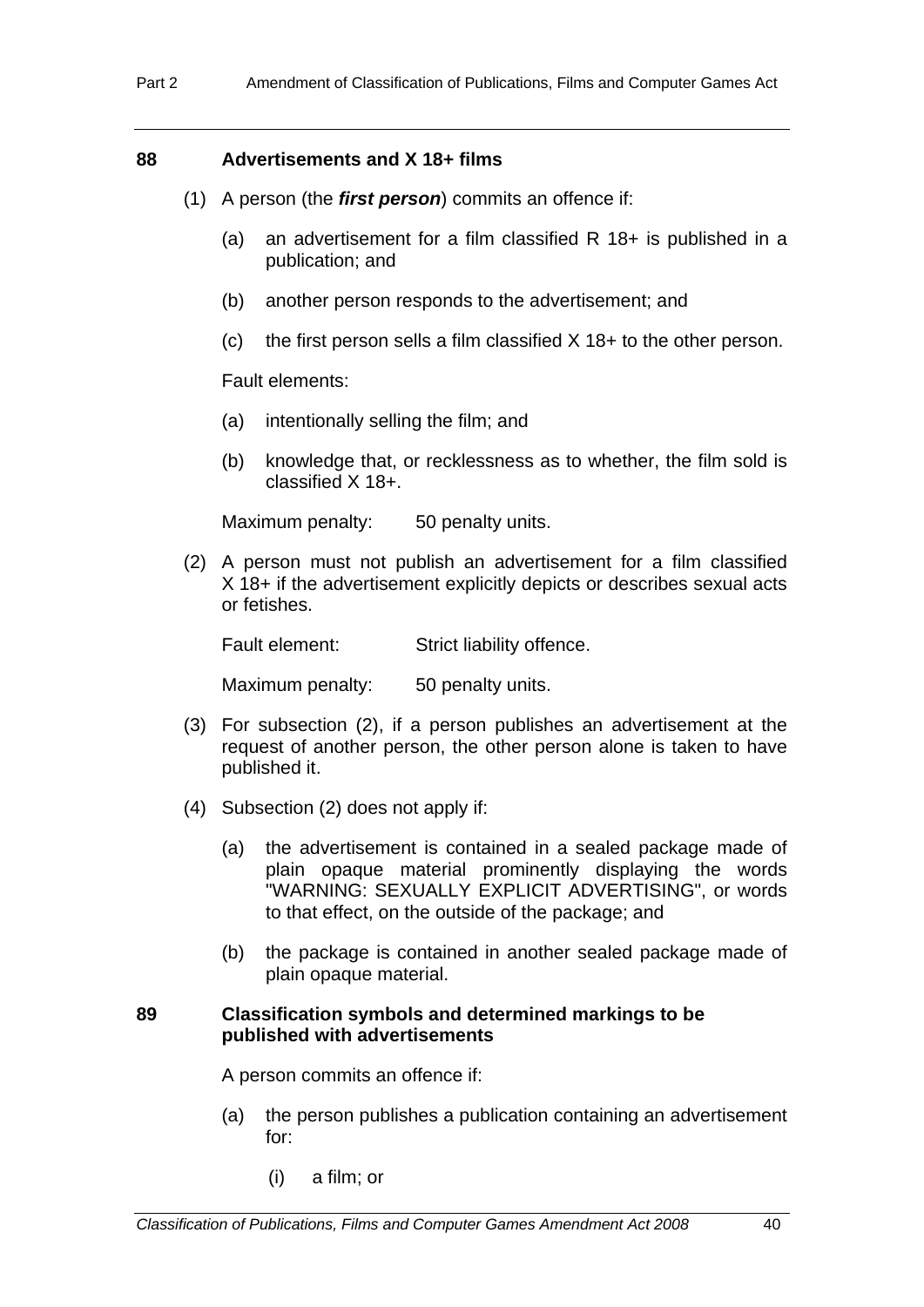- (ii) a publication classified Category 1 restricted or Category 2 restricted; or
- (iii) a computer game; and
- (b) the publication does not also contain a list of the classification symbols and determined markings for films, publications or computer games respectively.

Fault element: Strict liability offence.

Maximum penalty: 100 penalty units.

#### **12 Amendment of section 50ZM (Calling in submittable publications for classification)**

(1) Section 50ZM

*renumber* as section 90

(2) Section 90(3) (as renumbered), penalty

*omit, substitute* 

Fault element: Strict liability offence.

Maximum penalty: 100 penalty units.

- **13 Amendment of section 50ZMA (Calling in films for classification)**
- (1) Section 50ZMA

*renumber* as section 91

(2) Section 91(3) (as renumbered), penalty

*omit, substitute* 

Fault element: Strict liability offence.

Maximum penalty: 100 penalty units.

- **14 Amendment of section 50ZN (Calling in computer games for classification)**
- (1) Section 50ZN

*renumber* as section 92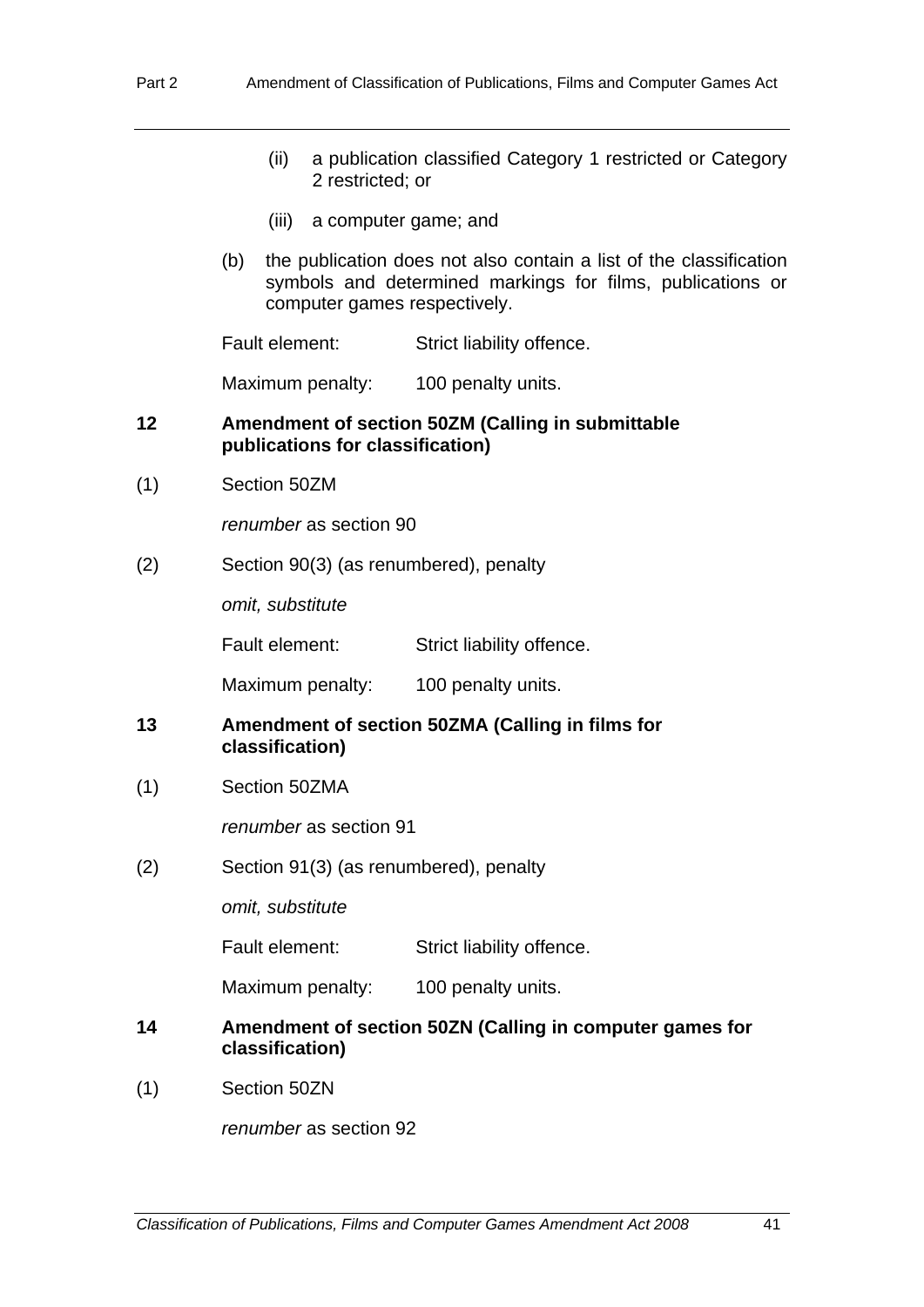| (2) | Section 92(3) (as renumbered), penalty                   |                                                                                                        |  |  |  |
|-----|----------------------------------------------------------|--------------------------------------------------------------------------------------------------------|--|--|--|
|     | omit, substitute                                         |                                                                                                        |  |  |  |
|     | Fault element:                                           | Strict liability offence.                                                                              |  |  |  |
|     | Maximum penalty:                                         | 100 penalty units.                                                                                     |  |  |  |
| 15  |                                                          | Amendment of section 50ZP (Calling in advertisements)                                                  |  |  |  |
| (1) | Section 50ZP                                             |                                                                                                        |  |  |  |
|     |                                                          | renumber as section 93                                                                                 |  |  |  |
| (2) |                                                          | Section 93(1)(b) (as renumbered)                                                                       |  |  |  |
|     | omit                                                     |                                                                                                        |  |  |  |
|     | classified                                               |                                                                                                        |  |  |  |
| (3) |                                                          | Section 93(2) (as renumbered), penalty                                                                 |  |  |  |
|     | omit, substitute                                         |                                                                                                        |  |  |  |
|     | Fault element:                                           | Strict liability offence.                                                                              |  |  |  |
|     | Maximum penalty:                                         | 100 penalty units.                                                                                     |  |  |  |
| 16  |                                                          | Amendment of section 50ZPA (Calling in publications, films<br>and computer games for reclassification) |  |  |  |
| (1) | Section 50ZPA                                            |                                                                                                        |  |  |  |
|     | renumber as section 94                                   |                                                                                                        |  |  |  |
| (2) | Section 94(2) (as renumbered), penalty                   |                                                                                                        |  |  |  |
|     | omit, substitute                                         |                                                                                                        |  |  |  |
|     | Fault element:                                           | Strict liability offence.                                                                              |  |  |  |
|     | Maximum penalty:                                         | 100 penalty units.                                                                                     |  |  |  |
| 17  | Amendment of section 50ZPB (Obtaining copies for review) |                                                                                                        |  |  |  |
| (1) | Section 50ZPB                                            |                                                                                                        |  |  |  |

*renumber* as section 95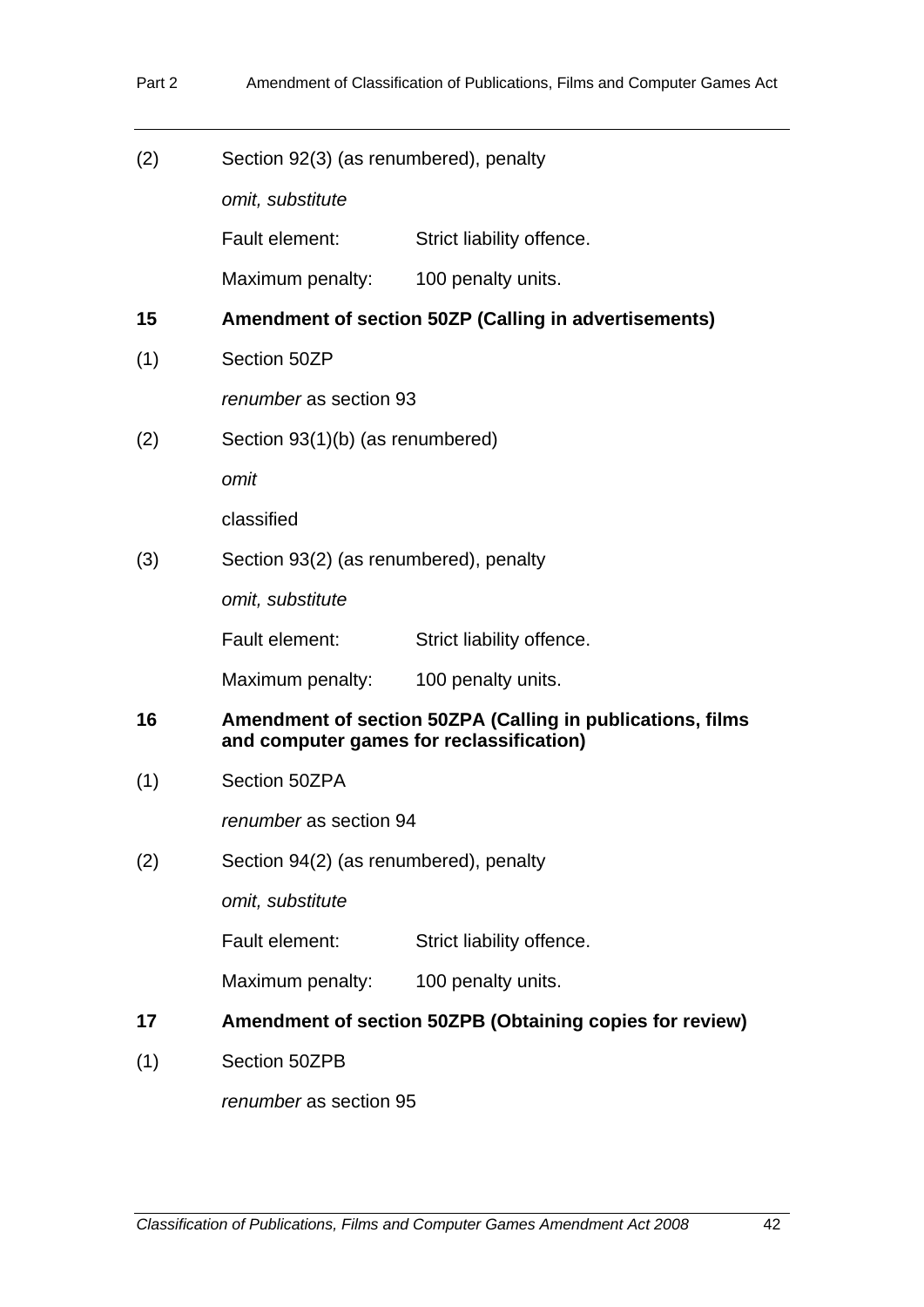(2) Section 95(1) (as renumbered)

*omit* 

National Director

*substitute* 

Convenor

(3) Section 95(2) (as renumbered), penalty

*omit, substitute* 

Fault element: Strict liability offence.

Maximum penalty: 100 penalty units.

**18 Repeal and substitution of Parts X to XIII** 

Parts X to XIII

*repeal, substitute* 

## **Part 10 Exemptions**

## **96 Direction to exempt film, publication, computer game or advertisement**

- (1) The Minister or National Director may, on application, direct that this Act does not apply to a film, publication, computer game or advertisement.
- (2) The direction must:
	- (a) be in writing; and
	- (b) include reasons for it.

## **97 Regulations may exempt**

The Regulations may exempt any of the following from the application of this Act:

- (a) a person or organisation;
- (b) a film, publication, computer game or advertisement.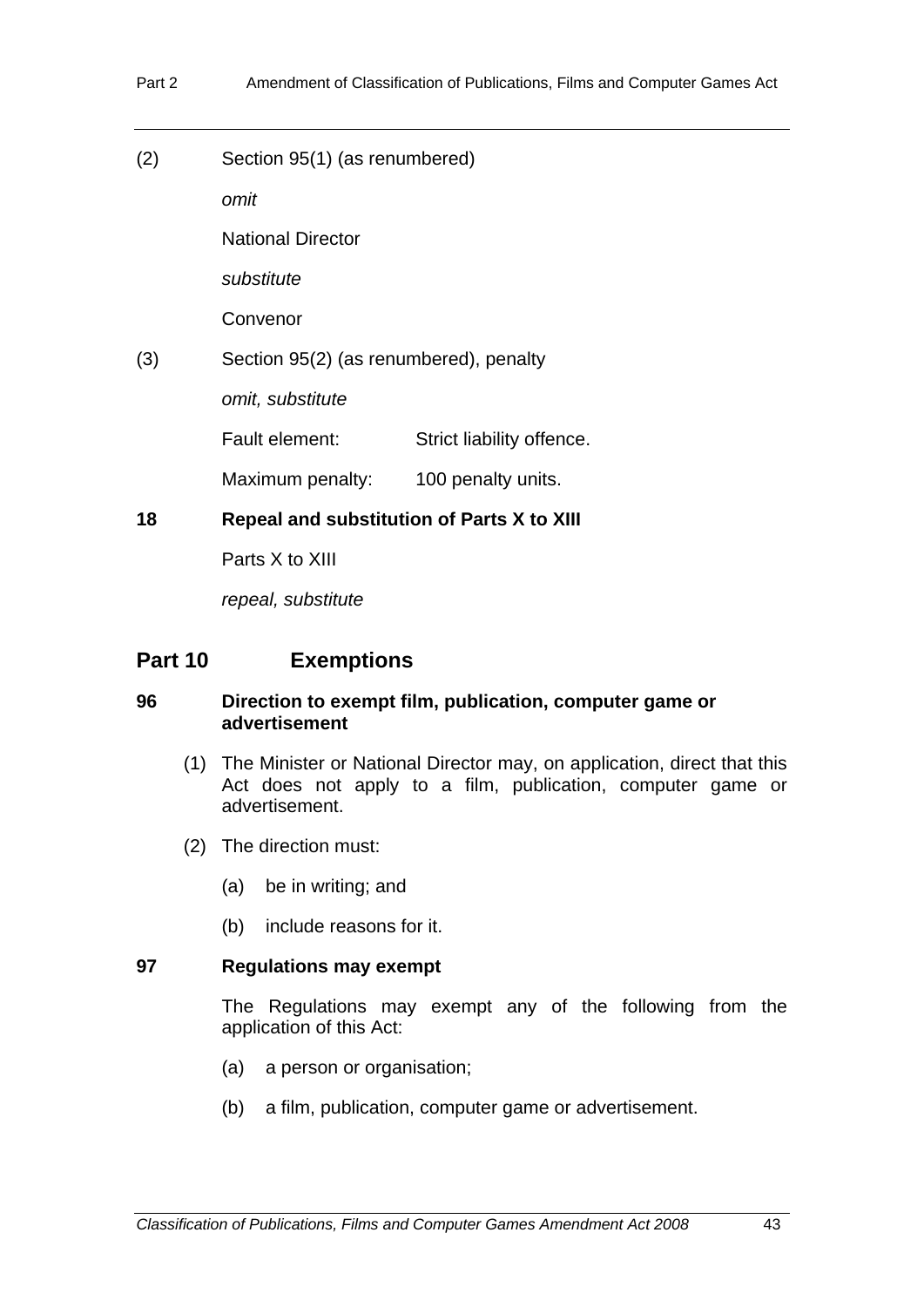#### **98 Direction to exempt approved organisation**

- (1) The Minister or National Director may, on application by an organisation approved under this Part, direct that this Act does not apply to the organisation in relation to:
	- (a) the exhibition of a film at an event; or
	- (b) the activities or functions of the organisation that relate to films or computer games.
- (2) The direction must:
	- (a) be in writing; and
	- (b) include reasons for it; and
	- (c) if made under subsection  $(1)(a)$  specify the film and event.
- (3) An application for a direction must:
	- (a) be in writing; and
	- (b) be accompanied by the prescribed fee; and
	- (c) if made under subsection  $(1)(a)$ :
		- (i) specify the film the organisation intends to exhibit and the event at which the film will be exhibited; and
		- (ii) be accompanied by a synopsis of the story or events depicted in the film; and
	- (d) if made under subsection  $(1)(b)$  specify the extent of the exemption sought.

#### **99 Ministerial directions or guidelines**

In considering whether to make a direction under this Part, the Minister or National Director must give effect to any directions or guidelines issued by the Minister in relation to the application of this Act.

#### **100 Approval of organisation**

- (1) The Minister or National Director may, on application by an organisation, approve the organisation for this Part.
- (2) In considering whether to approve an organisation, the Minister or National Director must have regard to: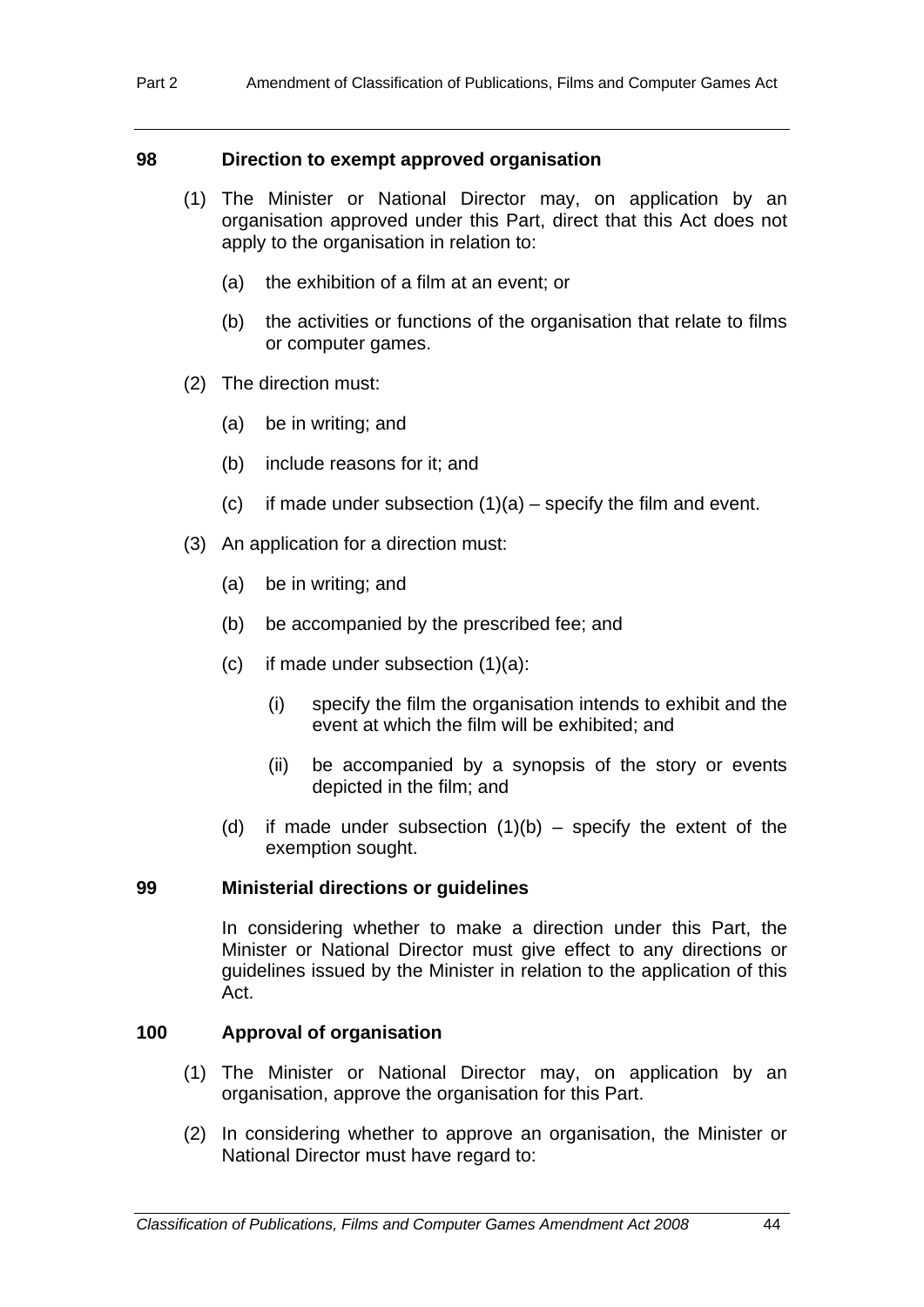- (a) the purpose for which the organisation is formed; and
- (b) the extent to which the organisation carries on activities of a medical, scientific, educational, cultural or artistic nature; and
- (c) the reputation of the organisation in relation to:
	- (i) the screening of films; or
	- (ii) the possession or demonstration of computer games; and
- (d) the conditions of admission of persons to:
	- (i) the screening of films by the organisation; or
	- (ii) the demonstration of computer games by the organisation.
- (3) The approval may be made by:
	- (a) the Minister, by *Gazette* notice; or
	- (b) the National Director, by notice in the Commonwealth Gazette.
- (4) The approval may be revoked by the person who gave it if, because of a change in any matter mentioned in subsection (2), the person considers that it is no longer appropriate that the organisation be approved.
- (5) The revocation takes effect on the date of the notice or on a later date specified in it.
- (6) The Minister or National Director must:
	- (a) give written notice to the organisation of a decision to:
		- (i) approve it; or
		- (ii) refuse to approve it; or
		- (iii) revoke its approval; and
	- (b) give the organisation written reasons for the decision.

## **Part 11 Sexual articles**

## **101 Definition**

In this Part: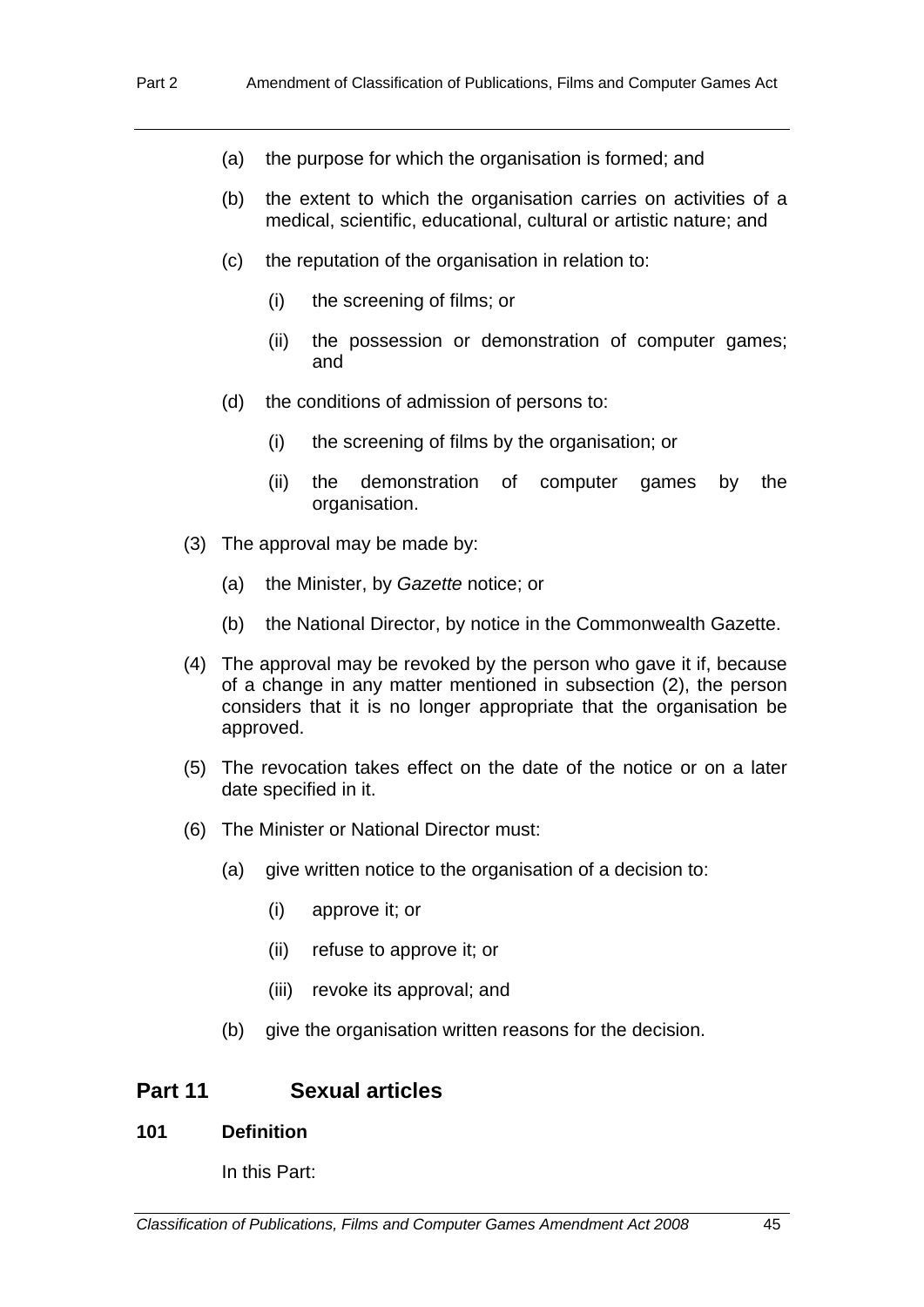*sexual article* means anything that is primarily concerned with, or is used or intended to be used in connection with, sexual behaviour, but does not include a publication.

#### **102 Display of sexual articles**

- (1) A person who conducts or is employed in a business involved in the sale or distribution of sexual articles must not:
	- (a) display a sexual article in a public place; or
	- (b) permit a sexual article to be displayed in a public place; or
	- (c) display a sexual article so that it can be seen from a public place.

#### Fault elements:

- (a) intentionally displaying the article or permitting the article to be displayed; and
- (b) for paragraph (c) knowledge that, or recklessness as to whether, the article can be seen from a public place.

Maximum penalty: 100 penalty units or imprisonment for 12 months.

- (2) It is a defence to a prosecution for an offence against subsection (1) that the display of the sexual article was only to a person who requested that the article be displayed to the person or consented to the display.
- (3) Subsection (1) does not apply to the display of a sexual article for the sole purpose of carrying on a prescribed business.

#### **103 Advertising sexual articles**

 (1) A person who conducts or is employed in a business involved in the sale or distribution of sexual articles must not advertise in any way the aspect of the business relating to sexual articles.

| Fault element:   | Intentionally advertising the aspect of the<br>business relating to sexual articles. |
|------------------|--------------------------------------------------------------------------------------|
| Maximum penalty: | 100 penalty units or imprisonment for<br>12 months.                                  |

 (2) It is a defence to a prosecution for an offence against subsection (1) that the aspect of the business relating to sexual articles was advertised only to a person who conducts or is employed in another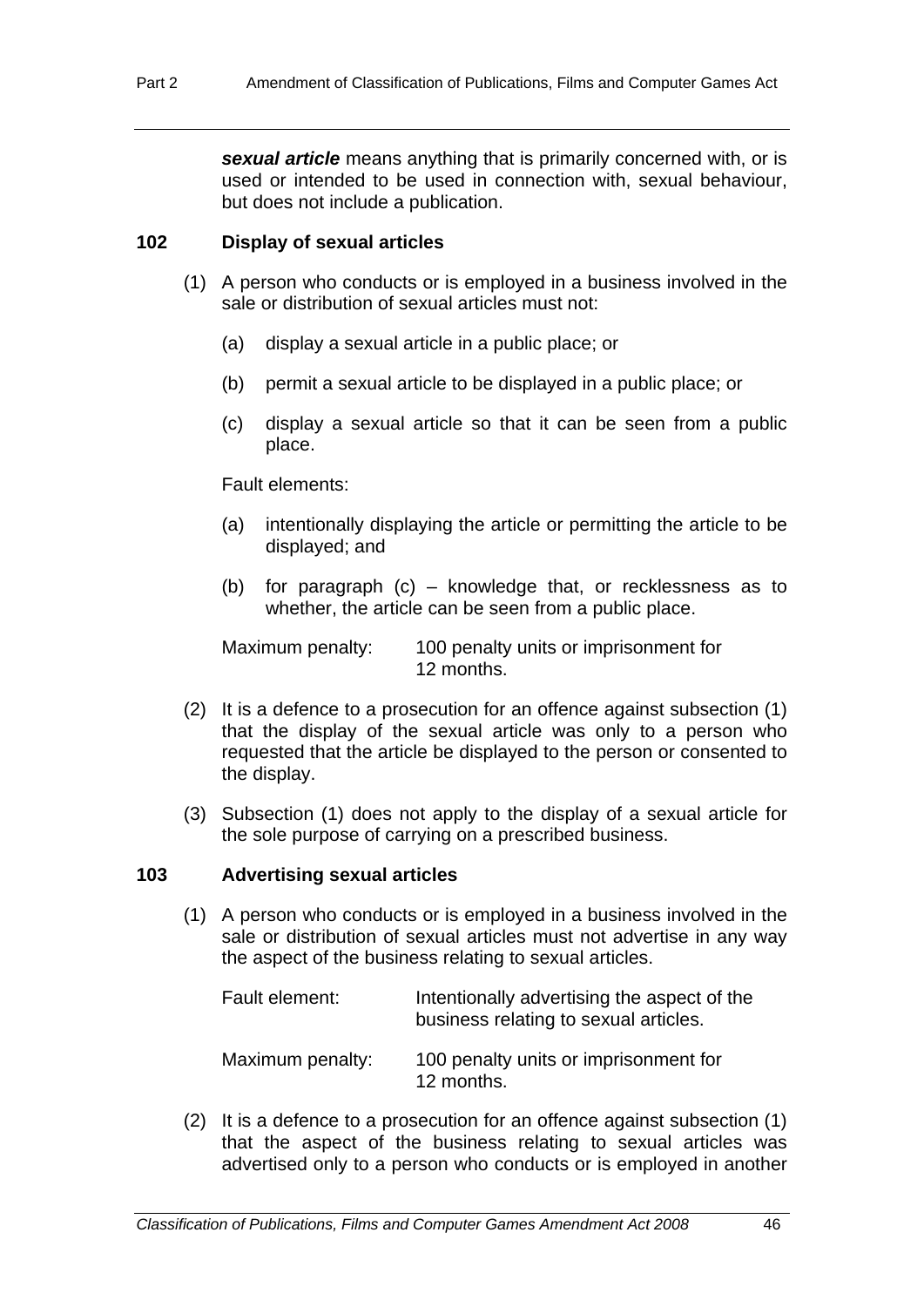business involving the sale or distribution of sexual articles.

 (3) Subsection (1) does not apply to advertising for the sole purpose of carrying on a prescribed business.

## **Part 12 Restricted publications area**

#### **104 Restricted publications area – construction and management**

- (1) A *restricted publications area* is an area constructed and managed in accordance with this section.
- (2) The area must be constructed so that no part of the interior of the area is visible to a person outside of the area.
- (3) Each entrance to the area must be:
	- (a) fitted with a gate or door capable of excluding persons from the area; and
	- (b) closed by way of the gate or door when the area is not open to the public.
- (4) A notice in the form in the Schedule, in legible letters not less than 15 mm in height and of a colour that contrasts with the background colour of the notice, must be displayed in a prominent place on or near each entrance to the area, so that it is clearly visible from outside the area.
- (5) The area must be managed by an adult (the *manager*) who is in attendance in or near the area at all times when the area is open to the public.

#### **105 Restricted publications area – offences**

(1) A person must not employ a child in a restricted publications area.

| Fault element:   | Recklessness in relation to the circumstance<br>that the person employed is a child. |  |
|------------------|--------------------------------------------------------------------------------------|--|
| Maximum penalty: | 100 penalty units or imprisonment for<br>12 months.                                  |  |

 (2) The manager of a restricted publications area must not allow a child to enter the area.

Fault element: Absolute liability offence.

Maximum penalty: 50 penalty units.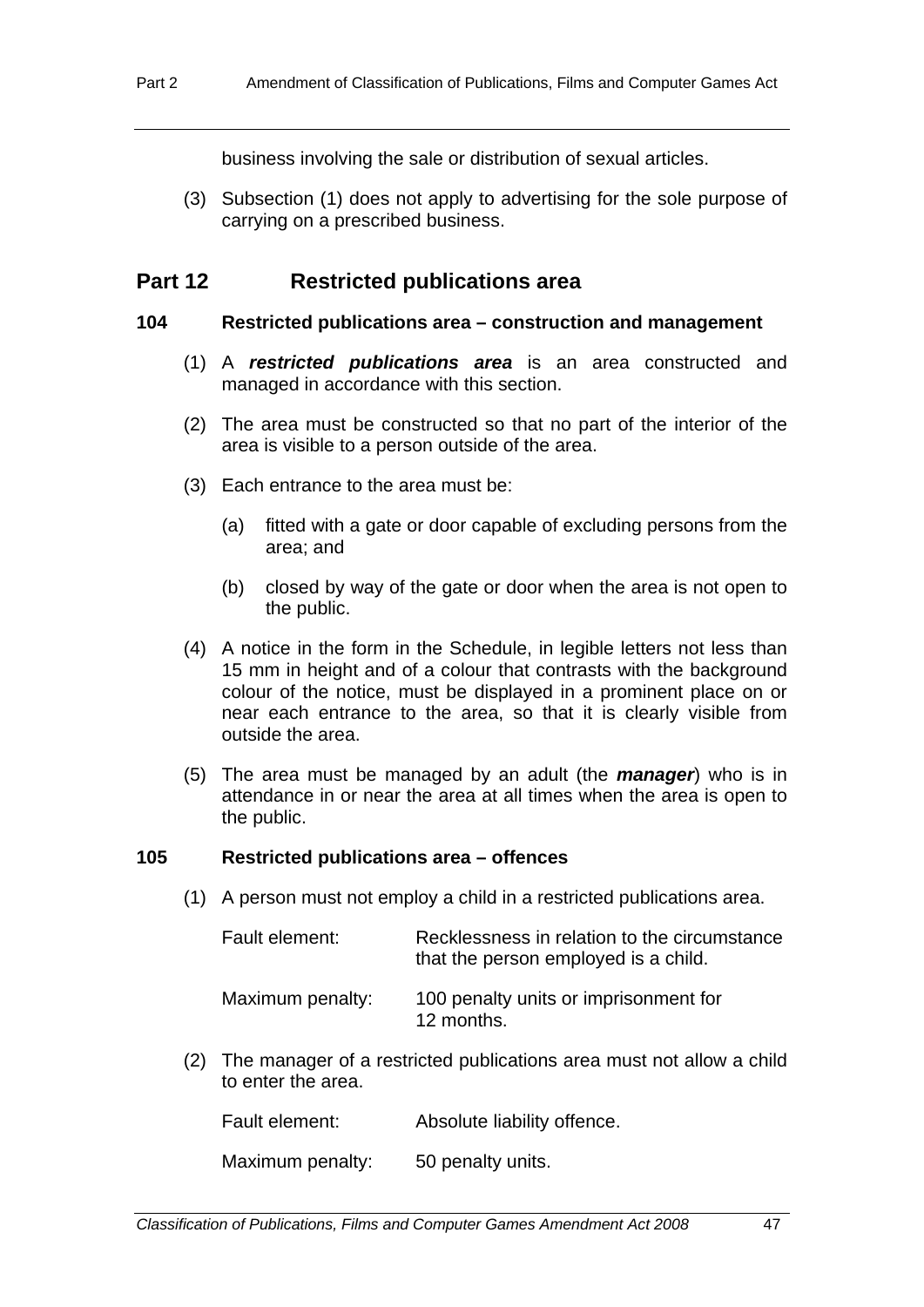- (3) It is a defence to a prosecution for an offence against subsection (2) if the defendant proves that:
	- (a) the child produced to the defendant acceptable proof of age before the child was admitted to the area; and
	- (b) the defendant believed, on reasonable grounds, that the child was an adult.
- (4) The manager of a restricted publications area must not exhibit or allow the exhibition of a film classified R 18+ or X 18+ in the area except by way of a slot-machine operated by a coin or token.

Fault elements:

- (a) intentionally exhibiting the film or knowledge that the film is exhibited (or recklessness as to that fact); and
- (b) knowledge that, or recklessness as to whether, the film is classified R 18+ or X 18+.

Maximum penalty: 50 penalty units.

## **Part 13 Production or copying of films and computer games**

#### **106 Definition**

In this Part:

*produce* means provide creative, technical or theatrical services, including scripting, directing, filming and performing, whether or not for a fee, reward or other consideration.

*publish* includes publish outside the Territory.

#### **107 Production of films or computer games**

- (1) A person must not produce a film if the film is:
	- (a) classified RC or X 18+; or
	- (b) unclassified but would, if classified, be classified RC or X 18+.

Fault elements:

- (a) intentionally producing the film; and
- (b) knowledge that, or recklessness as to whether, the film is classified RC or X 18+ or unclassified.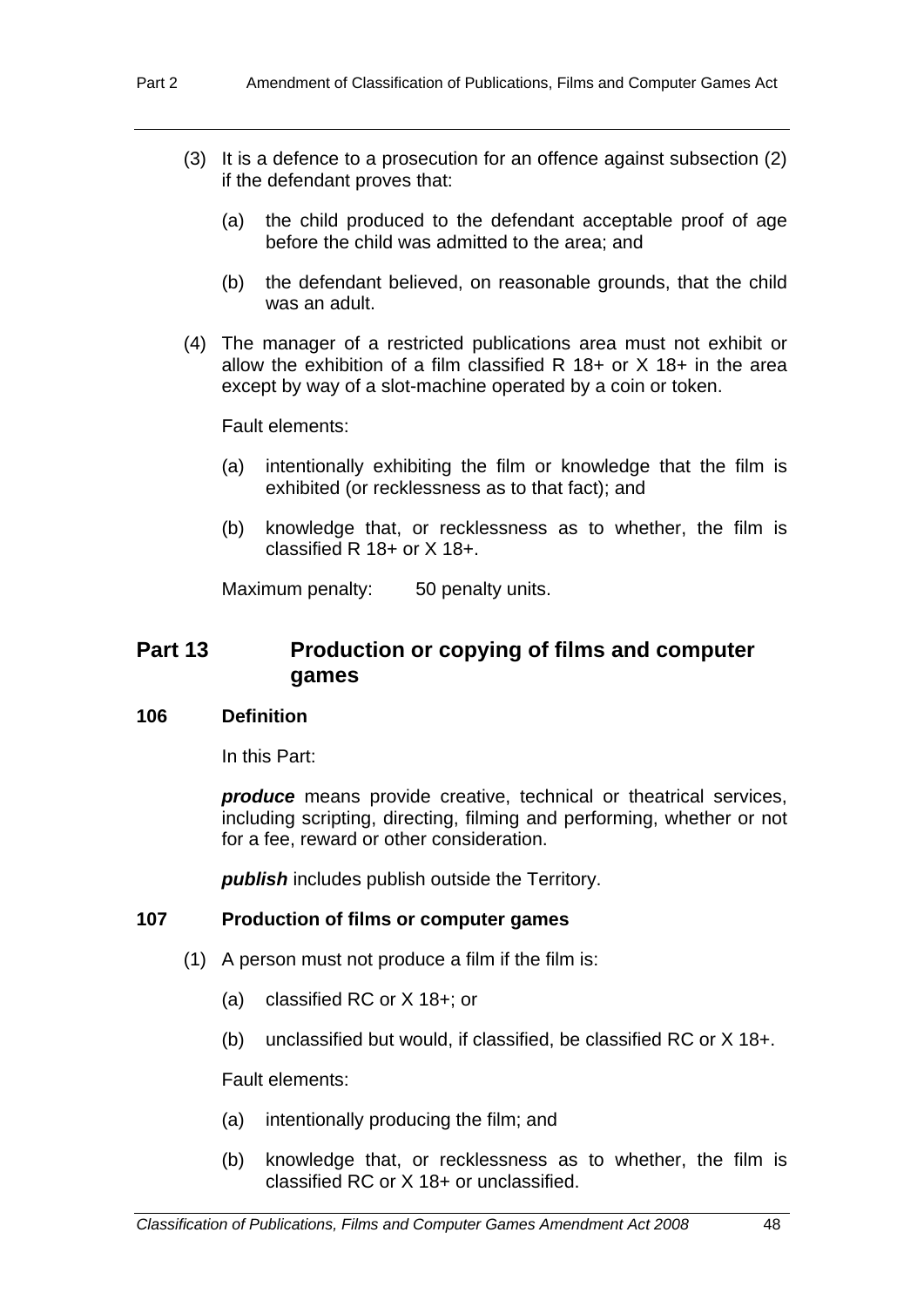Maximum penalty: 200 penalty units or imprisonment for 2 years.

- (2) If the film is unclassified, absolute liability applies to the circumstance that the film would, if classified, be classified RC or  $X$  18+.
- (3) It is a defence to a prosecution for an offence against subsection (1) if the defendant proves that the defendant believed, on reasonable grounds, that the film:
	- (a) was classified other than as RC or X 18+; or
	- (b) was intended to be presented for classification and expected to be classified other than as RC or X 18+; or
	- (c) was not intended to be published or made available for publication.
- (4) A person must not produce a computer game if the game is:
	- (a) classified RC; or
	- (b) unclassified but would, if classified, be classified RC.

Fault elements:

- (a) intentionally producing the game; and
- (b) knowledge that, or recklessness as to whether, the game is classified RC or unclassified.

Maximum penalty: 200 penalty units or imprisonment for 2 years.

- (5) If the game is unclassified, absolute liability applies to the circumstance that the game would, if classified, be classified RC.
- (6) It is a defence to a prosecution for an offence against subsection (4) if the defendant proves that the defendant believed, on reasonable grounds, that the game:
	- (a) was classified other than as RC; or
	- (b) was intended to be presented for classification and expected to be classified other than as RC; or
	- (c) was not intended to be published or made available for publication.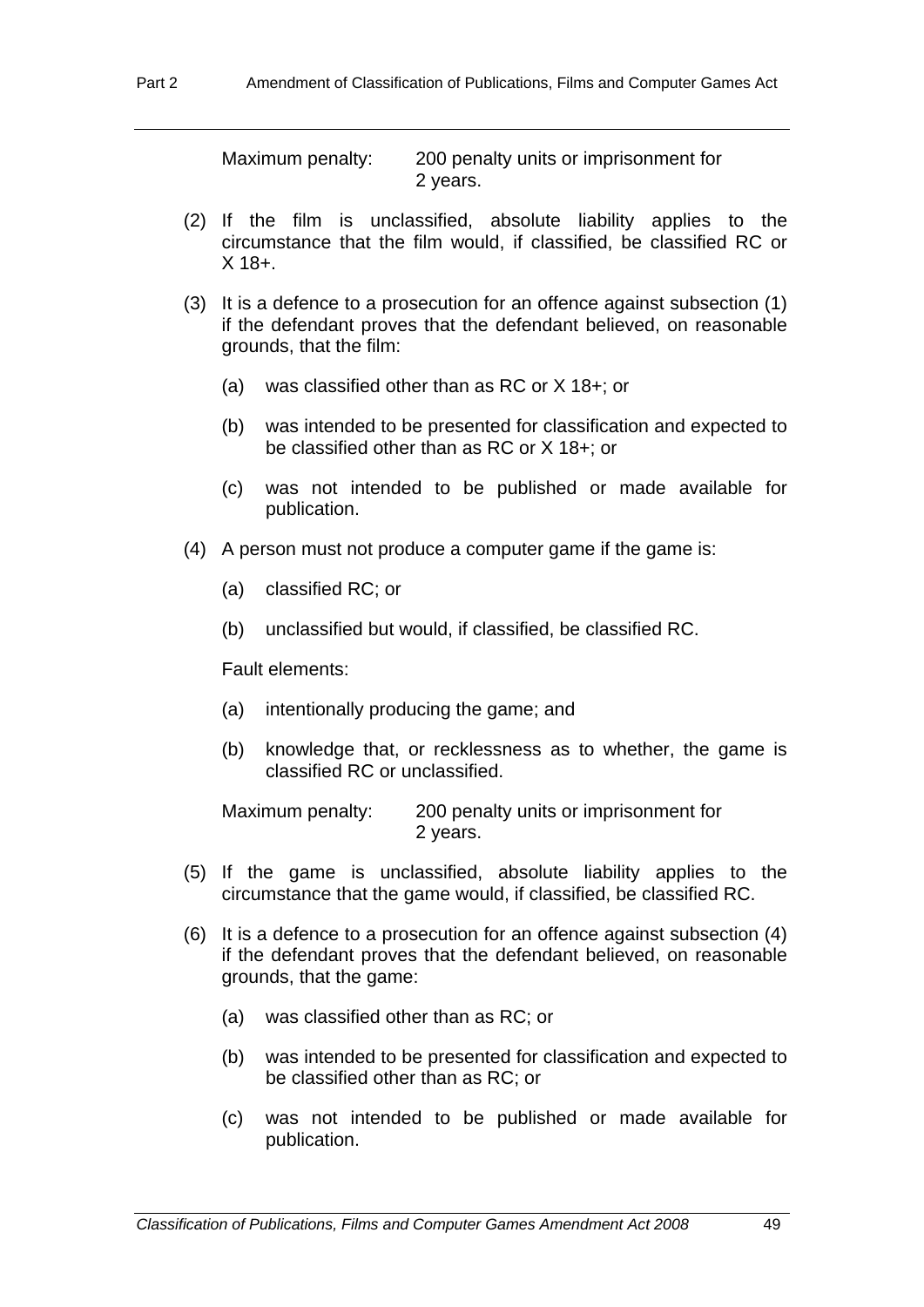### **108 Copying of films or computer games**

- (1) A person must not copy, or cause to be copied, a film with the intention of publishing the film if the film is:
	- (a) classified RC or X 18+; or
	- (b) unclassified.

Fault elements:

- (a) intention to publish the film; and
- (b) knowledge that, or recklessness as to whether, the film is classified RC or X 18+ or unclassified.

Maximum penalty: 200 penalty units or imprisonment for 2 years.

- (2) A person must not copy, or cause to be copied, a computer game with the intention of publishing the game if the game is:
	- (a) classified RC; or
	- (b) unclassified.

Fault elements:

- (a) intention to publish the game; and
- (b) knowledge that, or recklessness as to whether, the game is classified RC or unclassified.

Maximum penalty: 200 penalty units or imprisonment for 2 years.

#### **19 Amendment of sections 57 and 58**

Sections 57 and 58

*renumber* as sections 109 and 110

#### **20 Amendment of section 59 (Consent to search)**

(1) Section 59

*renumber* as section 111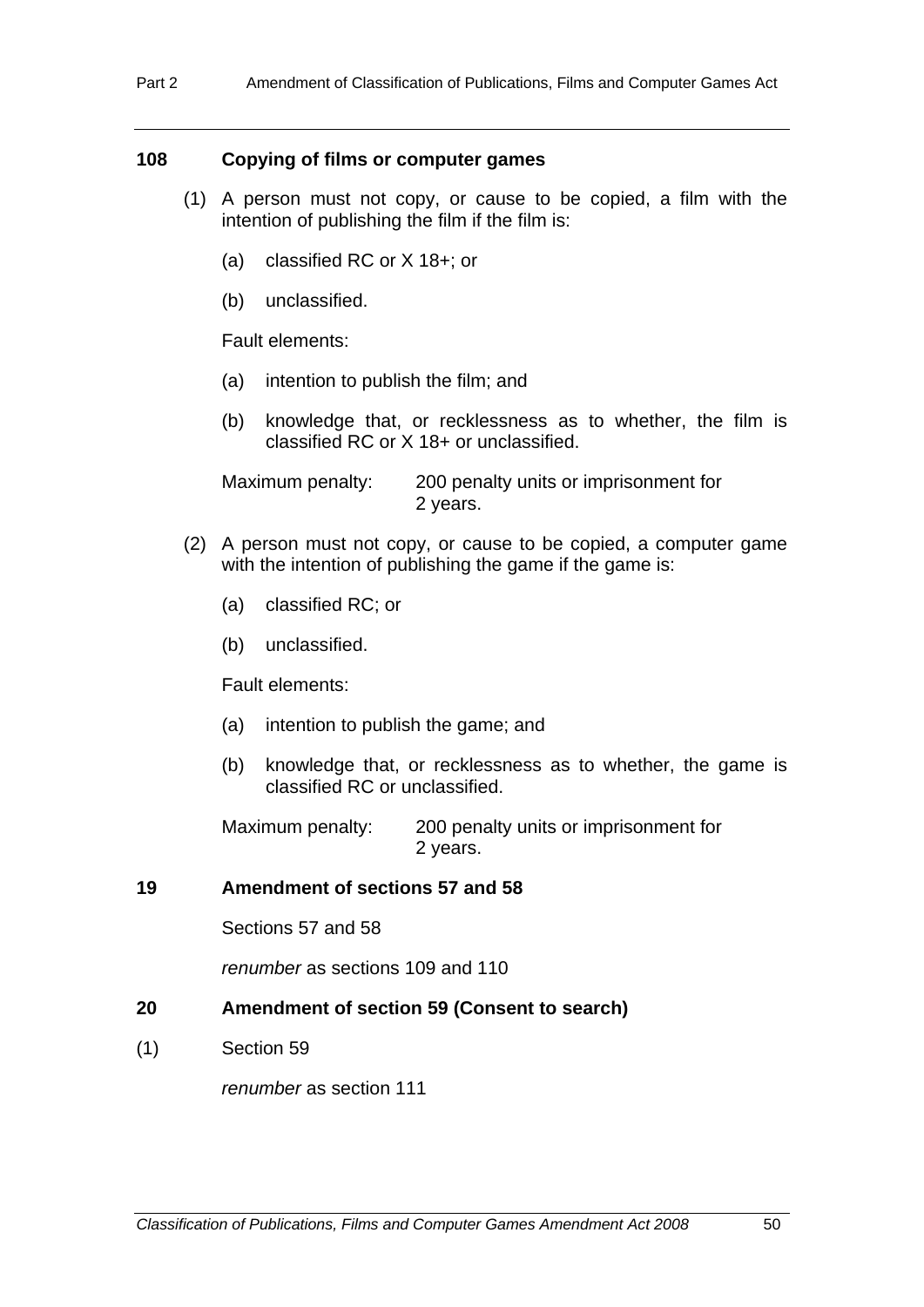(2) Section 111(1) to (3) (as renumbered)

*omit*

section 58

*substitute* 

section 110

(3) Section 111(3) (as renumbered)

*omit (all references)*

**Court** 

*substitute* 

court

#### **21 Amendment of sections 60 and 62**

Sections 60 and 62

*renumber* as sections 112 and 113

## **22 Repeal and substitution of section 63**

Section 63

*repeal, substitute* 

### **114 Liability of executive officers of bodies corporate**

- (1) If a body corporate commits an offence against this Act (the *principal offence*):
	- (a) each executive officer of the body corporate commits an offence (the *secondary offence*); and
	- (b) the officer is liable to the penalty applicable to an individual who commits the principal offence.
- (2) However, it is a defence for an executive officer to establish:
	- (a) the officer did not know, and could not reasonably have been expected to know, the principal offence was to be or was being committed; or
	- (b) the officer exercised due diligence to prevent the commission of the principal offence.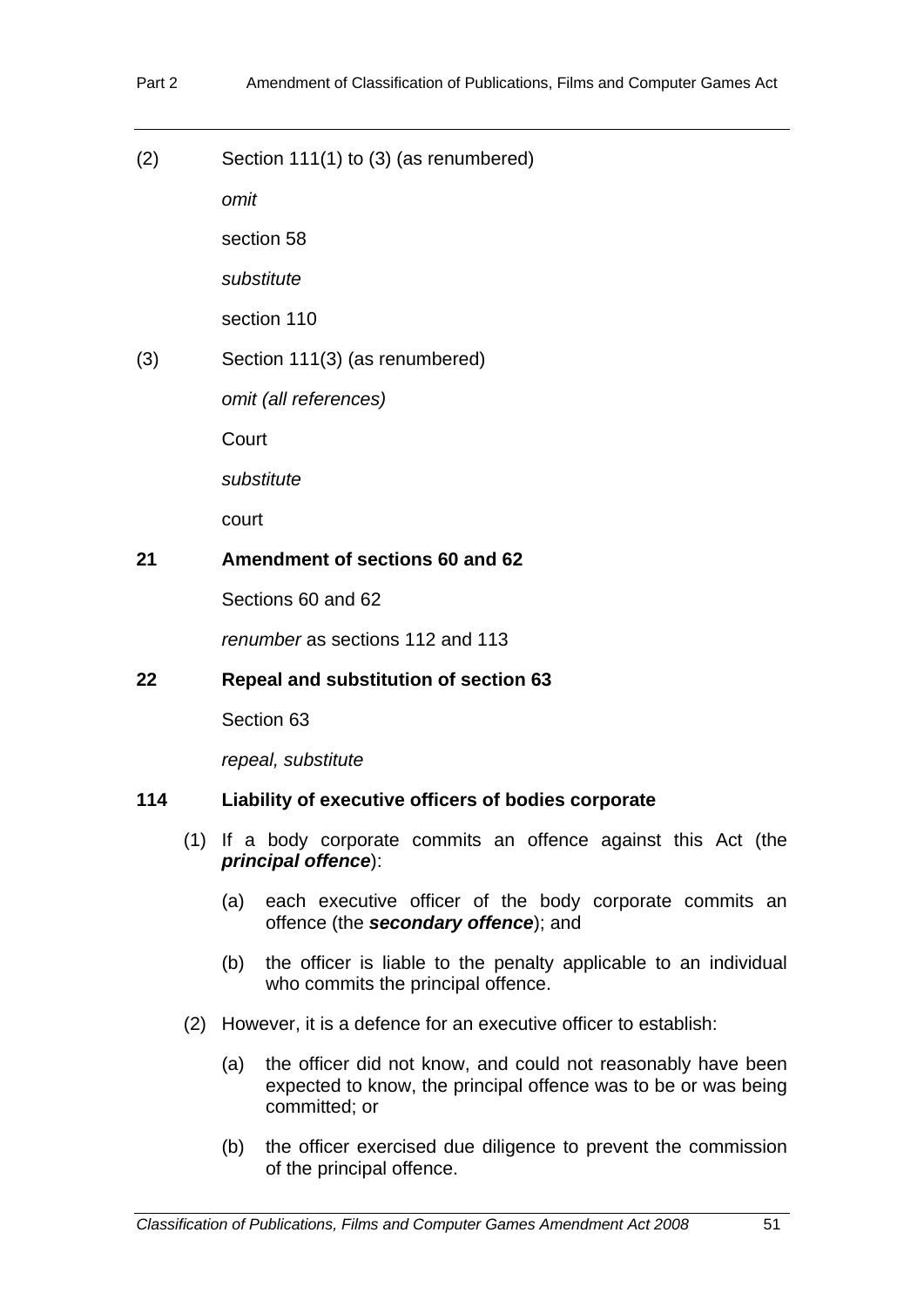- (3) The executive officer may be found guilty of the secondary offence even though the body corporate has not been charged with, or found guilty of, the principal offence.
- (4) This section does not affect the liability of the body corporate for the principal offence.
- (5) In this section:

*executive officer*, of a body corporate, means a director or other person who is concerned with, or takes part in, the management of the body corporate.

## **23 Amendment of section 64 (Evidence)**

(1) Section 64

*renumber* as section 115

(2) Section 115 (as renumbered)

*omit*

National Director or the Deputy Director

*substitute* 

National Director, Deputy Director or Convenor

## **24 New section 116**

After section 115 (as renumbered)

*insert* 

#### **116 Statement of prosecution**

In a proceeding for an offence against this Act, a statement of the prosecution contained in an information or complaint about any of the matters listed in section 115 is evidence of the matter stated.

#### **25 Amendment of sections 64A to 71**

Sections 64A to 71

*renumber* as sections 117 to 125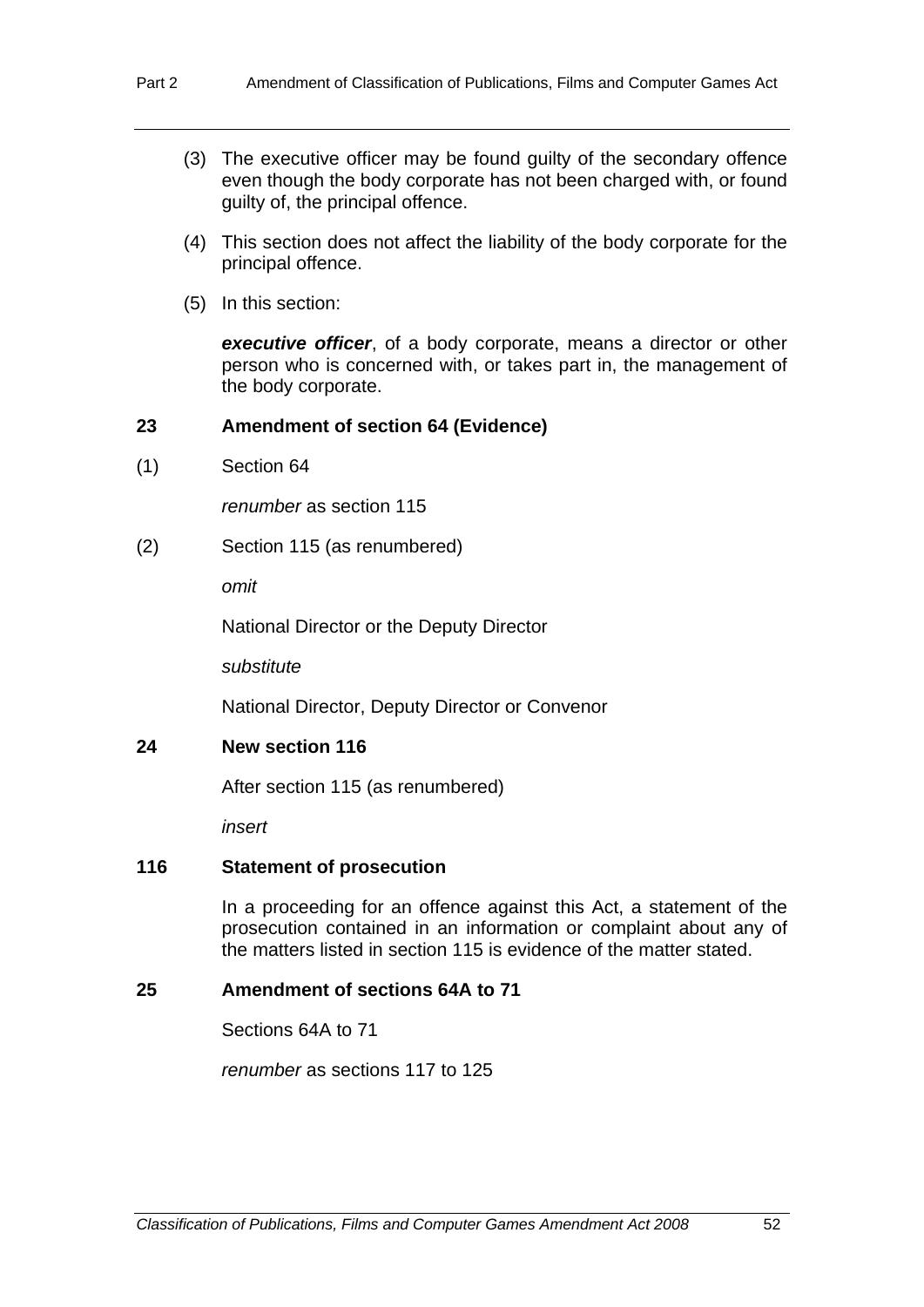Part 2 Amendment of Classification of Publications, Films and Computer Games Act

### **26 New Part 18**

After section 125 (as renumbered)

*insert*

## **Part 18 Transitional matters for Classification of Publications, Films and Computer Games Amendment Act 2008**

## **126 Definitions**

In this Part:

*amending Act* means the *Classification of Publications, Films and Computer Games Amendment Act 2008*.

*commencement date* means the date on which this Part commences.

*new Part 10* means Part 10 of this Act, as in force on the commencement date.

*old Part 10* means Part 10 of this Act, as in force immediately before the commencement date.

## **127 Applications, directions and approvals made**

- (1) A direction or approval given under old Part 10 and in force immediately before the commencement date has effect as if it had been given under new Part 10.
- (2) An application for an approval made under old Part 10 and pending immediately before the commencement date is taken to have been made under new Part 10.

## **128 Transitional regulations**

The Regulations may make provision for transitional matters arising out of the enactment of the amending Act and for which this Act does not make sufficient provision.

## **27 Further amendments**

The Schedule has effect.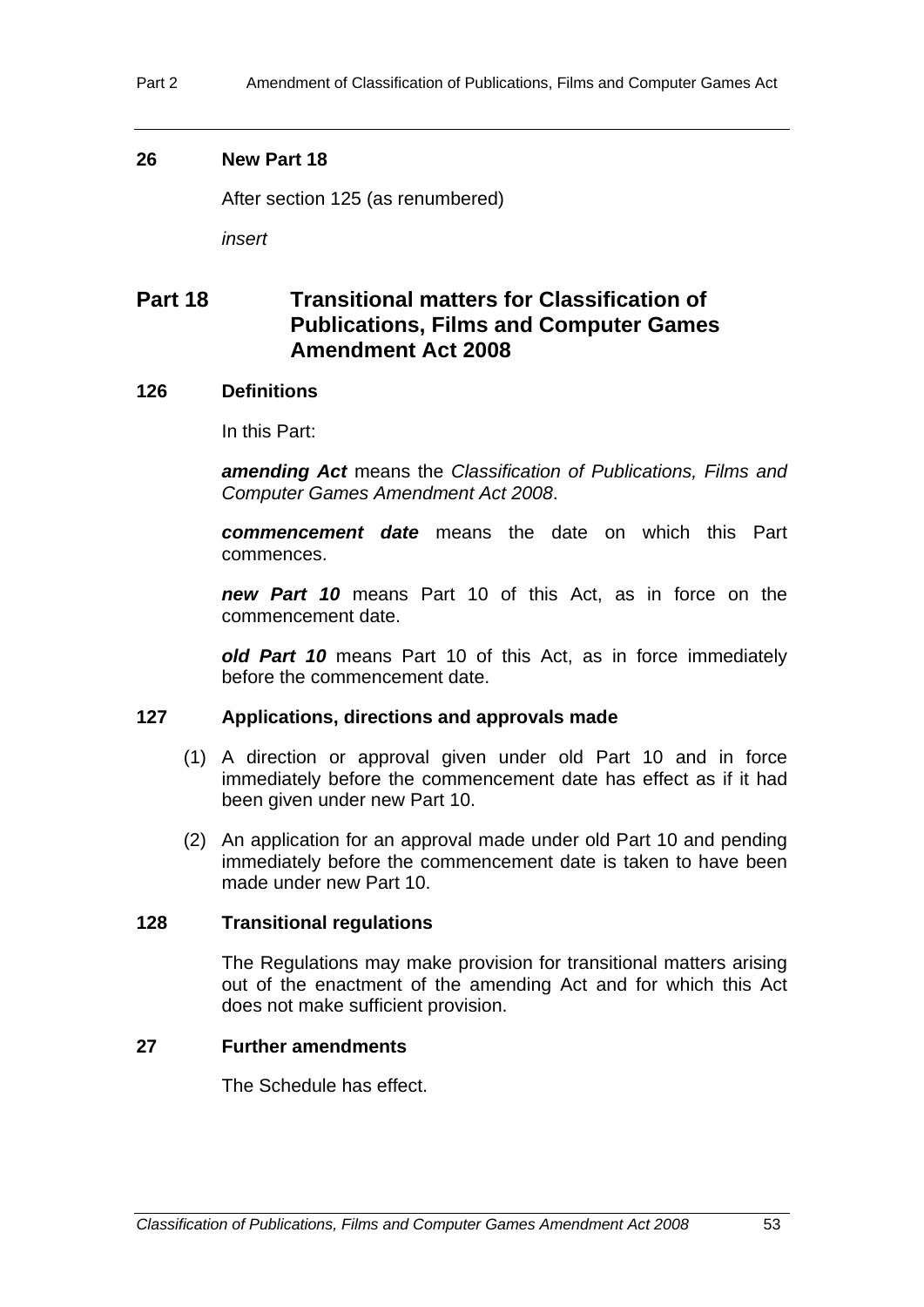## **Part 3** Amendment of Criminal Code

## **28 Act amended**

This Part amends the Criminal Code.

## **29 Amendment of section 125A (Interpretation)**

Section 125A(1), definition *article*, paragraph (h)

*omit* 

Part X

*substitute* 

Part 10

## **30 Expiry of Part**

This Part expires on the day after it commences.

## **Part 4 Amendment of Classification of Publications, Films and Computer Games Regulations**

## **31 Regulations amended**

This Part amends the *Classification of Publications, Films and Computer Games Regulations*.

## **32 Amendment of regulation 7 (Display of sexual articles)**

Regulation 7

*omit* 

section 52(3)(a)

*substitute* 

section 102(3)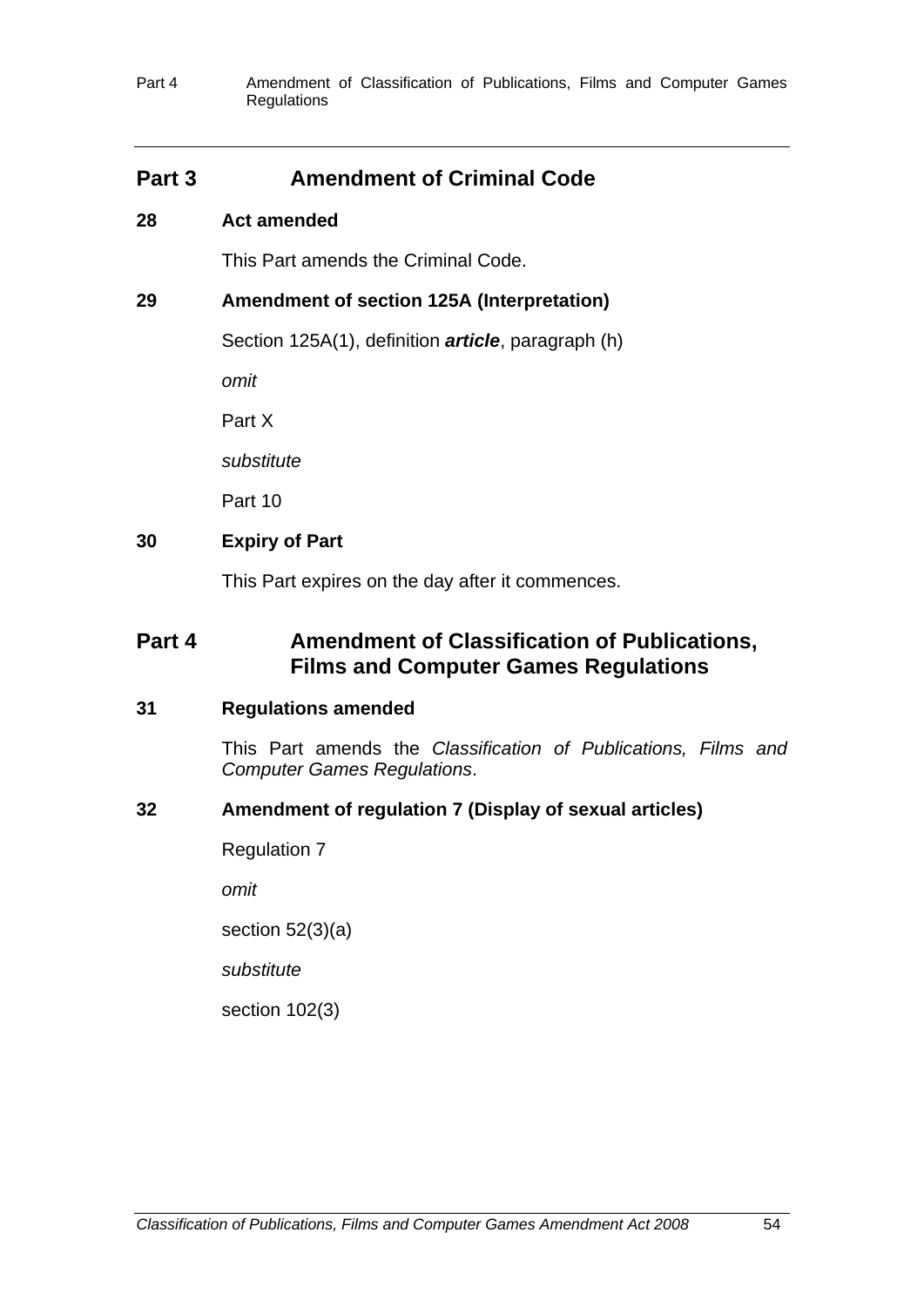## **33 Amendment of regulation 8 (Exemptions)**

(1) Regulation 8

*omit* 

section 61(2)

*substitute* 

section 118

(2) Regulation 8

*omit* 

Batchelor College

*substitute* 

Batchelor Institute

## **34 Expiry of Part**

This Part expires on the day after it commences.